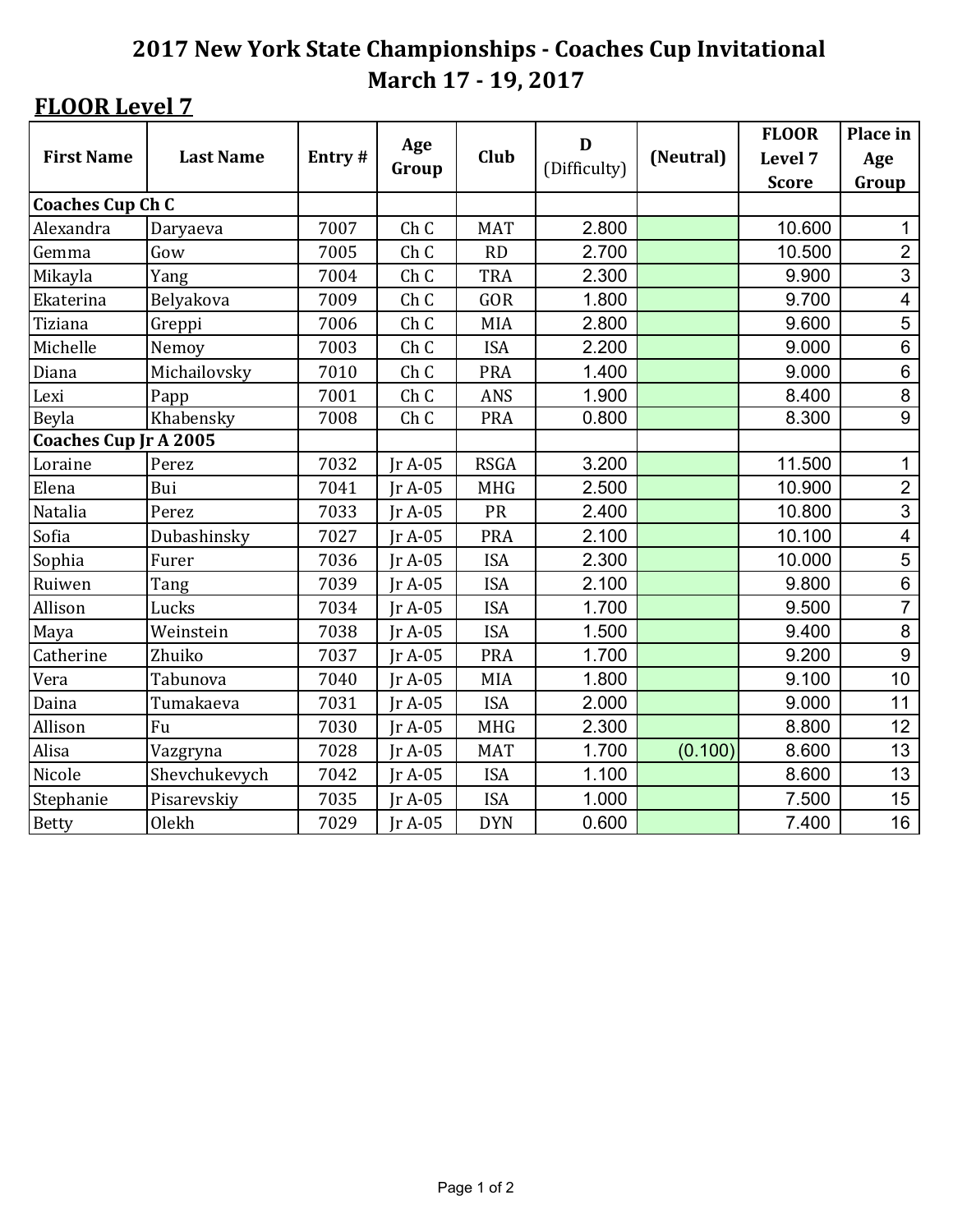## **FLOOR Level 7**

| <b>First Name</b>            | <b>Last Name</b> | Entry# | Age      | Club        | D            | (Neutral) | <b>FLOOR</b><br>Level 7 | Place in<br>Age |
|------------------------------|------------------|--------|----------|-------------|--------------|-----------|-------------------------|-----------------|
|                              |                  |        | Group    |             | (Difficulty) |           | <b>Score</b>            | Group           |
| <b>Coaches Cup Jr A 2006</b> |                  |        |          |             |              |           |                         |                 |
| Camiah                       | Kuno             | 7020   | $IrA-06$ | <b>ISA</b>  | 2.400        |           | 11.100                  |                 |
| Mia                          | <b>Bukatar</b>   | 7024   | $IrA-06$ | <b>ISA</b>  | 2.000        |           | 11.000                  | $\mathbf{2}$    |
| Ashley                       | Wang             | 7022   | $IrA-06$ | RD          | 2.700        |           | 10.800                  | 3               |
| Aliaksandra                  | Makarava         | 7013   | $IrA-06$ | <b>RMX</b>  | 2.000        |           | 10.300                  | $\overline{4}$  |
| Ami                          | Koda             | 7023   | $IrA-06$ | <b>INT</b>  | 2.400        |           | 10.100                  | 5               |
| Lara                         | Krivobokov       | 7018   | $IrA-06$ | <b>PRA</b>  | 1.500        |           | 9.800                   | $\,6$           |
| Elexa                        | Janov            | 7016   | $IrA-06$ | MIA         | 2.400        |           | 9.600                   | $\overline{7}$  |
| Leah                         | Gressel          | 7011   | $IrA-06$ | <b>RSGA</b> | 1.800        |           | 9.500                   | 8               |
| Jacqueline                   | Karlov           | 7026   | $IrA-06$ | <b>ISA</b>  | 1.700        |           | 9.200                   | 9               |
| Rebecca                      | Korsunskiy       | 7025   | $IrA-06$ | <b>ISA</b>  | 1.300        |           | 8.600                   | 10              |
| Nadia                        | Zgrivets         | 7017   | $IrA-06$ | <b>DYN</b>  | 1.100        |           | 8.000                   | 11              |
| Ariella                      | Efraim           | 7015   | $IrA-06$ | <b>MIA</b>  | 0.700        |           | 7.700                   | 12              |
| Julia                        | Chernobelsky     | 7021   | $IrA-06$ | <b>ISA</b>  | 1.400        |           | 7.500                   | 13              |
| <b>Coaches Cup Jr B</b>      |                  |        |          |             |              |           |                         |                 |
| Elizabeth                    | Sever            | 7045   | Ir B     | <b>RSGA</b> | 2.200        |           | 9.700                   | 1               |
| Khepera                      | Lartey           | 7050   | JrB      | <b>PRG</b>  | 1.100        |           | 8.200                   | $\overline{2}$  |
| Masha                        | Bogatyryova      | 7043   | Ir B     | <b>MAT</b>  | 1.200        | (0.100)   | 8.100                   | 3               |
| <b>Coaches Cup Sr</b>        |                  |        |          |             |              |           |                         |                 |
| Anne                         | <b>Sipos</b>     | 7051   | Sr       | <b>INT</b>  | 1.100        |           | 8.000                   | 1               |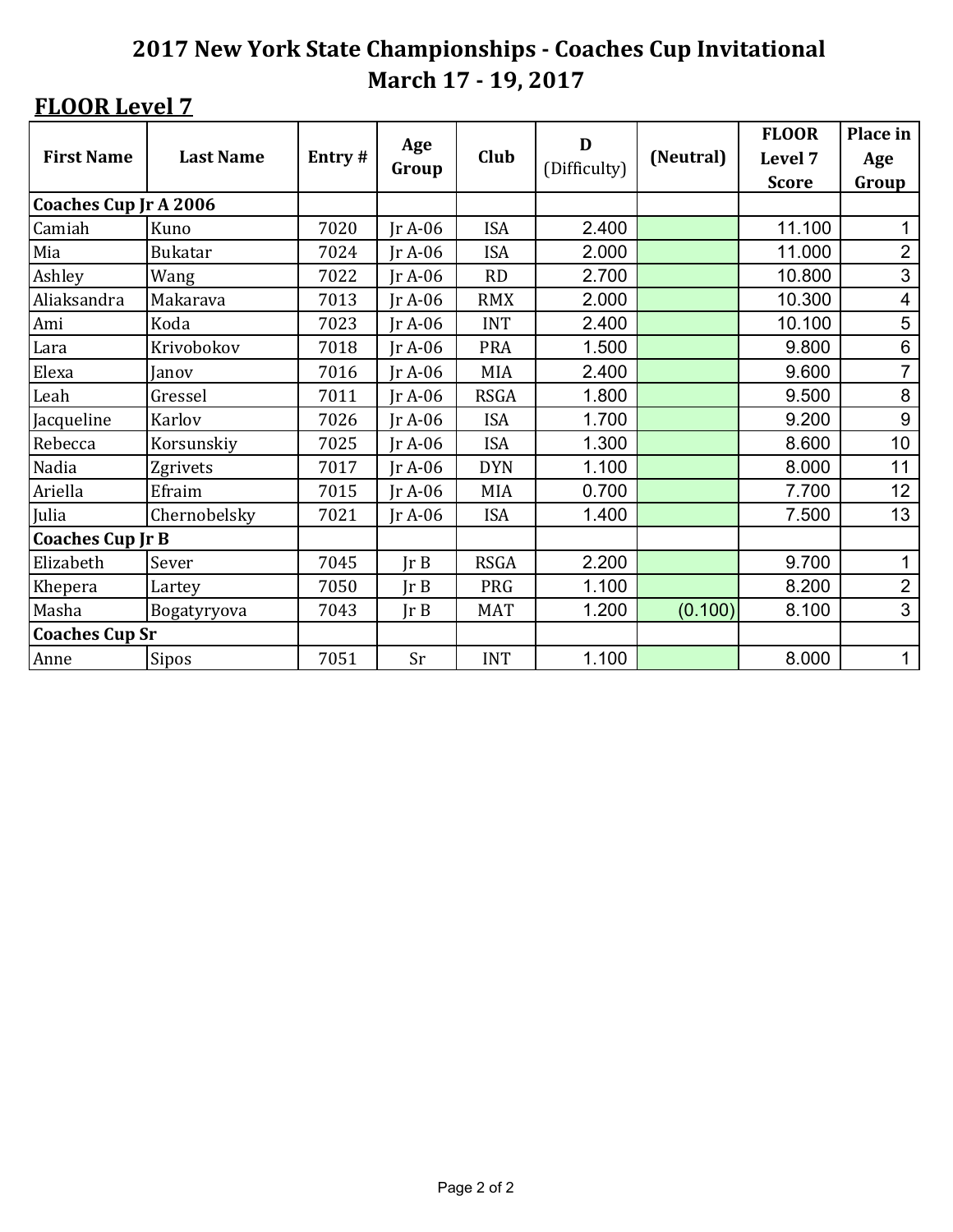|                              |                  |        |                 |             | D            |           | <b>HOOP</b>  | Place in                |
|------------------------------|------------------|--------|-----------------|-------------|--------------|-----------|--------------|-------------------------|
| <b>First Name</b>            | <b>Last Name</b> | Entry# | Age<br>Group    | <b>Club</b> | (Difficulty) | (Neutral) | Level 7      | Age                     |
|                              |                  |        |                 |             |              |           | <b>Score</b> | Group                   |
| <b>Coaches Cup Ch C</b>      |                  |        |                 |             |              |           |              |                         |
| Gemma                        | Gow              | 7005   | Ch C            | <b>RD</b>   | 4.100        |           | 11.700       | 1                       |
| Mikayla                      | Yang             | 7004   | Ch <sub>C</sub> | <b>TRA</b>  | 4.000        |           | 11.200       | $\overline{2}$          |
| Alexandra                    | Daryaeva         | 7007   | Ch <sub>C</sub> | <b>MAT</b>  | 3.400        |           | 10.600       | 3                       |
| Ekaterina                    | Belyakova        | 7009   | Ch <sub>C</sub> | GOR         | 1.900        |           | 8.700        | $\overline{\mathbf{4}}$ |
| Tiziana                      | Greppi           | 7006   | Ch <sub>C</sub> | MIA         | 2.400        |           | 8.600        | 5                       |
| Diana                        | Michailovsky     | 7010   | Ch C            | <b>PRA</b>  | 2.100        |           | 8.000        | $\,6$                   |
| Lexi                         | Papp             | 7001   | Ch <sub>C</sub> | ANS         | 2.500        |           | 7.700        | $\overline{7}$          |
| Michelle                     | Nemoy            | 7003   | Ch C            | <b>ISA</b>  | 1.600        | (0.200)   | 6.900        | $\bf 8$                 |
| Beyla                        | Khabensky        | 7008   | Ch C            | <b>PRA</b>  | 1.200        |           | 5.600        | $\boldsymbol{9}$        |
| <b>Coaches Cup Jr A 2005</b> |                  |        |                 |             |              |           |              |                         |
| Loraine                      | Perez            | 7032   | $IrA-05$        | <b>RSGA</b> | 4.700        |           | 11.700       | $\mathbf 1$             |
| Sophia                       | Furer            | 7036   | $IrA-05$        | <b>ISA</b>  | 4.600        |           | 11.300       | $\overline{c}$          |
| Catherine                    | Zhuiko           | 7037   | $IrA-05$        | <b>PRA</b>  | 4.200        |           | 11.100       | 3                       |
| Natalia                      | Perez            | 7033   | $IrA-05$        | PR          | 4.300        | (0.100)   | 11.000       | $\overline{\mathbf{4}}$ |
| Maya                         | Weinstein        | 7038   | Ir A-05         | <b>ISA</b>  | 3.400        |           | 10.400       | $\overline{5}$          |
| Sofia                        | Dubashinsky      | 7027   | $IrA-05$        | <b>PRA</b>  | 3.600        | (0.050)   | 9.950        | $\,6$                   |
| Ruiwen                       | Tang             | 7039   | $IrA-05$        | <b>ISA</b>  | 3.100        | (0.200)   | 9.700        | $\overline{7}$          |
| Allison                      | Lucks            | 7034   | $IrA-05$        | <b>ISA</b>  | 3.600        |           | 9.700        | $\overline{7}$          |
| Vera                         | Tabunova         | 7040   | $IrA-05$        | MIA         | 2.800        |           | 8.500        | 9                       |
| Nicole                       | Shevchukevych    | 7042   | $IrA-05$        | <b>ISA</b>  | 2.600        |           | 8.400        | 10                      |
| Elena                        | Bui              | 7041   | $IrA-05$        | <b>MHG</b>  | 2.900        |           | 8.300        | 11                      |
| Alisa                        | Vazgryna         | 7028   | $IrA-05$        | <b>MAT</b>  | 1.500        |           | 5.800        | 12                      |
| <b>Betty</b>                 | Olekh            | 7029   | $IrA-05$        | <b>DYN</b>  | 0.900        |           | 5.700        | 13                      |
| Daina                        | Tumakaeva        | 7031   | $IrA-05$        | <b>ISA</b>  | 1.500        |           | 5.700        | 13                      |
| Allison                      | Fu               | 7030   | Jr A-05         | <b>MHG</b>  | 2.000        |           | 5.300        | 15                      |
| Stephanie                    | Pisarevskiy      | 7035   | Ir A-05         | <b>ISA</b>  | 2.000        | (0.100)   | 4.400        | 16                      |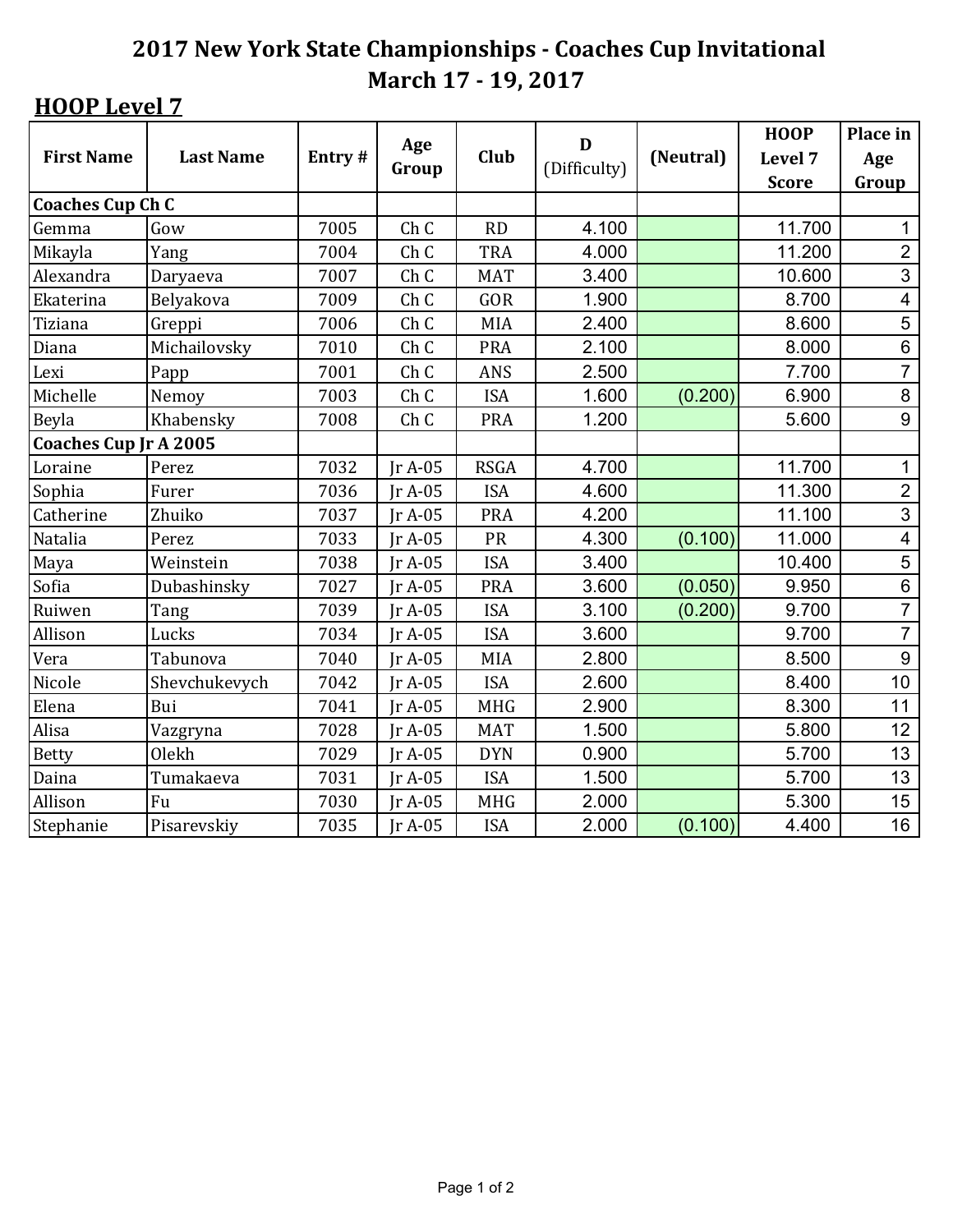| <b>First Name</b>       | <b>Last Name</b> | Entry# | Age<br>Group | Club        | D<br>(Difficulty) | (Neutral) | <b>HOOP</b><br>Level 7 | Place in<br>Age |
|-------------------------|------------------|--------|--------------|-------------|-------------------|-----------|------------------------|-----------------|
|                         |                  |        |              |             |                   |           | <b>Score</b>           | Group           |
| Coaches Cup Jr A 2006   |                  |        |              |             |                   |           |                        |                 |
| Lara                    | Krivobokov       | 7018   | $IrA-06$     | <b>PRA</b>  | 5.000             |           | 12.300                 | 1               |
| Camiah                  | Kuno             | 7020   | $IrA-06$     | <b>ISA</b>  | 4.500             |           | 11.900                 | $\overline{2}$  |
| Ashley                  | Wang             | 7022   | $IrA-06$     | RD          | 4.200             |           | 11.300                 | 3               |
| Mia                     | <b>Bukatar</b>   | 7024   | $IrA-06$     | <b>ISA</b>  | 4.100             |           | 10.700                 | 4               |
| Jacqueline              | Karlov           | 7026   | $IrA-06$     | <b>ISA</b>  | 3.100             |           | 9.600                  | 5               |
| Aliaksandra             | Makarava         | 7013   | $IrA-06$     | <b>RMX</b>  | 2.500             |           | 9.000                  | 6               |
| Elexa                   | Janov            | 7016   | $IrA-06$     | <b>MIA</b>  | 3.000             | (0.100)   | 9.000                  | $\,6$           |
| Nadia                   | Zgrivets         | 7017   | $IrA-06$     | <b>DYN</b>  | 3.000             |           | 8.600                  | 8               |
| Leah                    | Gressel          | 7011   | Jr A-06      | <b>RSGA</b> | 4.000             |           | 7.600                  | $9\,$           |
| Rebecca                 | Korsunskiy       | 7025   | $IrA-06$     | <b>ISA</b>  | 2.400             |           | 7.600                  | 9               |
| Julia                   | Chernobelsky     | 7021   | $IrA-06$     | <b>ISA</b>  | 2.200             |           | 7.000                  | 11              |
| Ami                     | Koda             | 7023   | $IrA-06$     | <b>INT</b>  | 2.300             | (0.200)   | 6.900                  | 12              |
| Ariella                 | Efraim           | 7015   | $IrA-06$     | <b>MIA</b>  | 1.300             |           | 6.300                  | 13              |
| <b>Coaches Cup Jr B</b> |                  |        |              |             |                   |           |                        |                 |
| Khepera                 | Lartey           | 7050   | Ir B         | PRG         | 1.500             |           | 7.800                  | 1               |
| Elizabeth               | Sever            | 7045   | Ir B         | <b>RSGA</b> | 2.000             |           | 6.700                  | $\overline{2}$  |
| Masha                   | Bogatyryova      | 7043   | Ir B         | <b>MAT</b>  | 0.300             |           | 3.700                  | 3               |
| <b>Coaches Cup Sr</b>   |                  |        |              |             |                   |           |                        |                 |
| Anne                    | <b>Sipos</b>     | 7051   | Sr           | <b>INT</b>  | 2.800             |           | 9.200                  | 1               |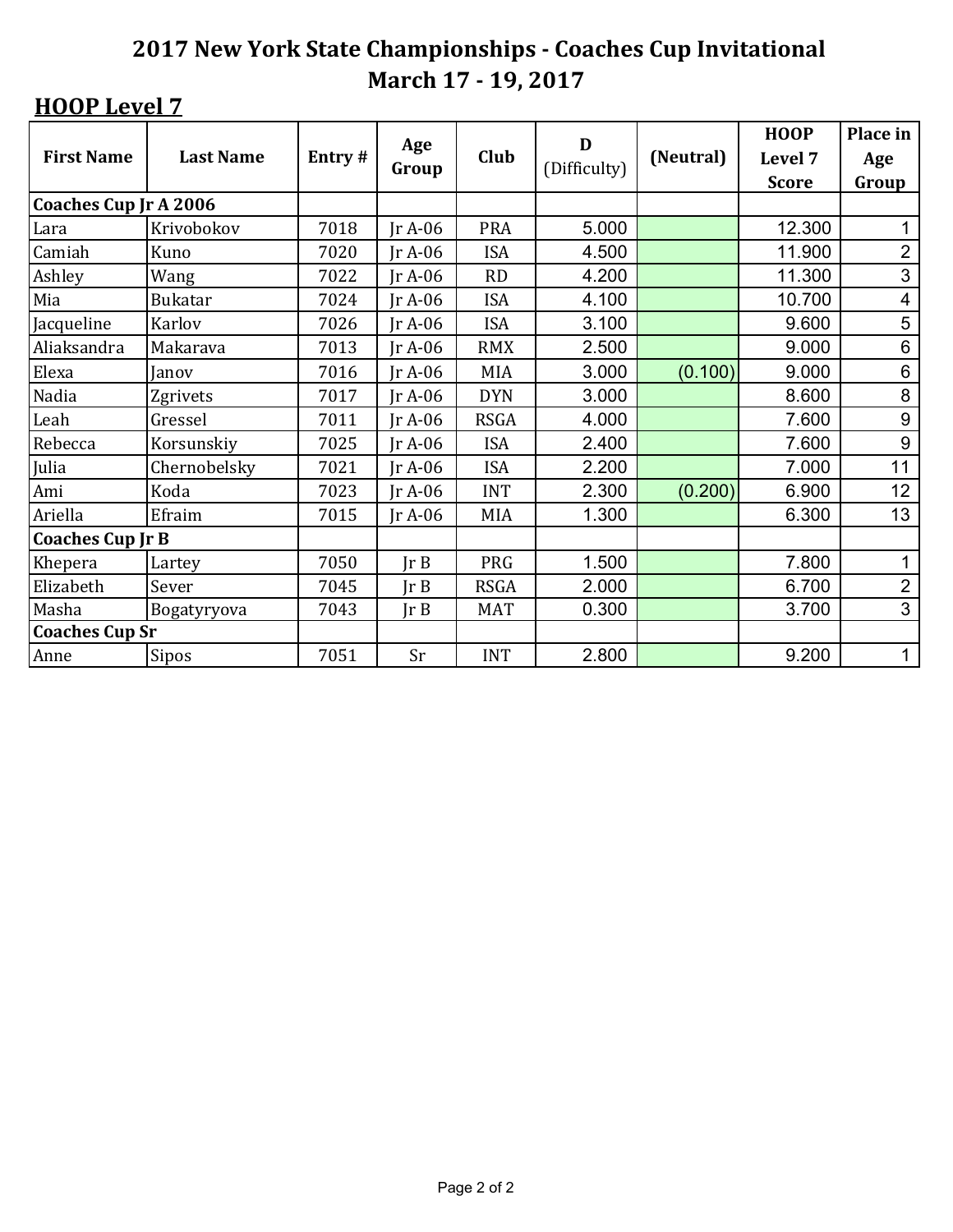| <b>First Name</b>       | <b>Last Name</b> | Entry# | Age<br>Group    | Club        | D<br>(Difficulty) | (Neutral) | <b>BALL Level</b><br>7 Score | Place in<br>Age<br>Group |
|-------------------------|------------------|--------|-----------------|-------------|-------------------|-----------|------------------------------|--------------------------|
| <b>Coaches Cup Ch C</b> |                  |        |                 |             |                   |           |                              |                          |
| Mikayla                 | Yang             | 7004   | Ch <sub>C</sub> | <b>TRA</b>  | 4.000             |           | 11.300                       | $\mathbf{1}$             |
| Gemma                   | Gow              | 7005   | Ch <sub>C</sub> | RD          | 4.500             |           | 10.600                       | $\overline{2}$           |
| Alexandra               | Daryaeva         | 7007   | Ch <sub>C</sub> | <b>MAT</b>  | 3.600             |           | 9.900                        | 3                        |
| Ekaterina               | Belyakova        | 7009   | Ch <sub>C</sub> | GOR         | 3.300             |           | 9.300                        | $\overline{\mathbf{4}}$  |
| Tiziana                 | Greppi           | 7006   | Ch <sub>C</sub> | <b>MIA</b>  | 3.700             |           | 6.900                        | 5                        |
| Diana                   | Michailovsky     | 7010   | Ch C            | <b>PRA</b>  | 2.800             |           | 6.500                        | $\,6$                    |
| Lexi                    | Papp             | 7001   | Ch <sub>C</sub> | <b>ANS</b>  | 2.200             |           | 6.300                        | $\overline{7}$           |
| Beyla                   | Khabensky        | 7008   | Ch <sub>C</sub> | <b>PRA</b>  | 1.900             |           | 6.200                        | 8                        |
| Michelle                | Nemoy            | 7003   | Ch C            | <b>ISA</b>  | 2.500             | (0.200)   | 6.000                        | 9                        |
| Coaches Cup Jr A 2005   |                  |        |                 |             |                   |           |                              |                          |
| Elena                   | Bui              | 7041   | $IrA-05$        | <b>MHG</b>  | 4.400             |           | 10.900                       | $\mathbf{1}$             |
| Maya                    | Weinstein        | 7038   | $IrA-05$        | <b>ISA</b>  | 3.800             |           | 10.400                       | $\overline{2}$           |
| Natalia                 | Perez            | 7033   | $IrA-05$        | PR          | 3.900             |           | 9.900                        | 3                        |
| Sophia                  | Furer            | 7036   | $IrA-05$        | <b>ISA</b>  | 3.500             |           | 9.500                        | 4                        |
| Catherine               | Zhuiko           | 7037   | $IrA-05$        | <b>PRA</b>  | 3.800             | (0.200)   | 9.400                        | 5                        |
| Loraine                 | Perez            | 7032   | $IrA-05$        | <b>RSGA</b> | 4.100             | (0.500)   | 9.100                        | $\,6$                    |
| Allison                 | Lucks            | 7034   | $IrA-05$        | <b>ISA</b>  | 2.800             |           | 8.600                        | $\overline{7}$           |
| Nicole                  | Shevchukevych    | 7042   | $IrA-05$        | <b>ISA</b>  | 2.400             | (0.100)   | 8.200                        | 8                        |
| Vera                    | Tabunova         | 7040   | $IrA-05$        | MIA         | 2.700             | (0.200)   | 8.000                        | 9                        |
| Sofia                   | Dubashinsky      | 7027   | $IrA-05$        | <b>PRA</b>  | 2.900             |           | 7.900                        | 10                       |
| Allison                 | Fu               | 7030   | $IrA-05$        | <b>MHG</b>  | 3.400             |           | 7.900                        | 10                       |
| Ruiwen                  | Tang             | 7039   | $IrA-05$        | <b>ISA</b>  | 3.500             |           | 7.500                        | 12                       |
| Alisa                   | Vazgryna         | 7028   | Jr A-05         | <b>MAT</b>  | 1.400             |           | 7.400                        | 13                       |
| <b>Betty</b>            | Olekh            | 7029   | $IrA-05$        | <b>DYN</b>  | 1.500             |           | 6.200                        | 14                       |
| Daina                   | Tumakaeva        | 7031   | Jr A-05         | <b>ISA</b>  | 2.400             |           | 5.800                        | 15                       |
| Stephanie               | Pisarevskiy      | 7035   | $IrA-05$        | <b>ISA</b>  | 0.900             |           | 4.100                        | 16                       |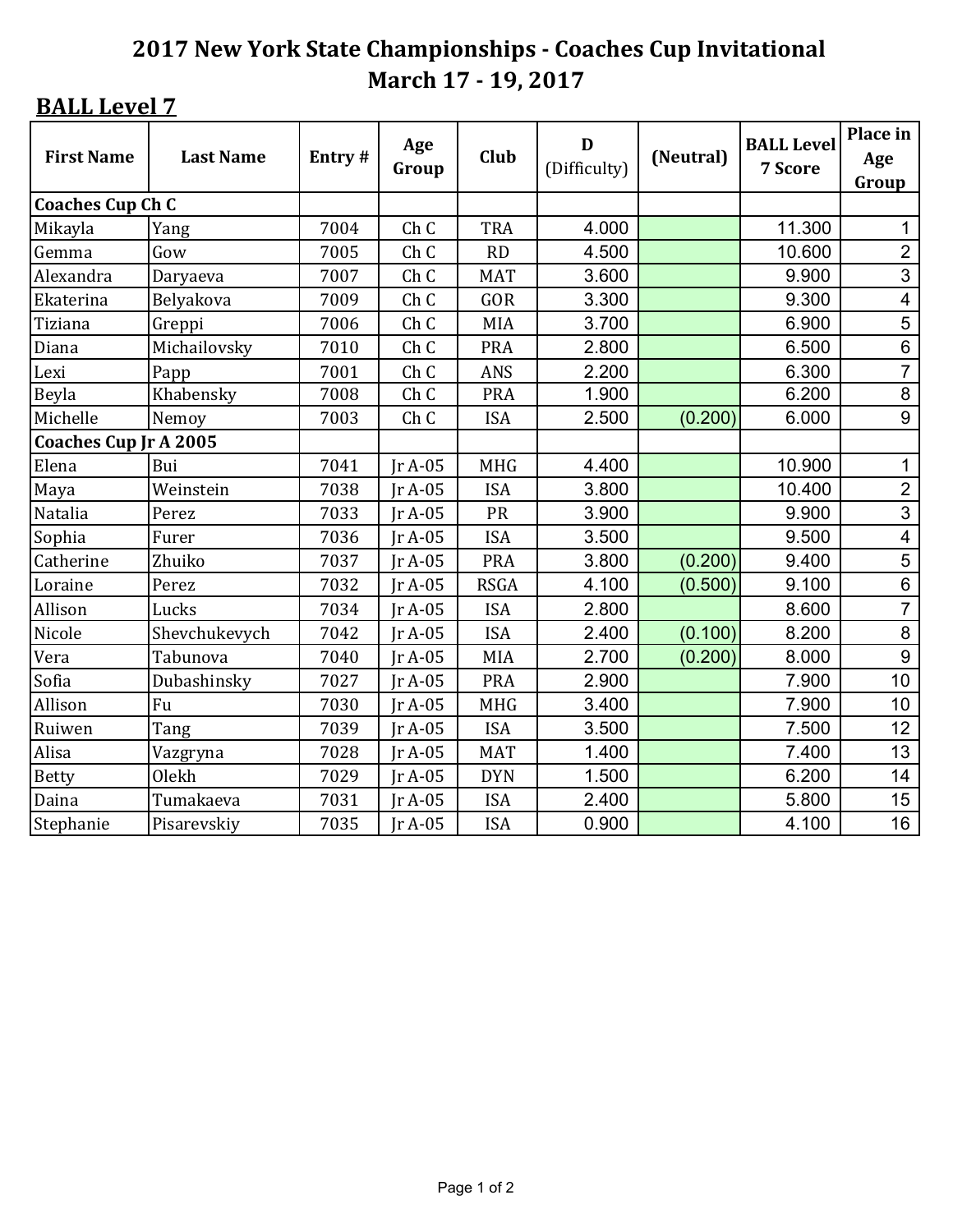| <b>First Name</b>       | <b>Last Name</b> | Entry# | Age<br>Group | Club        | D<br>(Difficulty) | (Neutral) | <b>BALL Level</b><br>7 Score | Place in<br>Age<br>Group |
|-------------------------|------------------|--------|--------------|-------------|-------------------|-----------|------------------------------|--------------------------|
| Coaches Cup Jr A 2006   |                  |        |              |             |                   |           |                              |                          |
| Lara                    | Krivobokov       | 7018   | $IrA-06$     | <b>PRA</b>  | 3.800             |           | 9.700                        | 1                        |
| Aliaksandra             | Makarava         | 7013   | $IrA-06$     | <b>RMX</b>  | 2.800             |           | 9.500                        | $\overline{2}$           |
| Rebecca                 | Korsunskiy       | 7025   | $IrA-06$     | <b>ISA</b>  | 3.700             |           | 9.400                        | $\mathfrak{S}$           |
| Elexa                   | Janov            | 7016   | $IrA-06$     | <b>MIA</b>  | 3.700             |           | 9.300                        | $\overline{4}$           |
| Ami                     | Koda             | 7023   | $IrA-06$     | <b>INT</b>  | 3.500             |           | 9.100                        | 5                        |
| Ashley                  | Wang             | 7022   | $IrA-06$     | <b>RD</b>   | 2.600             |           | 8.600                        | $6\phantom{1}6$          |
| Nadia                   | Zgrivets         | 7017   | $IrA-06$     | <b>DYN</b>  | 2.100             |           | 8.100                        | $\overline{7}$           |
| Camiah                  | Kuno             | 7020   | $IrA-06$     | <b>ISA</b>  | 3.500             |           | 8.000                        | 8                        |
| Jacqueline              | Karlov           | 7026   | $IrA-06$     | <b>ISA</b>  | 3.100             |           | 8.000                        | 8                        |
| Mia                     | <b>Bukatar</b>   | 7024   | $IrA-06$     | <b>ISA</b>  | 3.000             |           | 7.800                        | 10                       |
| Julia                   | Chernobelsky     | 7021   | $IrA-06$     | <b>ISA</b>  | 1.900             |           | 7.100                        | 11                       |
| Leah                    | Gressel          | 7011   | $IrA-06$     | <b>RSGA</b> | 2.500             |           | 7.000                        | 12                       |
| Ariella                 | Efraim           | 7015   | $IrA-06$     | MIA         | 1.400             | (0.200)   | 5.900                        | 13                       |
| <b>Coaches Cup Jr B</b> |                  |        |              |             |                   |           |                              |                          |
| Elizabeth               | Sever            | 7045   | Ir B         | <b>RSGA</b> | 2.300             |           | 7.200                        | 1                        |
| Khepera                 | Lartey           | 7050   | JrB          | PRG         | 2.500             |           | 7.200                        | $\mathbf{1}$             |
| Masha                   | Bogatyryova      | 7043   | Ir B         | <b>MAT</b>  | 1.400             |           | 6.200                        | 3                        |
| <b>Coaches Cup Sr</b>   |                  |        |              |             |                   |           |                              |                          |
| Anne                    | <b>Sipos</b>     | 7051   | <b>Sr</b>    | <b>INT</b>  | 1.600             |           | 6.500                        | 1                        |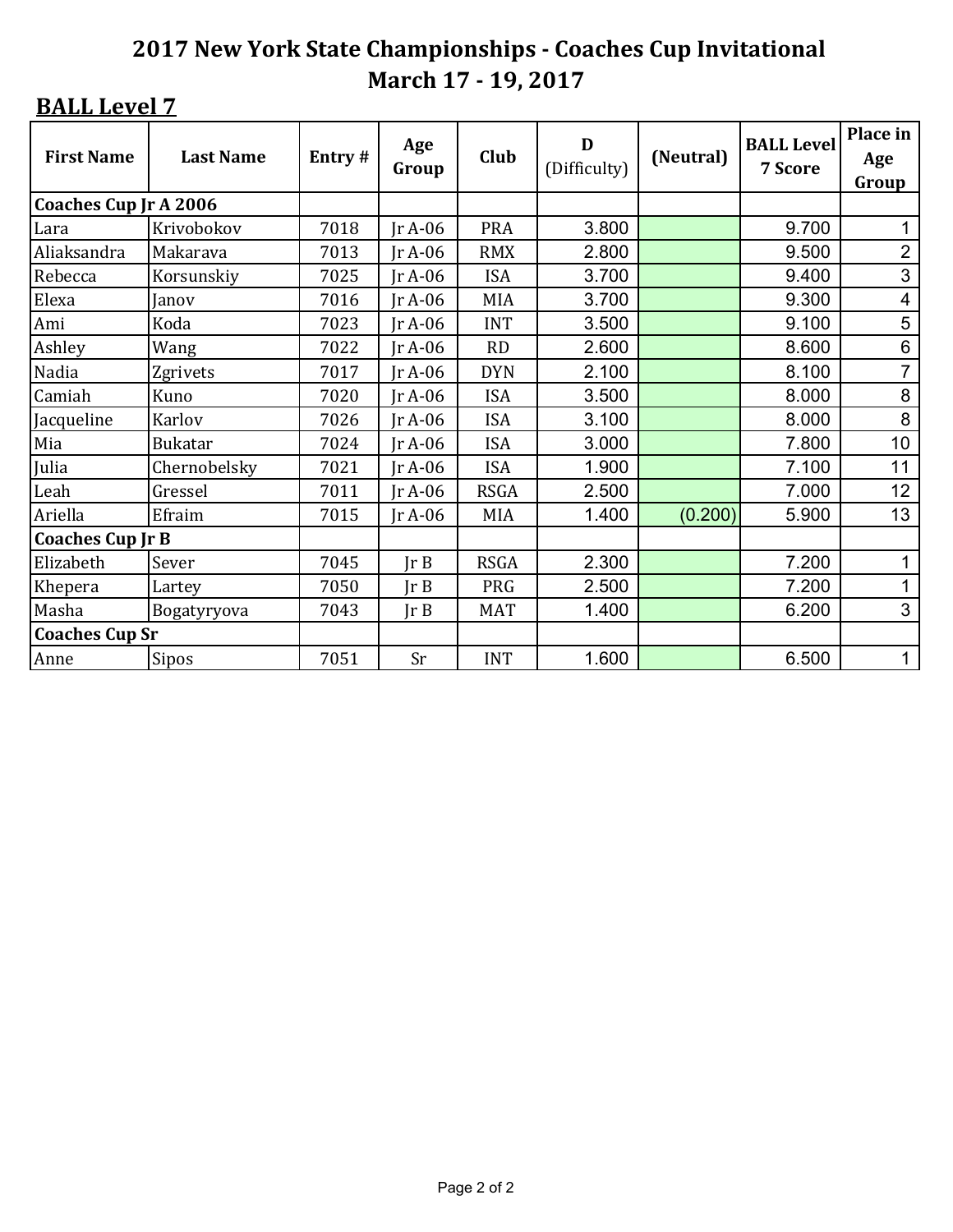| <b>First Name</b>            | <b>Last Name</b> | Entry# | Age             | <b>Club</b> | D<br>(Difficulty)        | (Neutral) | <b>CLUBS</b><br>Level 7  | Place in<br>Age         |
|------------------------------|------------------|--------|-----------------|-------------|--------------------------|-----------|--------------------------|-------------------------|
|                              |                  |        | Group           |             |                          |           | <b>Score</b>             | group                   |
| <b>Coaches Cup Ch C</b>      |                  |        |                 |             |                          |           |                          |                         |
| Tiziana                      | Greppi           | 7006   | Ch C            | MIA         | 4.700                    |           | 11.300                   | 1                       |
| Gemma                        | Gow              | 7005   | Ch <sub>C</sub> | RD          | 4.400                    |           | 11.100                   | $\overline{2}$          |
| Mikayla                      | Yang             | 7004   | Ch <sub>C</sub> | <b>TRA</b>  | 3.800                    |           | 10.600                   | 3                       |
| Alexandra                    | Daryaeva         | 7007   | Ch C            | <b>MAT</b>  | 3.400                    |           | 9.600                    | $\overline{\mathbf{4}}$ |
| Michelle                     | Nemoy            | 7003   | Ch <sub>C</sub> | <b>ISA</b>  | 3.200                    |           | 8.300                    | 5                       |
| Diana                        | Michailovsky     | 7010   | Ch <sub>C</sub> | <b>PRA</b>  | 3.600                    | (0.150)   | 8.250                    | $\,6$                   |
| Lexi                         | Papp             | 7001   | Ch <sub>C</sub> | <b>ANS</b>  | 3.000                    |           | 7.800                    | $\overline{7}$          |
| Beyla                        | Khabensky        | 7008   | Ch <sub>C</sub> | <b>PRA</b>  | 1.100                    |           | 5.300                    | 8                       |
| Ekaterina                    | Belyakova        | 7009   | Ch <sub>C</sub> | GOR         | 2.100                    | (0.100)   | 5.000                    | $\overline{9}$          |
| <b>Coaches Cup Jr A 2005</b> |                  |        |                 |             |                          |           |                          |                         |
| Loraine                      | Perez            | 7032   | $IrA-05$        | <b>RSGA</b> | 7.100                    |           | 11.800                   | $\mathbf 1$             |
| Natalia                      | Perez            | 7033   | $IrA-05$        | PR          | 3.900                    |           | 10.500                   | $\overline{2}$          |
| Sofia                        | Dubashinsky      | 7027   | $IrA-05$        | <b>PRA</b>  | 3.900                    |           | 10.200                   | 3                       |
| Elena                        | Bui              | 7041   | $IrA-05$        | <b>MHG</b>  | 3.700                    |           | 10.100                   | $\overline{\mathbf{4}}$ |
| Maya                         | Weinstein        | 7038   | $IrA-05$        | <b>ISA</b>  | 4.100                    | (0.100)   | 10.000                   | 5                       |
| Sophia                       | Furer            | 7036   | $IrA-05$        | <b>ISA</b>  | 3.300                    |           | 9.700                    | $\,6$                   |
| Catherine                    | Zhuiko           | 7037   | $IrA-05$        | <b>PRA</b>  | 3.700                    |           | 9.700                    | $\,6$                   |
| Allison                      | Lucks            | 7034   | $IrA-05$        | <b>ISA</b>  | 2.900                    |           | 9.600                    | $\bf 8$                 |
| Nicole                       | Shevchukevych    | 7042   | $IrA-05$        | <b>ISA</b>  | 3.000                    |           | 9.400                    | $\overline{9}$          |
| Allison                      | Fu               | 7030   | $IrA-05$        | <b>MHG</b>  | 3.000                    |           | 8.800                    | 10                      |
| Vera                         | Tabunova         | 7040   | $IrA-05$        | MIA         | 3.100                    |           | 8.500                    | 11                      |
| Ruiwen                       | Tang             | 7039   | $IrA-05$        | <b>ISA</b>  | 3.400                    |           | 8.200                    | 12                      |
| Daina                        | Tumakaeva        | 7031   | $IrA-05$        | <b>ISA</b>  | 2.700                    | (0.300)   | 7.100                    | 13                      |
| Stephanie                    | Pisarevskiy      | 7035   | $IrA-05$        | <b>ISA</b>  | 2.400                    | (0.200)   | 6.600                    | 14                      |
| Alisa                        | Vazgryna         | 7028   | Jr A-05         | <b>MAT</b>  | 1.100                    |           | 4.600                    | 15                      |
| <b>Betty</b>                 | Olekh            | 7029   | Jr A-05         | <b>DYN</b>  | $\overline{\phantom{0}}$ |           | $\overline{\phantom{0}}$ | 16                      |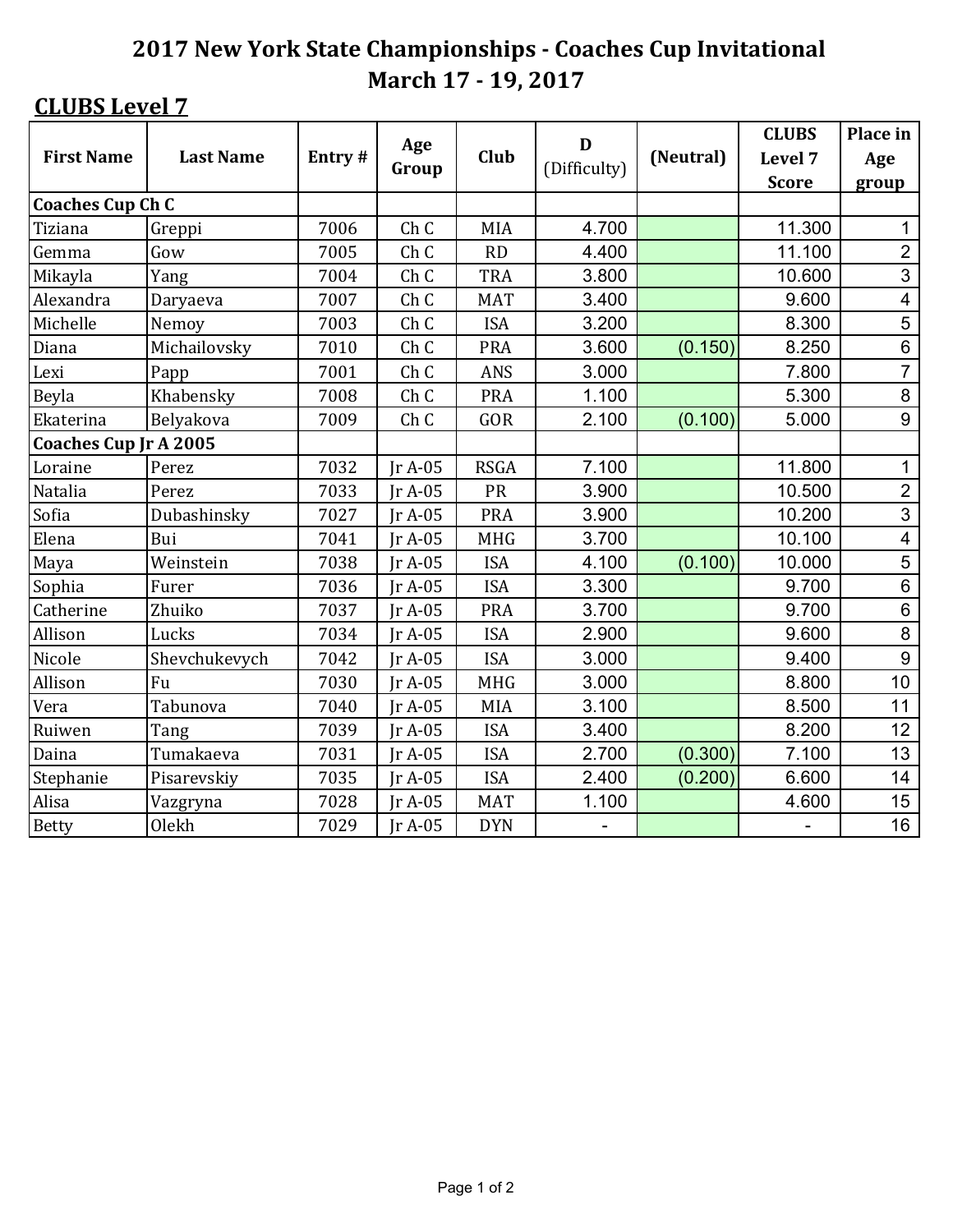|                              |                  |        | Age            |             | D            |           | <b>CLUBS</b> | Place in        |
|------------------------------|------------------|--------|----------------|-------------|--------------|-----------|--------------|-----------------|
| <b>First Name</b>            | <b>Last Name</b> | Entry# | Group          | Club        | (Difficulty) | (Neutral) | Level 7      | Age             |
|                              |                  |        |                |             |              |           | <b>Score</b> | group           |
| <b>Coaches Cup Jr A 2006</b> |                  |        |                |             |              |           |              |                 |
| Ami                          | Koda             | 7023   | $IrA-06$       | <b>INT</b>  | 4.500        |           | 10.800       |                 |
| Aliaksandra                  | Makarava         | 7013   | $IrA-06$       | <b>RMX</b>  | 3.700        |           | 10.600       | $\overline{2}$  |
| Lara                         | Krivobokov       | 7018   | $IrA-06$       | <b>PRA</b>  | 3.700        |           | 9.800        | 3               |
| Camiah                       | Kuno             | 7020   | $IrA-06$       | <b>ISA</b>  | 4.000        |           | 9.700        | 4               |
| Ashley                       | Wang             | 7022   | $IrA-06$       | <b>RD</b>   | 3.100        |           | 9.500        | 5               |
| Leah                         | Gressel          | 7011   | $IrA-06$       | <b>RSGA</b> | 3.600        |           | 9.400        | 6               |
| Mia                          | <b>Bukatar</b>   | 7024   | $IrA-06$       | <b>ISA</b>  | 3.300        |           | 9.300        | $\overline{7}$  |
| Elexa                        | Janov            | 7016   | $IrA-06$       | <b>MIA</b>  | 2.400        | (0.050)   | 7.650        | 8               |
| Rebecca                      | Korsunskiy       | 7025   | $IrA-06$       | <b>ISA</b>  | 2.500        |           | 7.500        | 9               |
| Nadia                        | Zgrivets         | 7017   | $IrA-06$       | <b>DYN</b>  | 1.700        |           | 7.400        | 10 <sup>1</sup> |
| Jacqueline                   | Karlov           | 7026   | $IrA-06$       | <b>ISA</b>  | 2.000        |           | 6.800        | 11              |
| Ariella                      | Efraim           | 7015   | $IrA-06$       | <b>MIA</b>  | 2.600        |           | 6.700        | 12              |
| Julia                        | Chernobelsky     | 7021   | $IrA-06$       | <b>ISA</b>  | 1.400        |           | 5.500        | 13              |
| <b>Coaches Cup Jr B</b>      |                  |        |                |             |              |           |              |                 |
| Khepera                      | Lartey           | 7050   | Ir B           | PRG         | 1.200        |           | 7.400        | 1               |
| Masha                        | Bogatyryova      | 7043   | Ir B           | <b>MAT</b>  | 2.200        |           | 6.400        | $\overline{2}$  |
| Elizabeth                    | Sever            | 7045   | $\text{lr } B$ | <b>RSGA</b> | 2.700        |           | 5.400        | 3               |
| <b>Coaches Cup Sr</b>        |                  |        |                |             |              |           |              |                 |
| Anne                         | <b>Sipos</b>     | 7051   | Sr             | <b>INT</b>  | 2.200        | (0.100)   | 7.800        | 1               |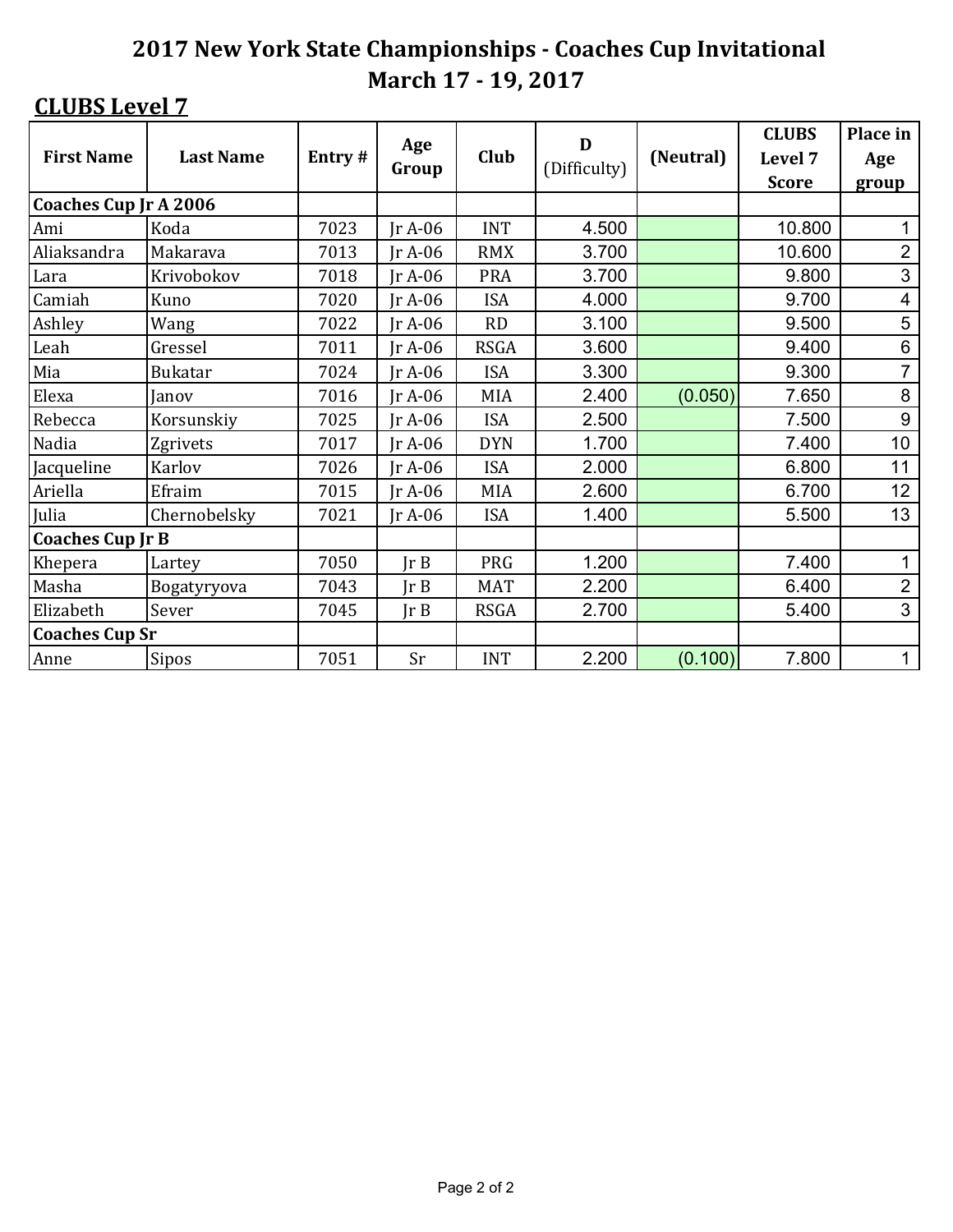| <b>First Name</b>            | <b>Last Name</b> | Entry# | Age<br>Group    | Club        | <b>Floor</b> | Hoop   | Ball   | <b>Clubs</b> | <b>All Around</b><br><b>Score</b> | Place in<br>Age<br>Group |
|------------------------------|------------------|--------|-----------------|-------------|--------------|--------|--------|--------------|-----------------------------------|--------------------------|
| <b>Coaches Cup Ch C</b>      |                  |        |                 |             |              |        |        |              |                                   |                          |
| Gemma                        | Gow              | 7005   | Ch C            | <b>RD</b>   | 10.500       | 11.700 | 10.600 | 11.100       | 43.900                            | 1                        |
| Mikayla                      | Yang             | 7004   | Ch C            | <b>TRA</b>  | 9.900        | 11.200 | 11.300 | 10.600       | 43.000                            | $\overline{2}$           |
| Alexandra                    | Daryaeva         | 7007   | Ch C            | <b>MAT</b>  | 10.600       | 10.600 | 9.900  | 9.600        | 40.700                            | 3                        |
| Tiziana                      | Greppi           | 7006   | Ch C            | MIA         | 9.600        | 8.600  | 6.900  | 11.300       | 36.400                            | $\overline{4}$           |
| Ekaterina                    | Belyakova        | 7009   | Ch C            | GOR         | 9.700        | 8.700  | 9.300  | 5.000        | 32.700                            | $\overline{5}$           |
| Diana                        | Michailovsky     | 7010   | Ch C            | <b>PRA</b>  | 9.000        | 8.000  | 6.500  | 8.250        | 31.750                            | $\,6\,$                  |
| Michelle                     | Nemoy            | 7003   | Ch C            | <b>ISA</b>  | 9.000        | 6.900  | 6.000  | 8.300        | 30.200                            | $\overline{7}$           |
| Lexi                         | Papp             | 7001   | Ch C            | <b>ANS</b>  | 8.400        | 7.700  | 6.300  | 7.800        | 30.200                            | $\,8\,$                  |
| Beyla                        | Khabensky        | 7008   | Ch <sub>C</sub> | <b>PRA</b>  | 8.300        | 5.600  | 6.200  | 5.300        | 25.400                            | 9                        |
| <b>Coaches Cup Jr A 2005</b> |                  |        |                 |             |              |        |        |              |                                   |                          |
| Loraine                      | Perez            | 7032   | $IrA-05$        | <b>RSGA</b> | 11.500       | 11.700 | 9.100  | 11.800       | 44.100                            | $\mathbf{1}$             |
| Natalia                      | Perez            | 7033   | Jr A-05         | PR          | 10.800       | 11.000 | 9.900  | 10.500       | 42.200                            | $\overline{2}$           |
| Sophia                       | Furer            | 7036   | $IrA-05$        | <b>ISA</b>  | 10.000       | 11.300 | 9.500  | 9.700        | 40.500                            | 3                        |
| Elena                        | Bui              | 7041   | Jr A-05         | <b>MHG</b>  | 10.900       | 8.300  | 10.900 | 10.100       | 40.200                            | $\overline{4}$           |
| Maya                         | Weinstein        | 7038   | $IrA-05$        | <b>ISA</b>  | 9.400        | 10.400 | 10.400 | 10.000       | 40.200                            | 5                        |
| Catherine                    | Zhuiko           | 7037   | $IrA-05$        | <b>PRA</b>  | 9.200        | 11.100 | 9.400  | 9.700        | 39.400                            | $\,6\,$                  |
| Sofia                        | Dubashinsky      | 7027   | Jr A-05         | <b>PRA</b>  | 10.100       | 9.950  | 7.900  | 10.200       | 38.150                            | $\overline{7}$           |
| Allison                      | Lucks            | 7034   | $IrA-05$        | <b>ISA</b>  | 9.500        | 9.700  | 8.600  | 9.600        | 37.400                            | $\bf 8$                  |
| Ruiwen                       | Tang             | 7039   | $IrA-05$        | <b>ISA</b>  | 9.800        | 9.700  | 7.500  | 8.200        | 35.200                            | 9                        |
| Nicole                       | Shevchukevych    | 7042   | $IrA-05$        | <b>ISA</b>  | 8.600        | 8.400  | 8.200  | 9.400        | 34.600                            | 10                       |
| Vera                         | Tabunova         | 7040   | Jr A-05         | MIA         | 9.100        | 8.500  | 8.000  | 8.500        | 34.100                            | 11                       |
| Allison                      | Fu               | 7030   | Jr A-05         | <b>MHG</b>  | 8.800        | 5.300  | 7.900  | 8.800        | 30.800                            | 12                       |
| Daina                        | Tumakaeva        | 7031   | $IrA-05$        | <b>ISA</b>  | 9.000        | 5.700  | 5.800  | 7.100        | 27.600                            | 13                       |
| Alisa                        | Vazgryna         | 7028   | $IrA-05$        | <b>MAT</b>  | 8.600        | 5.800  | 7.400  | 4.600        | 26.400                            | 14                       |
| Stephanie                    | Pisarevskiy      | 7035   | $IrA-05$        | <b>ISA</b>  | 7.500        | 4.400  | 4.100  | 6.600        | 22.600                            | 15                       |
| <b>Betty</b>                 | Olekh            | 7029   | $IrA-05$        | <b>DYN</b>  | 7.400        | 5.700  | 6.200  |              | 19.300                            | 16                       |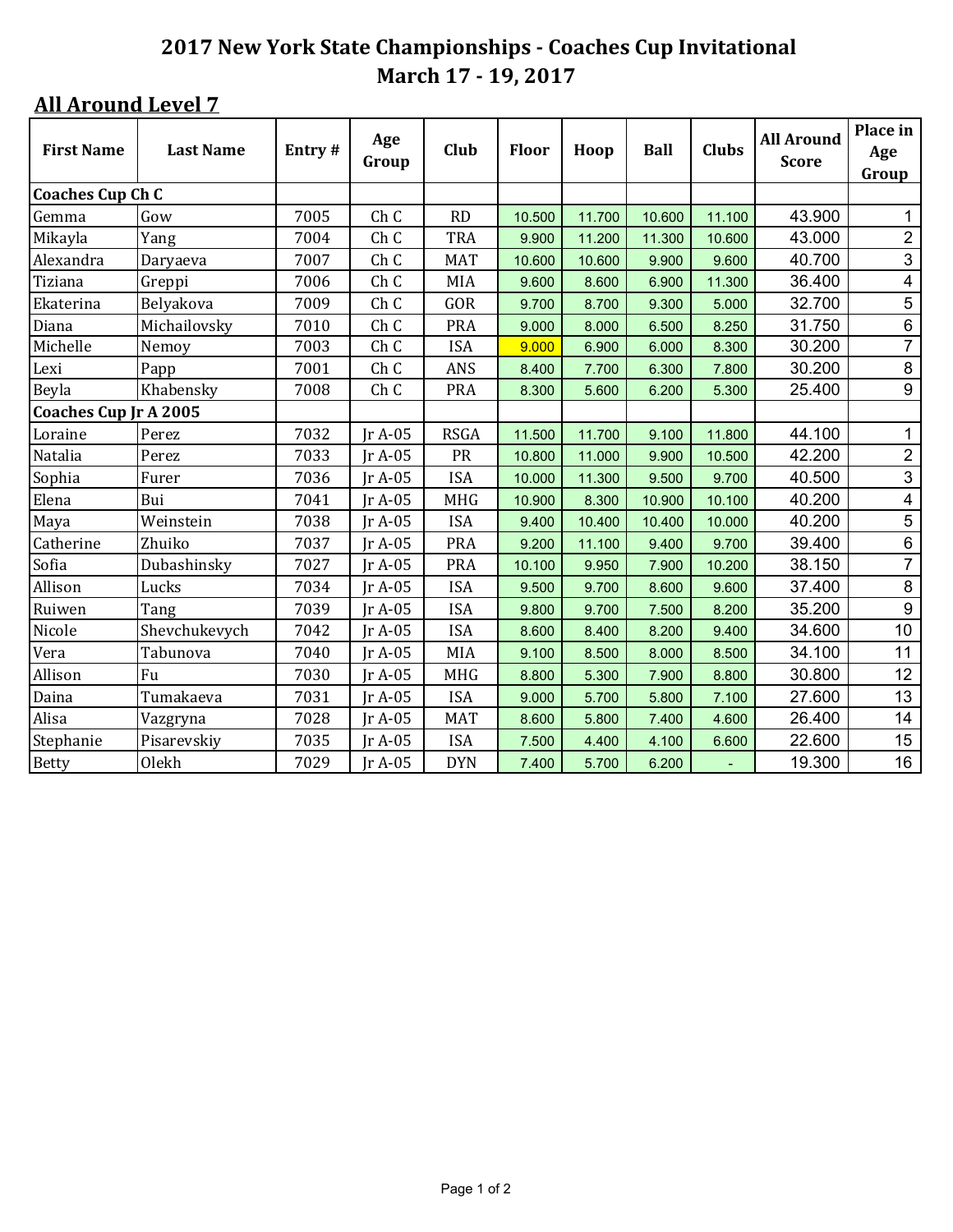| <b>First Name</b>            | <b>Last Name</b> | Entry# | Age<br>Group   | Club        | <b>Floor</b> | Hoop   | <b>Ball</b> | <b>Clubs</b> | <b>All Around</b><br><b>Score</b> | Place in<br>Age<br>Group |
|------------------------------|------------------|--------|----------------|-------------|--------------|--------|-------------|--------------|-----------------------------------|--------------------------|
| <b>Coaches Cup Jr A 2006</b> |                  |        |                |             |              |        |             |              |                                   |                          |
| Lara                         | Krivobokov       | 7018   | r A-06         | <b>PRA</b>  | 9.800        | 12.300 | 9.700       | 9.800        | 41.600                            |                          |
| Camiah                       | Kuno             | 7020   | Ir A-06        | <b>ISA</b>  | 11.100       | 11.900 | 8.000       | 9.700        | 40.700                            | $\overline{2}$           |
| Ashley                       | Wang             | 7022   | $IrA-06$       | <b>RD</b>   | 10.800       | 11.300 | 8.600       | 9.500        | 40.200                            | $\mathfrak{S}$           |
| Aliaksandra                  | Makarava         | 7013   | $IrA-06$       | <b>RMX</b>  | 10.300       | 9.000  | 9.500       | 10.600       | 39.400                            | $\overline{4}$           |
| Mia                          | <b>Bukatar</b>   | 7024   | $IrA-06$       | <b>ISA</b>  | 11.000       | 10.700 | 7.800       | 9.300        | 38.800                            | 5                        |
| Ami                          | Koda             | 7023   | $IrA-06$       | <b>INT</b>  | 10.100       | 6.900  | 9.100       | 10.800       | 36.900                            | $\,6\,$                  |
| Elexa                        | Janov            | 7016   | $IrA-06$       | MIA         | 9.600        | 9.000  | 9.300       | 7.650        | 35.550                            | $\overline{7}$           |
| Jacqueline                   | Karlov           | 7026   | Jr A-06        | <b>ISA</b>  | 9.200        | 9.600  | 8.000       | 6.800        | 33.600                            | $\, 8$                   |
| Leah                         | Gressel          | 7011   | Ir A-06        | <b>RSGA</b> | 9.500        | 7.600  | 7.000       | 9.400        | 33.500                            | $\boldsymbol{9}$         |
| Rebecca                      | Korsunskiy       | 7025   | Jr A-06        | <b>ISA</b>  | 8.600        | 7.600  | 9.400       | 7.500        | 33.100                            | 10 <sub>1</sub>          |
| Nadia                        | Zgrivets         | 7017   | $IrA-06$       | <b>DYN</b>  | 8.000        | 8.600  | 8.100       | 7.400        | 32.100                            | 11                       |
| Julia                        | Chernobelsky     | 7021   | $IrA-06$       | <b>ISA</b>  | 7.500        | 7.000  | 7.100       | 5.500        | 27.100                            | 12                       |
| Ariella                      | Efraim           | 7015   | $IrA-06$       | MIA         | 7.700        | 6.300  | 5.900       | 6.700        | 26.600                            | 13                       |
| <b>Coaches Cup Jr B</b>      |                  |        |                |             |              |        |             |              |                                   |                          |
| Khepera                      | Lartey           | 7050   | JrB            | PRG         | 8.200        | 7.800  | 7.200       | 7.400        | 30.600                            | 1                        |
| Elizabeth                    | Sever            | 7045   | Ir B           | <b>RSGA</b> | 9.700        | 6.700  | 7.200       | 5.400        | 29.000                            | $\overline{2}$           |
| Masha                        | Bogatyryova      | 7043   | $\text{Tr } B$ | <b>MAT</b>  | 8.100        | 3.700  | 6.200       | 6.400        | 24.400                            | 3                        |
| <b>Coaches Cup Sr</b>        |                  |        |                |             |              |        |             |              |                                   |                          |
| Anne                         | Sipos            | 7051   | Sr             | <b>INT</b>  | 8.000        | 9.200  | 6.500       | 7.800        | 31.500                            | $\mathbf{1}$             |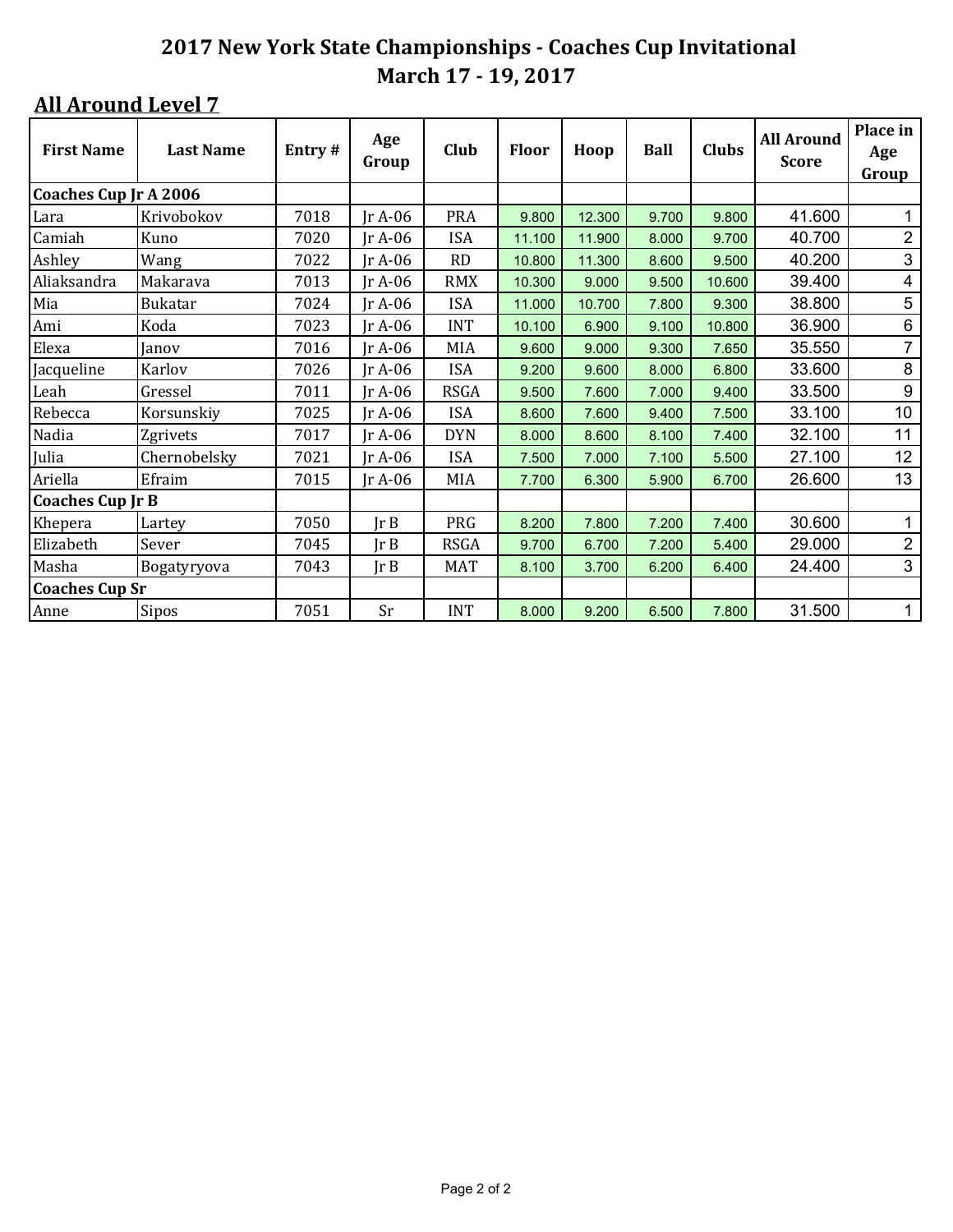## **FLOOR Level 8**

|                         |                  | Age    | D              |             | <b>FLOOR</b> | Place in  |              |                          |
|-------------------------|------------------|--------|----------------|-------------|--------------|-----------|--------------|--------------------------|
| <b>First Name</b>       | <b>Last Name</b> | Entry# | Group          | Club        | (Difficulty) | (Neutral) | Level 8      | Age                      |
|                         |                  |        |                |             |              |           | <b>Score</b> | Group                    |
| <b>Coaches Cup Jr A</b> |                  |        |                |             |              |           |              |                          |
| Veronica                | Portnov          | 8001   | IrA            | <b>IRG</b>  | 3.000        |           | 11.700       | 1                        |
| Liza                    | Odikadze         | 8003   | Jr A           | RD          | 2.700        |           | 11.600       | $\overline{2}$           |
| Catherine               | Holen            | 8018   | $\text{Tr }A$  | <b>TCR</b>  | 2.800        |           | 11.400       | 3                        |
| Alexa                   | Krayzelburg      | 8013   | IrA            | <b>ISA</b>  | 2.800        |           | 11.100       | $\overline{\mathcal{A}}$ |
| Dominika                | Shkoruta         | 8015   | JrA            | <b>ISA</b>  | 2.200        |           | 10.600       | 5                        |
| Rachel                  | Zoftis           | 8011   | $\text{Tr }A$  | <b>PRA</b>  | 2.500        |           | 10.400       | $\,6$                    |
| Anastasiya              | Ziuz             | 8002   | $\text{Tr }A$  | <b>MAT</b>  | 2.300        |           | 10.200       | $\overline{7}$           |
| Christina               | Eldamaa          | 8007   | IrA            | <b>RSGA</b> | 2.100        |           | 10.200       | $\overline{7}$           |
| Sol                     | Morgan           | 8006   | IrA            | <b>MIA</b>  | 2.500        |           | 10.100       | $9\,$                    |
| Jodie                   | Liang            | 8008   | Jr A           | <b>ISA</b>  | 1.900        |           | 10.000       | 10                       |
| Sophia                  | Jiang            | 8009   | IrA            | <b>ISA</b>  | 1.500        |           | 9.900        | 11                       |
| Sydney                  | Mochel           | 8016   | Jr A           | EMC         | 2.000        |           | 9.900        | 11                       |
| Daniella                | Krayzelburg      | 8014   | JrA            | <b>ISA</b>  | 2.400        |           | 9.700        | 13                       |
| Sophia                  | Arbona           | 8005   | $\text{Tr }A$  | <b>INT</b>  | 1.500        |           | 9.600        | 14                       |
| Eveline                 | Lisovenko        | 8017   | Jr A           | <b>MAT</b>  | 2.200        |           | 9.100        | 15                       |
| Sofia                   | Orman            | 8010   | IrA            | <b>ISA</b>  | 2.000        | (0.100)   | 9.000        | 16                       |
| Daria                   | Nazarenko        | 8012   | $\text{Tr }A$  | <b>ISA</b>  | 2.300        |           | 8.800        | 17                       |
| Victoria                | Kolotsi          | 8004   | $\text{Tr }A$  | <b>ISA</b>  | 1.400        |           | 7.700        | 18                       |
| <b>Coaches Cup Jr B</b> |                  |        |                |             |              |           |              |                          |
| Parker                  | Linden           | 8020   | Ir B           | <b>NOVA</b> | 2.400        |           | 10.700       | 1                        |
| Ella                    | Fullerton        | 8028   | Ir B           | <b>MHG</b>  | 2.600        |           | 10.500       | $\overline{2}$           |
| Alyssa                  | Medvedeff        | 8033   | Ir B           | <b>RMX</b>  | 2.200        |           | 10.500       | $\overline{2}$           |
| Sanita                  | Prymost          | 8027   | $\text{Tr } B$ | <b>MAT</b>  | 2.100        |           | 10.400       | 4                        |
| Isabel                  | Xue              | 8021   | Ir B           | RD          | 2.400        |           | 10.400       | 4                        |
| Claire                  | Kuno             | 8032   | Ir B           | <b>ISA</b>  | 1.800        |           | 10.300       | $\,6$                    |
| Anna                    | Struk            | 8025   | JrB            | GOR         | 2.000        |           | 10.200       | $\overline{7}$           |
| Ella                    | Willden          | 8023   | Ir B           | <b>SDR</b>  | 2.500        |           | 10.100       | 8                        |
| Aileen                  | Atkin            | 8039   | Ir B           | GOR         | 1.700        |           | 10.000       | $\boldsymbol{9}$         |
| Svetlana                | Russell          | 8030   | JrB            | <b>ISA</b>  | 1.500        |           | 9.900        | 10                       |
| Stella                  | Lin              | 8022   | $\text{lr } B$ | <b>RMX</b>  | 2.000        |           | 9.700        | 11                       |
| Maria Isabel            | Escudero         | 8040   | Ir B           | <b>PR</b>   | 1.500        |           | 9.700        | 11                       |
| Anna                    | Lopez            | 8036   | JrB            | MIA         | 2.100        |           | 9.600        | 13                       |
| Caitlin                 | Berendt          | 8026   | JrB            | <b>INT</b>  | 2.600        |           | 9.500        | 14                       |
| Catherine               | Atchley          | 8031   | $\text{lr } B$ | ANS         | 2.100        |           | 9.500        | 14                       |
| Abigail                 | <b>Brodsky</b>   | 8019   | Jr B           | <b>ISA</b>  | 1.600        |           | 9.000        | 16                       |
| Samantha                | Medvinsky        | 8029   | JrB            | <b>ISA</b>  | 1.800        |           | 8.800        | 17                       |
| Samantha                | Kalner           | 8037   | Jr B           | <b>DYN</b>  | 1.300        |           | 8.000        | 18                       |
| Ellen                   | Kofman           | 8034   | JrB            | <b>ISA</b>  | 1.400        |           | 7.300        | 19                       |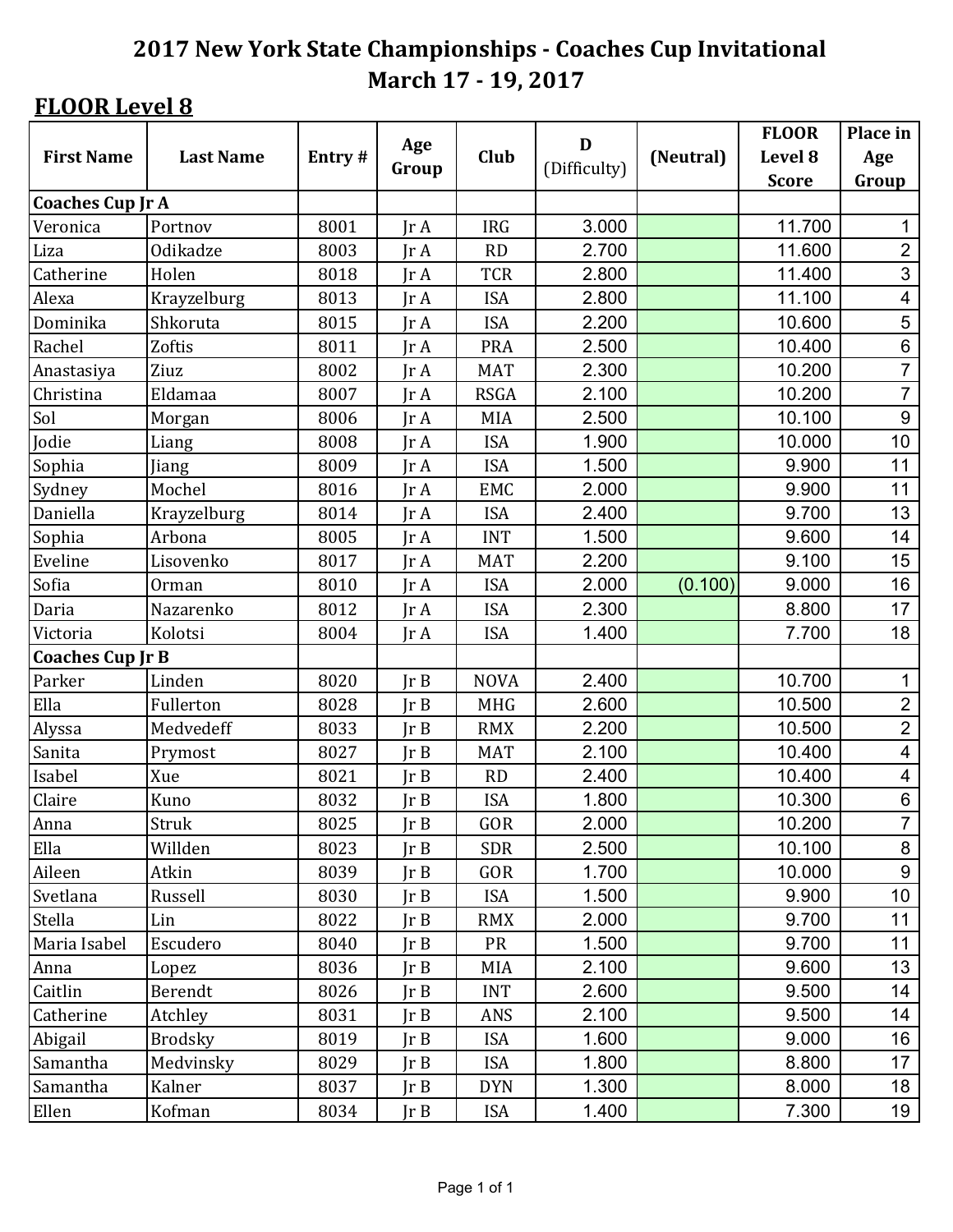## **ROPE** Level 8

|                         |                  |        | Age           |             | D            |           | <b>ROPE Level</b> | Place in                 |
|-------------------------|------------------|--------|---------------|-------------|--------------|-----------|-------------------|--------------------------|
| <b>First Name</b>       | <b>Last Name</b> | Entry# | Group         | <b>Club</b> | (Difficulty) | (Neutral) | 8 Score           | Age                      |
|                         |                  |        |               |             |              |           |                   | Group                    |
| <b>Coaches Cup Jr A</b> |                  |        |               |             |              |           |                   |                          |
| Veronica                | Portnov          | 8001   | IrA           | <b>IRG</b>  | 4.800        |           | 12.800            | 1                        |
| Catherine               | Holen            | 8018   | IrA           | <b>TCR</b>  | 5.600        |           | 12.300            | $\overline{2}$           |
| Jodie                   | Liang            | 8008   | $\text{Tr }A$ | <b>ISA</b>  | 4.800        |           | 12.100            | $\mathfrak{S}$           |
| Liza                    | Odikadze         | 8003   | IrA           | RD          | 5.000        |           | 11.500            | $\overline{\mathcal{A}}$ |
| Rachel                  | Zoftis           | 8011   | IrA           | <b>PRA</b>  | 5.000        | (0.200)   | 11.000            | 5                        |
| Sophia                  | Jiang            | 8009   | Jr A          | <b>ISA</b>  | 3.800        |           | 10.900            | $\,6$                    |
| Alexa                   | Krayzelburg      | 8013   | $\text{Tr }A$ | <b>ISA</b>  | 4.300        |           | 10.900            | $\,6$                    |
| Dominika                | Shkoruta         | 8015   | IrA           | <b>ISA</b>  | 4.300        |           | 10.800            | $\bf 8$                  |
| Daniella                | Krayzelburg      | 8014   | IrA           | <b>ISA</b>  | 4.100        |           | 10.700            | $9\,$                    |
| Sol                     | Morgan           | 8006   | $\text{Tr }A$ | MIA         | 4.300        |           | 10.600            | 10                       |
| Daria                   | Nazarenko        | 8012   | IrA           | <b>ISA</b>  | 4.300        |           | 10.300            | 11                       |
| Anastasiya              | Ziuz             | 8002   | Jr A          | <b>MAT</b>  | 3.900        |           | 9.900             | 12                       |
| Sophia                  | Arbona           | 8005   | $\text{Tr }A$ | <b>INT</b>  | 2.900        |           | 9.900             | 12                       |
| Christina               | Eldamaa          | 8007   | Jr A          | <b>RSGA</b> | 3.500        |           | 8.600             | 14                       |
| Sydney                  | Mochel           | 8016   | Jr A          | <b>EMC</b>  | 3.500        | (0.150)   | 8.250             | 15                       |
| Eveline                 | Lisovenko        | 8017   | IrA           | <b>MAT</b>  | 3.000        |           | 8.200             | 16                       |
| Victoria                | Kolotsi          | 8004   | $\text{Tr }A$ | <b>ISA</b>  | 0.900        |           | 5.200             | 17                       |
| Sofia                   | Orman            | 8010   | IrA           | <b>ISA</b>  | 1.200        |           | 5.100             | 18                       |
| <b>Coaches Cup Jr B</b> |                  |        |               |             |              |           |                   |                          |
| Claire                  | Kuno             | 8032   | Ir B          | <b>ISA</b>  | 4.700        | (0.050)   | 11.450            | 1                        |
| Svetlana                | Russell          | 8030   | Ir B          | <b>ISA</b>  | 4.300        |           | 11.000            | $\overline{2}$           |
| Anna                    | Struk            | 8025   | Ir B          | GOR         | 4.700        |           | 10.800            | $\mathfrak{S}$           |
| Alyssa                  | Medvedeff        | 8033   | Ir B          | <b>RMX</b>  | 4.600        |           | 10.700            | 4                        |
| Caitlin                 | Berendt          | 8026   | Ir B          | <b>INT</b>  | 3.900        |           | 10.600            | $\sqrt{5}$               |
| Parker                  | Linden           | 8020   | Ir B          | <b>NOVA</b> | 4.200        |           | 10.000            | $\,6$                    |
| Isabel                  | Xue              | 8021   | JrB           | RD          | 4.100        |           | 9.800             | $\overline{7}$           |
| Ella                    | Willden          | 8023   | Ir B          | <b>SDR</b>  | 3.400        |           | 9.600             | 8                        |
| Ella                    | Fullerton        | 8028   | JrB           | <b>MHG</b>  | 2.600        |           | 9.600             | 8                        |
| Maria Isabel            | Escudero         | 8040   | JrB           | PR          | 2.900        |           | 9.500             | 10                       |
| Aileen                  | Atkin            | 8039   | Ir B          | GOR         | 3.800        | (0.300)   | 9.400             | 11                       |
| Anna                    | Lopez            | 8036   | JrB           | MIA         | 3.800        |           | 9.400             | 11                       |
| Sanita                  | Prymost          | 8027   | JrB           | <b>MAT</b>  | 2.700        |           | 9.300             | 13                       |
| Catherine               | Atchley          | 8031   | JrB           | ANS         | 3.400        |           | 8.900             | 14                       |
| Stella                  | Lin              | 8022   | Ir B          | <b>RMX</b>  | 1.900        |           | 7.700             | 15                       |
| Samantha                | Medvinsky        | 8029   | JrB           | <b>ISA</b>  | 2.500        |           | 7.600             | 16                       |
| Abigail                 | <b>Brodsky</b>   | 8019   | JrB           | <b>ISA</b>  | 2.300        |           | 5.700             | 17                       |
| Ellen                   | Kofman           | 8034   | Jr B          | <b>ISA</b>  | 1.200        |           | 4.900             | 18                       |
| Samantha                | Kalner           | 8037   | JrB           | <b>DYN</b>  | 0.400        |           | 4.800             | 19                       |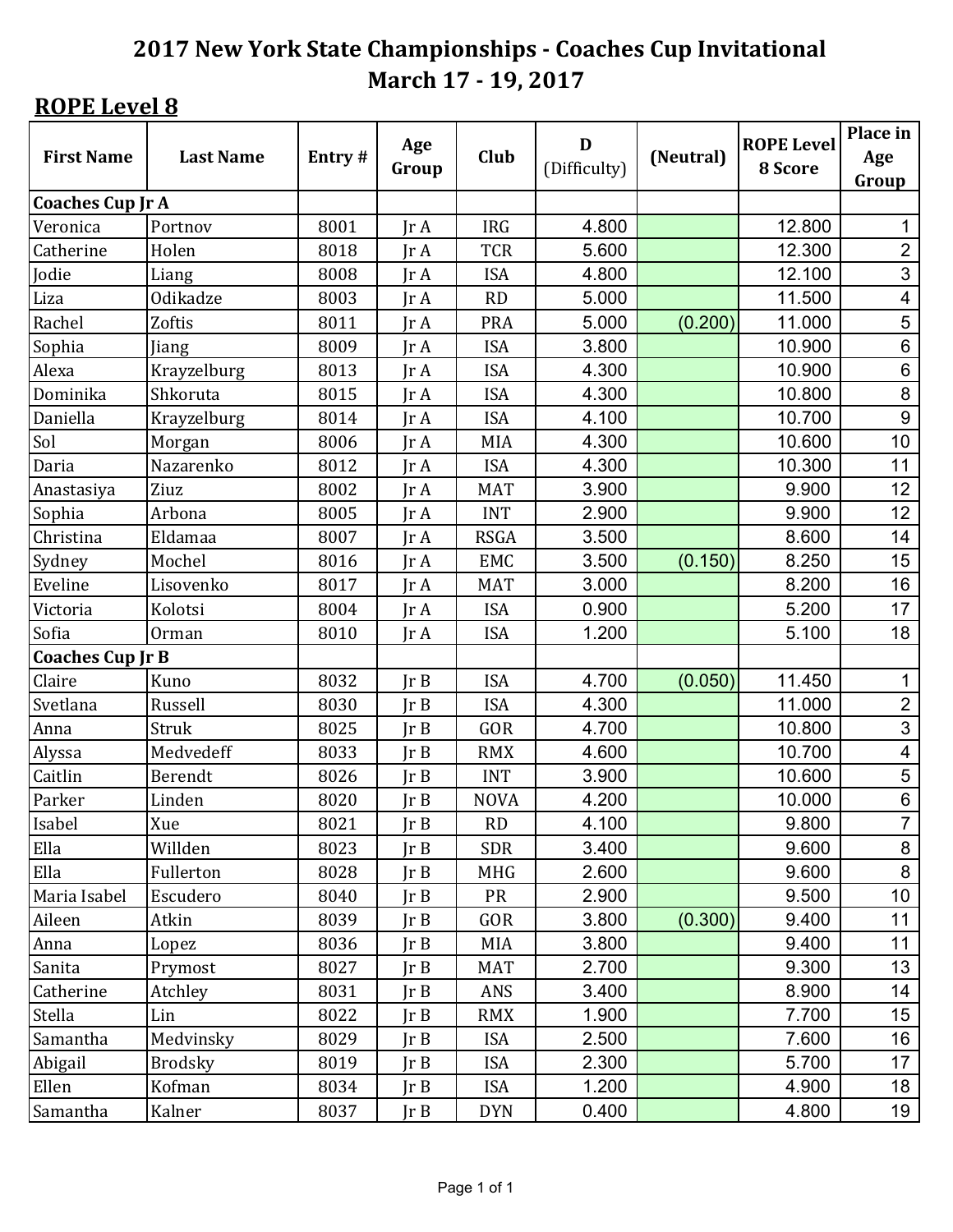| <b>First Name</b>       | <b>Last Name</b> | Entry# | Age<br>Group   | <b>Club</b> | D<br>(Difficulty) | (Neutral) | <b>BALL Level</b><br>8 Score | Place in<br>Age<br>Group |
|-------------------------|------------------|--------|----------------|-------------|-------------------|-----------|------------------------------|--------------------------|
| <b>Coaches Cup Jr A</b> |                  |        |                |             |                   |           |                              |                          |
| Sydney                  | Mochel           | 8016   | IrA            | <b>EMC</b>  | 5.400             |           | 12.100                       | 1                        |
| Rachel                  | Zoftis           | 8011   | IrA            | <b>PRA</b>  | 5.800             |           | 12.000                       | $\overline{2}$           |
| Alexa                   | Krayzelburg      | 8013   | $\text{Tr }A$  | <b>ISA</b>  | 5.400             |           | 11.900                       | 3                        |
| Catherine               | Holen            | 8018   | $\text{Ir } A$ | <b>TCR</b>  | 5.000             |           | 11.800                       | 4                        |
| Veronica                | Portnov          | 8001   | $\text{Tr }A$  | <b>IRG</b>  | 5.000             | (0.300)   | 11.200                       | 5                        |
| Dominika                | Shkoruta         | 8015   | $\text{Tr }A$  | <b>ISA</b>  | 4.800             | (0.050)   | 10.950                       | $6\phantom{a}$           |
| Liza                    | Odikadze         | 8003   | $\text{Tr }A$  | <b>RD</b>   | 4.200             |           | 10.500                       | $\overline{7}$           |
| Christina               | Eldamaa          | 8007   | $\text{Tr }A$  | <b>RSGA</b> | 3.800             | (0.300)   | 9.200                        | 8                        |
| Sol                     | Morgan           | 8006   | Jr A           | <b>MIA</b>  | 4.100             | (0.200)   | 9.100                        | 9                        |
| Sophia                  | Jiang            | 8009   | Jr A           | <b>ISA</b>  | 3.800             |           | 8.900                        | 10                       |
| Anastasiya              | Ziuz             | 8002   | $\text{Ir } A$ | <b>MAT</b>  | 3.000             |           | 8.800                        | 11                       |
| Daniella                | Krayzelburg      | 8014   | IrA            | <b>ISA</b>  | 4.000             |           | 8.600                        | 12                       |
| Sophia                  | Arbona           | 8005   | IrA            | <b>INT</b>  | 2.500             |           | 8.500                        | 13                       |
| Jodie                   | Liang            | 8008   | Jr A           | <b>ISA</b>  | 2.800             |           | 8.400                        | 14                       |
| Daria                   | Nazarenko        | 8012   | $\text{Tr }A$  | <b>ISA</b>  | 2.900             |           | 7.700                        | 15                       |
| Eveline                 | Lisovenko        | 8017   | Jr A           | <b>MAT</b>  | 2.700             |           | 7.700                        | 15                       |
| Victoria                | Kolotsi          | 8004   | $\text{Tr }A$  | <b>ISA</b>  | 2.800             | (0.100)   | 6.900                        | 17                       |
| Sofia                   | Orman            | 8010   | $\text{Tr }A$  | <b>ISA</b>  | 2.600             |           | 6.000                        | 18                       |
| <b>Coaches Cup Jr B</b> |                  |        |                |             |                   |           |                              |                          |
| Claire                  | Kuno             | 8032   | Ir B           | <b>ISA</b>  | 5.200             |           | 11.800                       | 1                        |
| Sanita                  | Prymost          | 8027   | Ir B           | <b>MAT</b>  | 4.600             |           | 11.300                       | $\overline{2}$           |
| Parker                  | Linden           | 8020   | Ir B           | <b>NOVA</b> | 4.100             |           | 11.200                       | 3                        |
| Isabel                  | Xue              | 8021   | Ir B           | RD          | 4.400             |           | 10.200                       | $\overline{\mathcal{A}}$ |
| Maria Isabel            | Escudero         | 8040   | Ir B           | PR          | 3.400             |           | 10.000                       | 5                        |
| Ella                    | Fullerton        | 8028   | Ir B           | <b>MHG</b>  | 3.700             |           | 9.900                        | $\,6$                    |
| Caitlin                 | Berendt          | 8026   | JrB            | <b>INT</b>  | 4.900             | (0.100)   | 9.800                        | $\overline{7}$           |
| Ella                    | Willden          | 8023   | Ir B           | <b>SDR</b>  | 4.400             |           | 9.600                        | 8                        |
| Anna                    | Struk            | 8025   | Ir B           | GOR         | 3.600             | (0.200)   | 9.100                        | $\boldsymbol{9}$         |
| Catherine               | Atchley          | 8031   | JrB            | ANS         | 3.900             |           | 8.900                        | 10                       |
| Aileen                  | Atkin            | 8039   | Ir B           | GOR         | 3.400             |           | 8.700                        | 11                       |
| Svetlana                | Russell          | 8030   | Ir B           | <b>ISA</b>  | 3.200             | (0.200)   | 8.400                        | 12                       |
| Stella                  | Lin              | 8022   | JrB            | <b>RMX</b>  | 3.200             |           | 8.400                        | 12 <sub>2</sub>          |
| Alyssa                  | Medvedeff        | 8033   | JrB            | <b>RMX</b>  | 2.500             | (0.200)   | 7.900                        | 14                       |
| Samantha                | Medvinsky        | 8029   | Ir B           | <b>ISA</b>  | 2.600             |           | 7.400                        | 15                       |
| Abigail                 | <b>Brodsky</b>   | 8019   | Ir B           | <b>ISA</b>  | 1.900             |           | 7.000                        | 16                       |
| Ellen                   | Kofman           | 8034   | JrB            | <b>ISA</b>  | 2.600             |           | 6.600                        | 17                       |
| Anna                    | Lopez            | 8036   | JrB            | MIA         | 2.200             |           | 6.500                        | 18                       |
| Samantha                | Kalner           | 8037   | JrB            | <b>DYN</b>  | 0.900             |           | 6.300                        | 19                       |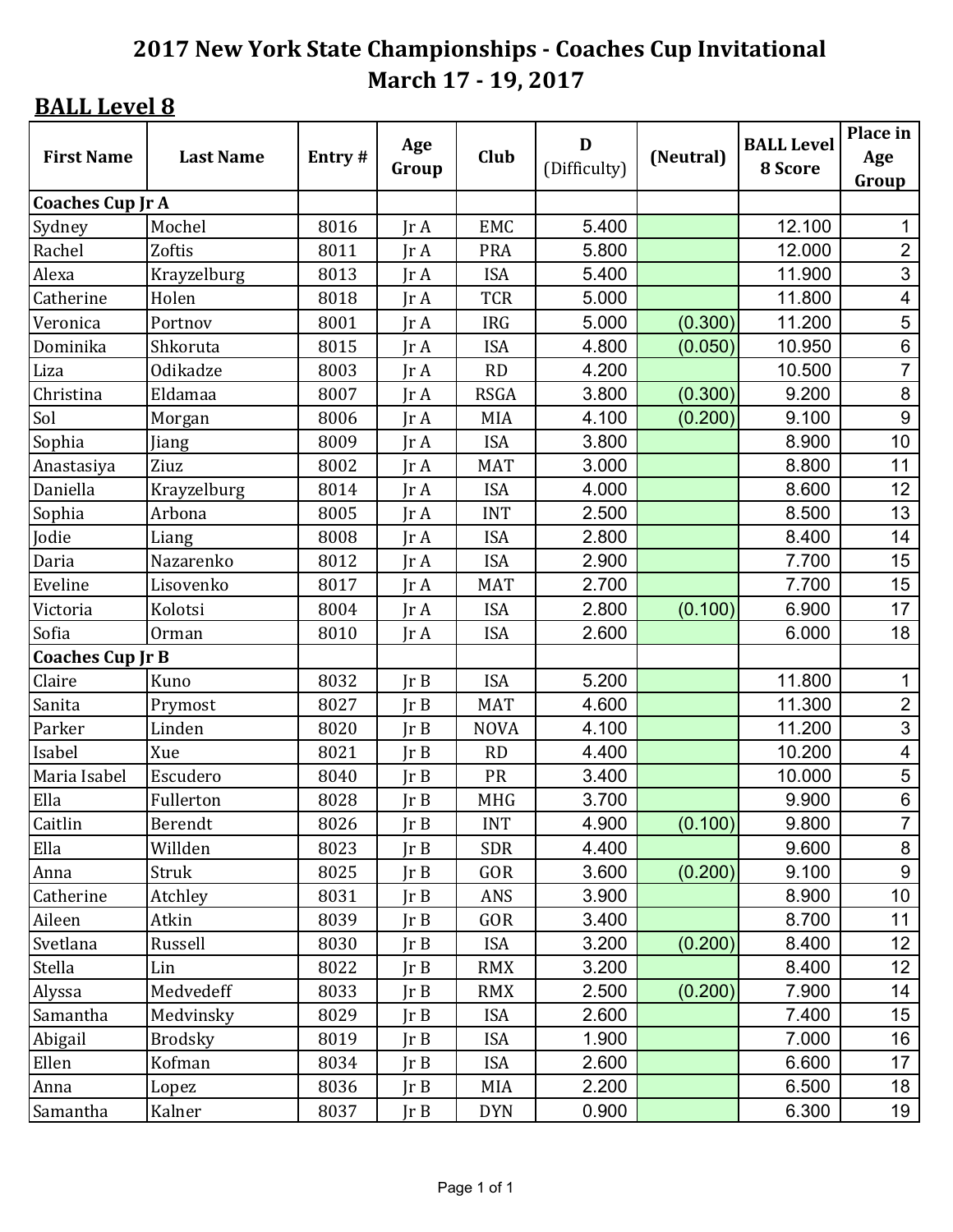|                         |                  |        | Age           |             | D            |           | <b>CLUBS</b> | Place in                 |
|-------------------------|------------------|--------|---------------|-------------|--------------|-----------|--------------|--------------------------|
| <b>First Name</b>       | <b>Last Name</b> | Entry# | Group         | <b>Club</b> | (Difficulty) | (Neutral) | Level 8      | Age                      |
|                         |                  |        |               |             |              |           | <b>Score</b> | group                    |
| <b>Coaches Cup Jr A</b> |                  |        |               |             |              |           |              |                          |
| Veronica                | Portnov          | 8001   | IrA           | <b>IRG</b>  | 5.500        |           | 13.000       | 1                        |
| Catherine               | Holen            | 8018   | IrA           | <b>TCR</b>  | 5.500        |           | 12.400       | $\overline{2}$           |
| Liza                    | Odikadze         | 8003   | $\text{Tr }A$ | RD          | 5.600        |           | 12.300       | 3                        |
| Sydney                  | Mochel           | 8016   | IrA           | <b>EMC</b>  | 4.800        |           | 12.100       | 4                        |
| Alexa                   | Krayzelburg      | 8013   | Jr A          | <b>ISA</b>  | 5.200        |           | 11.800       | 5                        |
| Sophia                  | Jiang            | 8009   | IrA           | <b>ISA</b>  | 4.600        |           | 11.400       | $6\phantom{a}$           |
| Rachel                  | Zoftis           | 8011   | $\text{Tr }A$ | <b>PRA</b>  | 4.800        |           | 11.400       | $\,6$                    |
| Sol                     | Morgan           | 8006   | $\text{Tr }A$ | <b>MIA</b>  | 4.600        |           | 10.900       | 8                        |
| Dominika                | Shkoruta         | 8015   | Jr A          | <b>ISA</b>  | 4.900        |           | 10.600       | 9                        |
| Jodie                   | Liang            | 8008   | $\text{Tr }A$ | <b>ISA</b>  | 3.600        |           | 10.200       | 10                       |
| Christina               | Eldamaa          | 8007   | IrA           | <b>RSGA</b> | 4.100        |           | 10.000       | 11                       |
| Sophia                  | Arbona           | 8005   | Jr A          | <b>INT</b>  | 4.200        |           | 9.900        | 12                       |
| Daniella                | Krayzelburg      | 8014   | IrA           | <b>ISA</b>  | 4.200        | (0.100)   | 9.300        | 13                       |
| Eveline                 | Lisovenko        | 8017   | Jr A          | <b>MAT</b>  | 3.200        |           | 8.400        | 14                       |
| Anastasiya              | Ziuz             | 8002   | $\text{Tr }A$ | <b>MAT</b>  | 3.100        |           | 8.200        | 15                       |
| Daria                   | Nazarenko        | 8012   | Jr A          | <b>ISA</b>  | 3.700        |           | 8.100        | 16                       |
| Victoria                | Kolotsi          | 8004   | Jr A          | <b>ISA</b>  | 3.000        |           | 6.700        | 17                       |
| Sofia                   | Orman            | 8010   | $\text{Tr }A$ | <b>ISA</b>  | 1.300        |           | 3.600        | 18                       |
| <b>Coaches Cup Jr B</b> |                  |        |               |             |              |           |              |                          |
| Ella                    | Willden          | 8023   | Ir B          | <b>SDR</b>  | 5.300        |           | 12.500       | 1                        |
| Ella                    | Fullerton        | 8028   | Ir B          | <b>MHG</b>  | 5.100        |           | 11.800       | $\overline{2}$           |
| Svetlana                | Russell          | 8030   | Ir B          | <b>ISA</b>  | 4.500        |           | 11.300       | 3                        |
| Claire                  | Kuno             | 8032   | Ir B          | <b>ISA</b>  | 4.700        |           | 11.200       | $\overline{\mathcal{A}}$ |
| Catherine               | Atchley          | 8031   | $\text{Ir }B$ | ANS         | 4.900        |           | 11.200       | 4                        |
| Parker                  | Linden           | 8020   | JrB           | <b>NOVA</b> | 4.700        |           | 10.900       | $\,6$                    |
| Isabel                  | Xue              | 8021   | Jr B          | RD          | 4.300        |           | 10.800       | $\overline{7}$           |
| Caitlin                 | Berendt          | 8026   | Ir B          | <b>INT</b>  | 4.700        |           | 10.700       | 8                        |
| Sanita                  | Prymost          | 8027   | Ir B          | <b>MAT</b>  | 3.400        |           | 10.200       | $\boldsymbol{9}$         |
| Maria Isabel            | Escudero         | 8040   | JrB           | <b>PR</b>   | 3.500        |           | 10.100       | 10                       |
| Anna                    | Struk            | 8025   | Ir B          | GOR         | 3.100        |           | 8.600        | 11                       |
| Aileen                  | Atkin            | 8039   | Ir B          | GOR         | 3.200        |           | 8.600        | 11                       |
| Stella                  | Lin              | 8022   | Ir B          | <b>RMX</b>  | 2.800        |           | 8.400        | 13                       |
| Anna                    | Lopez            | 8036   | JrB           | MIA         | 3.300        | (0.100)   | 8.300        | 14                       |
| Abigail                 | <b>Brodsky</b>   | 8019   | Ir B          | <b>ISA</b>  | 2.500        |           | 8.100        | 15                       |
| Samantha                | Medvinsky        | 8029   | Ir B          | <b>ISA</b>  | 1.900        |           | 6.300        | 16                       |
| Alyssa                  | Medvedeff        | 8033   | JrB           | <b>RMX</b>  | 3.200        |           | 6.100        | 17                       |
| Ellen                   | Kofman           | 8034   | Ir B          | <b>ISA</b>  | 1.700        |           | 4.500        | 18                       |
| Samantha                | Kalner           | 8037   | JrB           | <b>DYN</b>  | 1.100        |           | 4.100        | 19                       |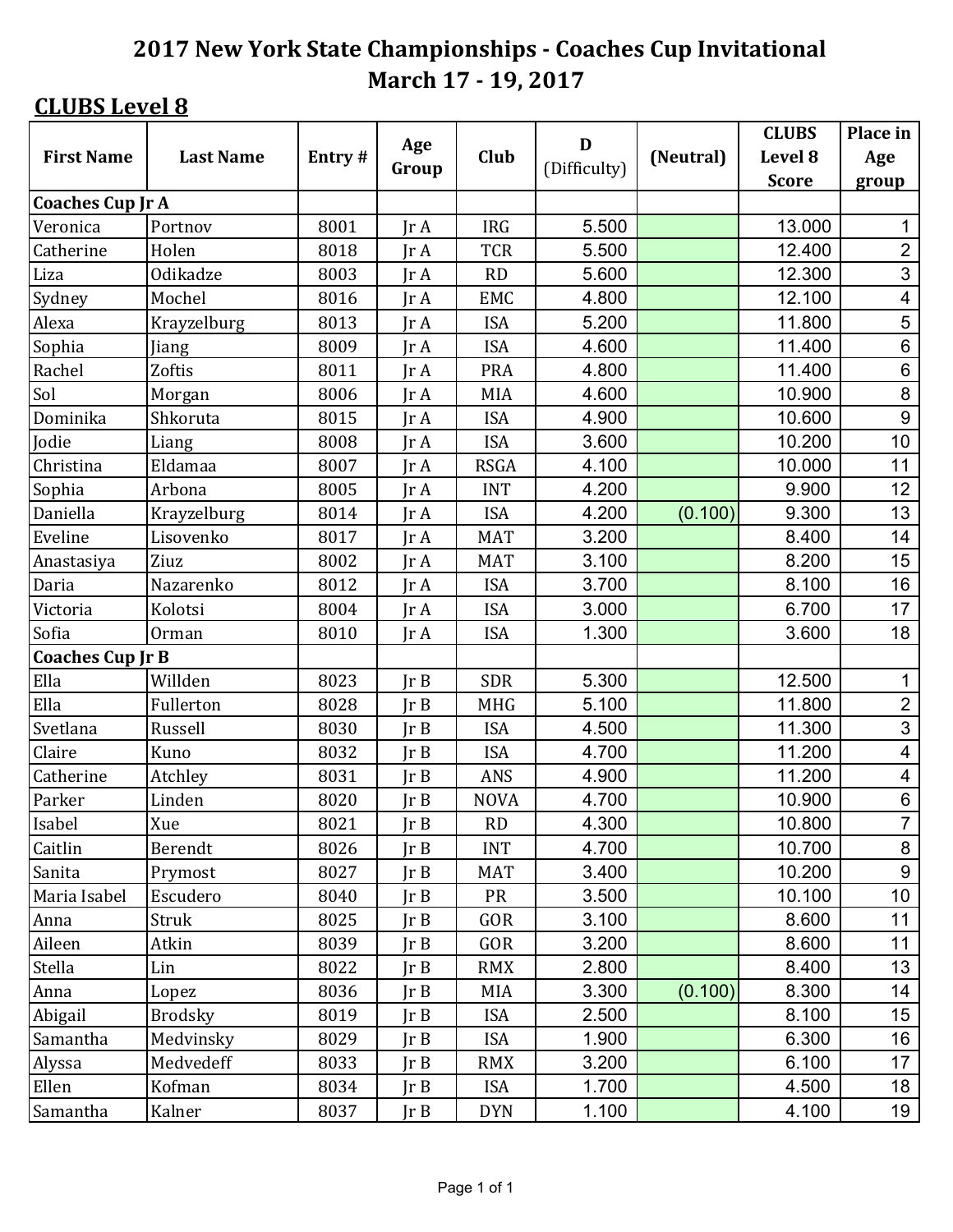| <b>First Name</b>       | <b>Last Name</b> | Entry# | Age                          | Club        | <b>Floor</b> | Rope   | <b>Ball</b> | <b>Clubs</b> | <b>All Around</b> | Place in<br>Age         |
|-------------------------|------------------|--------|------------------------------|-------------|--------------|--------|-------------|--------------|-------------------|-------------------------|
|                         |                  |        | Group                        |             |              |        |             |              | <b>Score</b>      | Group                   |
| <b>Coaches Cup Jr A</b> |                  |        |                              |             |              |        |             |              |                   |                         |
| Veronica                | Portnov          | 8001   | $\mathop{\rm Ir}\nolimits$ A | <b>IRG</b>  | 11.700       | 12.800 | 11.200      | 13.000       | 48.700            | 1                       |
| Catherine               | Holen            | 8018   | IrA                          | <b>TCR</b>  | 11.400       | 12.300 | 11.800      | 12.400       | 47.900            | $\overline{2}$          |
| Liza                    | Odikadze         | 8003   | Jr A                         | <b>RD</b>   | 11.600       | 11.500 | 10.500      | 12.300       | 45.900            | $\mathfrak{S}$          |
| Alexa                   | Krayzelburg      | 8013   | Jr A                         | <b>ISA</b>  | 11.100       | 10.900 | 11.900      | 11.800       | 45.700            | $\overline{\mathbf{4}}$ |
| Rachel                  | Zoftis           | 8011   | $\text{Tr }A$                | <b>PRA</b>  | 10.400       | 11.000 | 12.000      | 11.400       | 44.800            | 5                       |
| Dominika                | Shkoruta         | 8015   | Jr A                         | <b>ISA</b>  | 10.600       | 10.800 | 10.950      | 10.600       | 42.950            | $\,6\,$                 |
| Sydney                  | Mochel           | 8016   | $\mathop{\rm Ir}\nolimits$ A | EMC         | 9.900        | 8.250  | 12.100      | 12.100       | 42.350            | $\overline{7}$          |
| Sophia                  | Jiang            | 8009   | IrA                          | <b>ISA</b>  | 9.900        | 10.900 | 8.900       | 11.400       | 41.100            | $\bf 8$                 |
| Jodie                   | Liang            | 8008   | IrA                          | <b>ISA</b>  | 10.000       | 12.100 | 8.400       | 10.200       | 40.700            | $\boldsymbol{9}$        |
| Sol                     | Morgan           | 8006   | Jr A                         | <b>MIA</b>  | 10.100       | 10.600 | 9.100       | 10.900       | 40.700            | 10                      |
| Daniella                | Krayzelburg      | 8014   | $\text{Tr }A$                | <b>ISA</b>  | 9.700        | 10.700 | 8.600       | 9.300        | 38.300            | 11                      |
| Christina               | Eldamaa          | 8007   | $\mathop{\rm Ir}\nolimits$ A | <b>RSGA</b> | 10.200       | 8.600  | 9.200       | 10.000       | 38.000            | 12                      |
| Sophia                  | Arbona           | 8005   | $\mathop{\rm Ir}\nolimits$ A | <b>INT</b>  | 9.600        | 9.900  | 8.500       | 9.900        | 37.900            | 13                      |
| Anastasiya              | Ziuz             | 8002   | IrA                          | <b>MAT</b>  | 10.200       | 9.900  | 8.800       | 8.200        | 37.100            | 14                      |
| Daria                   | Nazarenko        | 8012   | IrA                          | <b>ISA</b>  | 8.800        | 10.300 | 7.700       | 8.100        | 34.900            | 15                      |
| Eveline                 | Lisovenko        | 8017   | Jr A                         | <b>MAT</b>  | 9.100        | 8.200  | 7.700       | 8.400        | 33.400            | 16                      |
| Victoria                | Kolotsi          | 8004   | Jr A                         | <b>ISA</b>  | 7.700        | 5.200  | 6.900       | 6.700        | 26.500            | 17                      |
| Sofia                   | Orman            | 8010   | Jr A                         | <b>ISA</b>  | 9.000        | 5.100  | 6.000       | 3.600        | 23.700            | 18                      |
| <b>Coaches Cup Jr B</b> |                  |        |                              |             |              |        |             |              |                   |                         |
| Claire                  | Kuno             | 8032   | Ir B                         | <b>ISA</b>  | 10.300       | 11.450 | 11.800      | 11.200       | 44.750            | 1                       |
| Parker                  | Linden           | 8020   | IrB                          | <b>NOVA</b> | 10.700       | 10.000 | 11.200      | 10.900       | 42.800            | $\overline{c}$          |
| Ella                    | Willden          | 8023   | Ir B                         | <b>SDR</b>  | 10.100       | 9.600  | 9.600       | 12.500       | 41.800            | $\overline{3}$          |
| Ella                    | Fullerton        | 8028   | Ir B                         | <b>MHG</b>  | 10.500       | 9.600  | 9.900       | 11.800       | 41.800            | $\overline{4}$          |
| Sanita                  | Prymost          | 8027   | Ir B                         | <b>MAT</b>  | 10.400       | 9.300  | 11.300      | 10.200       | 41.200            | $\overline{5}$          |
| Isabel                  | Xue              | 8021   | IrB                          | <b>RD</b>   | 10.400       | 9.800  | 10.200      | 10.800       | 41.200            | $\,6$                   |
| Svetlana                | Russell          | 8030   | Ir B                         | <b>ISA</b>  | 9.900        | 11.000 | 8.400       | 11.300       | 40.600            | $\overline{7}$          |
| Caitlin                 | Berendt          | 8026   | Jr B                         | <b>INT</b>  | 9.500        | 10.600 | 9.800       | 10.700       | 40.600            | 8                       |
| Maria Isabel            | Escudero         | 8040   | Ir B                         | PR          | 9.700        | 9.500  | 10.000      | 10.100       | 39.300            | $\boldsymbol{9}$        |
| Anna                    | Struk            | 8025   | JrB                          | GOR         | 10.200       | 10.800 | 9.100       | 8.600        | 38.700            | 10 <sub>1</sub>         |
| Catherine               | Atchley          | 8031   | Jr B                         | ANS         | 9.500        | 8.900  | 8.900       | 11.200       | 38.500            | 11                      |
| Aileen                  | Atkin            | 8039   | JrB                          | GOR         | 10.000       | 9.400  | 8.700       | 8.600        | 36.700            | 12                      |
| Alyssa                  | Medvedeff        | 8033   | $\text{lr } B$               | <b>RMX</b>  | 10.500       | 10.700 | 7.900       | 6.100        | 35.200            | 13                      |
| Stella                  | Lin              | 8022   | $\text{lr } B$               | <b>RMX</b>  | 9.700        | 7.700  | 8.400       | 8.400        | 34.200            | 14                      |
| Anna                    | Lopez            | 8036   | $\text{lr } B$               | <b>MIA</b>  | 9.600        | 9.400  | 6.500       | 8.300        | 33.800            | 15                      |
| Samantha                | Medvinsky        | 8029   | Ir B                         | <b>ISA</b>  | 8.800        | 7.600  | 7.400       | 6.300        | 30.100            | 16                      |
| Abigail                 | Brodsky          | 8019   | JrB                          | <b>ISA</b>  | 9.000        | 5.700  | 7.000       | 8.100        | 29.800            | 17                      |
| Ellen                   | Kofman           | 8034   | JrB                          | <b>ISA</b>  | 7.300        | 4.900  | 6.600       | 4.500        | 23.300            | 18                      |
| Samantha                | Kalner           | 8037   | JrB                          | <b>DYN</b>  | 8.000        | 4.800  | 6.300       | 4.100        | 23.200            | 19                      |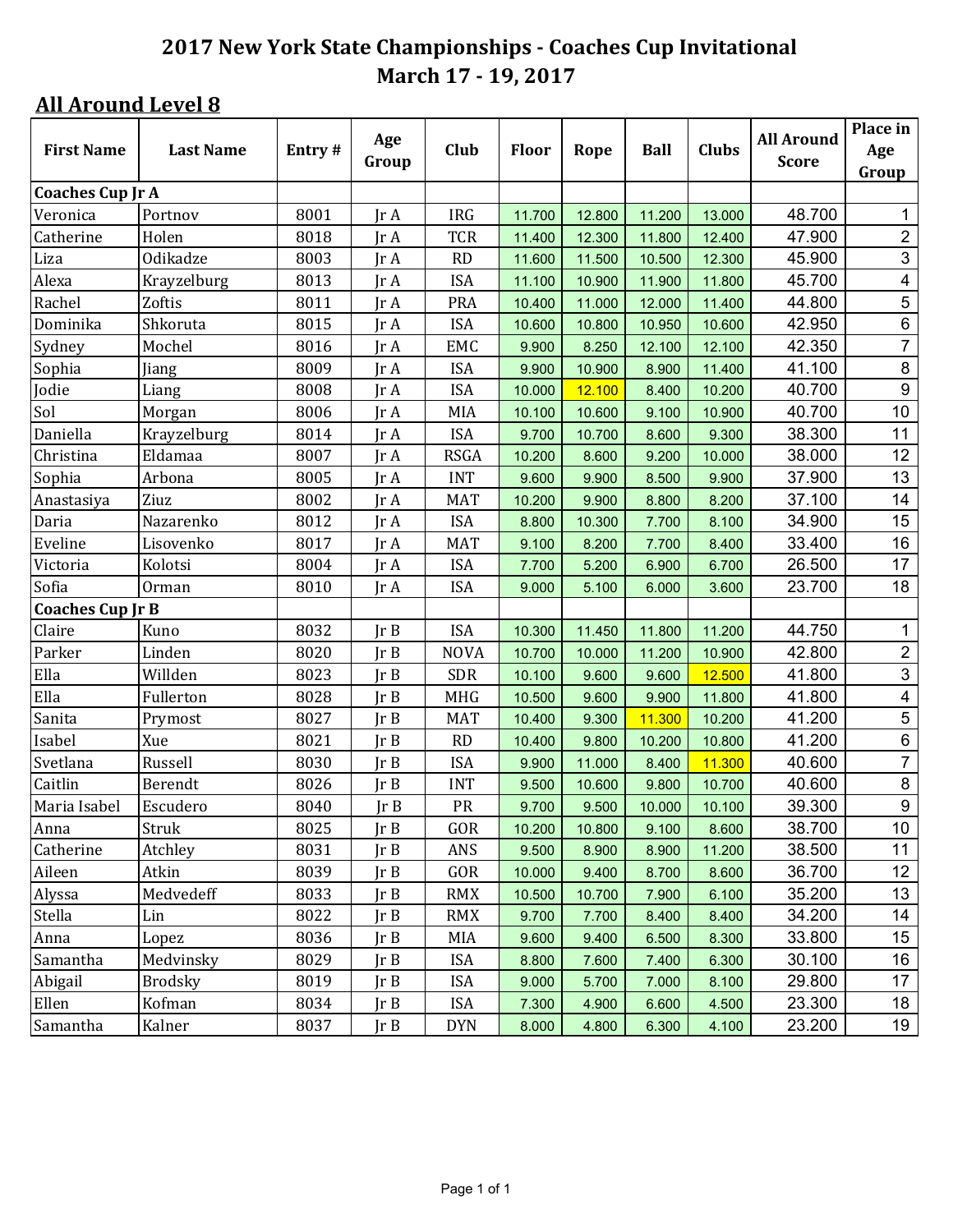|                          |                              |        | Age    | D              |              |           | <b>HOOP</b>  | Place in                |
|--------------------------|------------------------------|--------|--------|----------------|--------------|-----------|--------------|-------------------------|
| <b>First Name</b>        | <b>Last Name</b>             | Entry# | Group  | Club           | (Difficulty) | (Neutral) | Level 9      | Age                     |
|                          |                              |        |        |                |              |           | <b>Score</b> | Group                   |
| <b>Coaches Cup Hopes</b> |                              |        |        |                |              |           |              |                         |
| Simona                   | Maciunas                     | 9001   | Hope   | <b>M&amp;N</b> | 5.300        |           | 12.900       | $\mathbf 1$             |
| Mya                      | Tam                          | 9007   | Hope   | <b>RD</b>      | 6.500        |           | 12.800       | $\overline{2}$          |
| Isabella                 | Pappas                       | 9008   | Hope   | <b>RSGA</b>    | 5.800        |           | 12.200       | $\overline{3}$          |
| Erica                    | Foster                       | 9003   | Hope   | <b>NWR</b>     | 4.400        |           | 11.200       | $\overline{\mathbf{4}}$ |
| Michelle                 | Aboukhaled                   | 9006   | Hope   | PRG            | 4.900        |           | 11.100       | $\overline{5}$          |
| Ekaterina                | Balycheva                    | 9005   | Hope   | <b>TRA</b>     | 4.600        |           | 10.600       | $\,6$                   |
| Renata                   | Badalova                     | 9002   | Hope   | <b>MAT</b>     | 3.000        |           | 9.700        | $\overline{7}$          |
| Yelizaveta               | Kovalenko                    | 9004   | Hope   | <b>RMX</b>     | 3.600        |           | 9.700        | $\overline{7}$          |
|                          | Coaches Cup Jr Jun/04-Dec/04 |        |        |                |              |           |              |                         |
| Emily                    | Wilson                       | 9009   | $Ir-A$ | <b>MAT</b>     | 5.800        |           | 12.300       | 1                       |
| Jessica                  | Tijam                        | 9026   | $Ir-A$ | <b>SDR</b>     | 5.800        | (0.050)   | 12.250       | $\overline{2}$          |
| Anastasia                | Vasilyeva                    | 9027   | $Ir-A$ | PRA            | 6.000        |           | 12.200       | $\overline{3}$          |
| Katherine                | Zhu                          | 9024   | $Ir-A$ | <b>EMC</b>     | 5.300        |           | 11.900       | $\overline{\mathbf{4}}$ |
| Jessica                  | Huang                        | 9019   | $Ir-A$ | <b>NSR</b>     | 5.300        |           | 11.500       | $\overline{5}$          |
| Christina                | Jin                          | 9011   | $Ir-A$ | <b>INT</b>     | 4.700        |           | 10.900       | $\overline{6}$          |
| Gabby                    | Fuki                         | 9016   | $Ir-A$ | <b>ISA</b>     | 4.500        |           | 10.700       | $\overline{7}$          |
| Annabel                  | Ng                           | 9020   | $Ir-A$ | <b>EMC</b>     | 4.300        |           | 10.600       | 8                       |
| Elena                    | Wrinkle                      | 9021   | $Ir-A$ | <b>TRA</b>     | 4.200        |           | 10.600       | 8                       |
| Karolina                 | Saverino                     | 9015   | $Ir-A$ | <b>NSR</b>     | 4.300        |           | 10.500       | 10                      |
| Eleonora                 | Gordienko                    | 9028   | $Ir-A$ | <b>MIA</b>     | 6.300        |           | 10.200       | 11                      |
| Valerie                  | Militeeva                    | 9018   | $Ir-A$ | <b>EMC</b>     | 5.300        | (0.600)   | 9.300        | 12                      |
| Olivia                   | Hodge                        | 9025   | $Ir-A$ | <b>RRT</b>     | 4.100        |           | 8.900        | 13                      |
| Katie                    | <b>Zhang</b>                 | 9012   | $Ir-A$ | <b>NSR</b>     | 3.800        |           | 8.600        | 14                      |
| Aleksandra               | Smolyanaya                   | 9017   | $Jr-A$ | <b>M&amp;N</b> | 4.600        | (0.600)   | 8.500        | 15                      |
| Carolyn                  | Wei                          | 9013   | $Jr-A$ | <b>RMX</b>     | 3.800        |           | 8.400        | 16                      |
| Austeja                  | Dauneckis                    | 9014   | $Ir-A$ | <b>NSR</b>     | 4.200        |           | 8.400        | 16                      |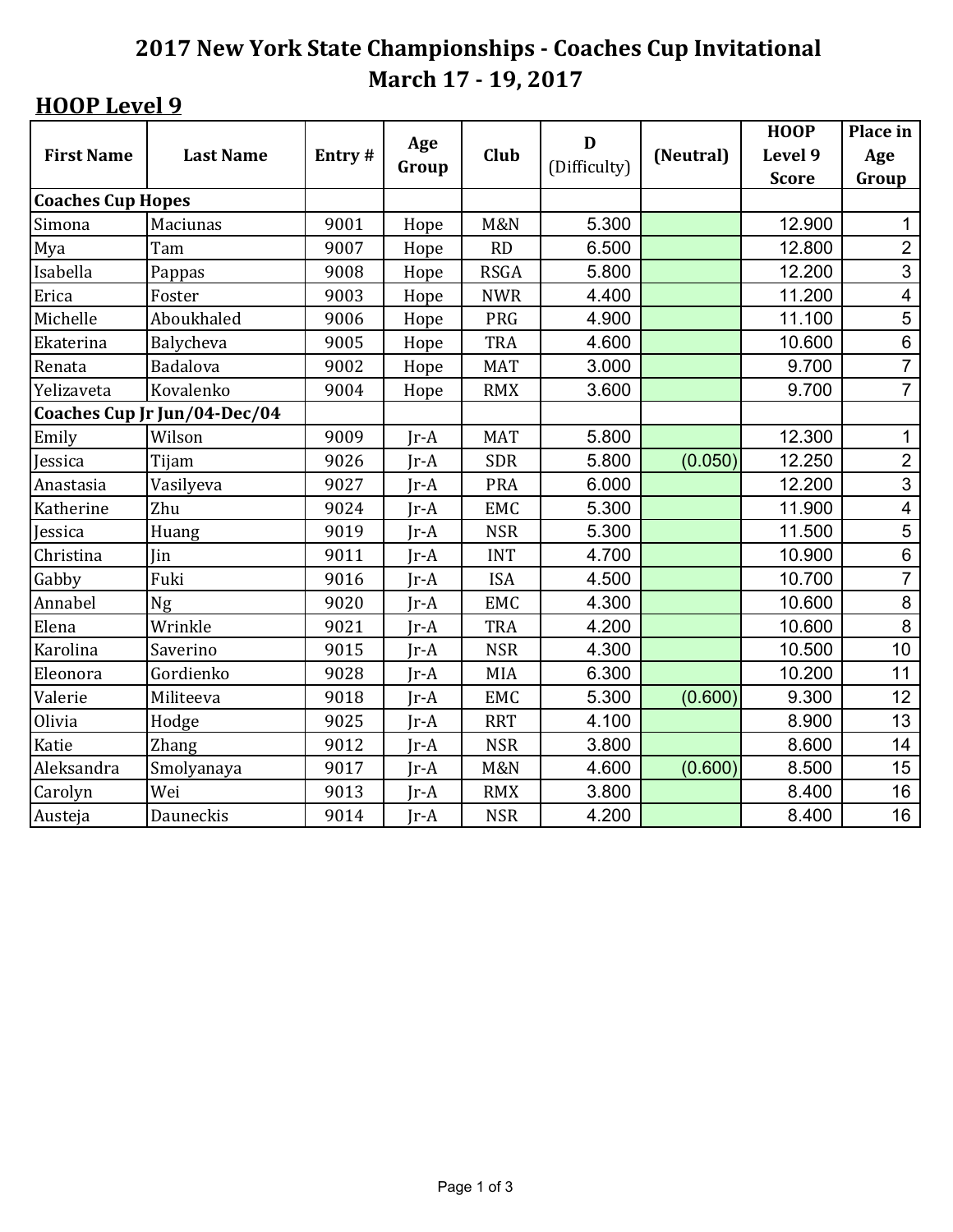| <b>First Name</b> | <b>Last Name</b>             | Entry# | Age<br>Group | Club       | D<br>(Difficulty) | (Neutral) | <b>HOOP</b><br>Level 9<br><b>Score</b> | Place in<br>Age<br>Group |
|-------------------|------------------------------|--------|--------------|------------|-------------------|-----------|----------------------------------------|--------------------------|
|                   | Coaches Cup Jr Jun/03-May/04 |        |              |            |                   |           |                                        |                          |
| Claudia           | Bottiglieri                  | 9045   | $Ir-B$       | M&N        | 6.700             |           | 12.900                                 | 1                        |
| Jasmine           | Wong                         | 9049   | $Ir-B$       | RD         | 6.500             | (0.300)   | 12.400                                 | $\overline{2}$           |
| Patricija         | Ivanauskaite                 | 9031   | $Ir-B$       | <b>NSR</b> | 6.100             |           | 12.000                                 | 3                        |
| Lisa              | Gerasimova                   | 9039   | $Ir-B$       | <b>ISA</b> | 5.900             |           | 11.500                                 | 4                        |
| Isabelle          | Richardson                   | 9030   | $Ir-B$       | <b>EUR</b> | 5.300             |           | 10.800                                 | 5                        |
| Julia             | Naishuler                    | 9042   | $Ir-B$       | <b>ISA</b> | 5.200             |           | 10.400                                 | 6                        |
| Julia             | Chen                         | 9034   | $Ir-B$       | M&N        | 4.700             |           | 10.400                                 | $\,6$                    |
| Margarita         | <b>Bragina</b>               | 9050   | $Ir-B$       | <b>INT</b> | 4.200             |           | 10.200                                 | 8                        |
| Darya             | Cherepanova                  | 9035   | $Ir-B$       | <b>PRA</b> | 5.000             |           | 10.100                                 | 9                        |
| Julia             | Goberman                     | 9029   | $Ir-B$       | M&N        | 4.900             |           | 10.000                                 | 10                       |
| Nika              | Kononov                      | 9046   | $Ir-B$       | <b>NSR</b> | 4.400             |           | 9.400                                  | 11                       |
| Hannah            | Lai                          | 9092   | $Ir-B$       | RD         | 4.200             |           | 9.100                                  | 12                       |
| Sutjiati          | Narendra                     | 9037   | $Ir-B$       | <b>EUR</b> | 4.200             | (0.600)   | 8.600                                  | 13                       |
| Ilana             | Kelesidi                     | 9041   | $Ir-B$       | GOR        | 3.500             |           | 8.300                                  | 14                       |
| Amy               | Shneyderman                  | 9047   | $Ir-B$       | <b>ISA</b> | 4.300             |           | 8.100                                  | 15                       |
| Frances           | Kestel                       | 9033   | $Ir-B$       | <b>ISA</b> | 3.100             |           | 7.900                                  | 16                       |
| Anastasia         | Lobanov                      | 9044   | $Ir-B$       | <b>MIA</b> | 3.300             | (0.600)   | 7.000                                  | 17                       |
| Bella             | Haham                        | 9048   | $Ir-B$       | <b>RMX</b> | 2.600             | (0.300)   | 7.000                                  | 17                       |
| Elizabeth         | Khimitch                     | 9036   | $Ir-B$       | <b>PRA</b> | 1.900             |           | 6.300                                  | 19                       |
| Polina            | Mosharova                    | 9032   | $Ir-B$       | <b>ISA</b> | 2.700             | (0.600)   | 5.900                                  | 20                       |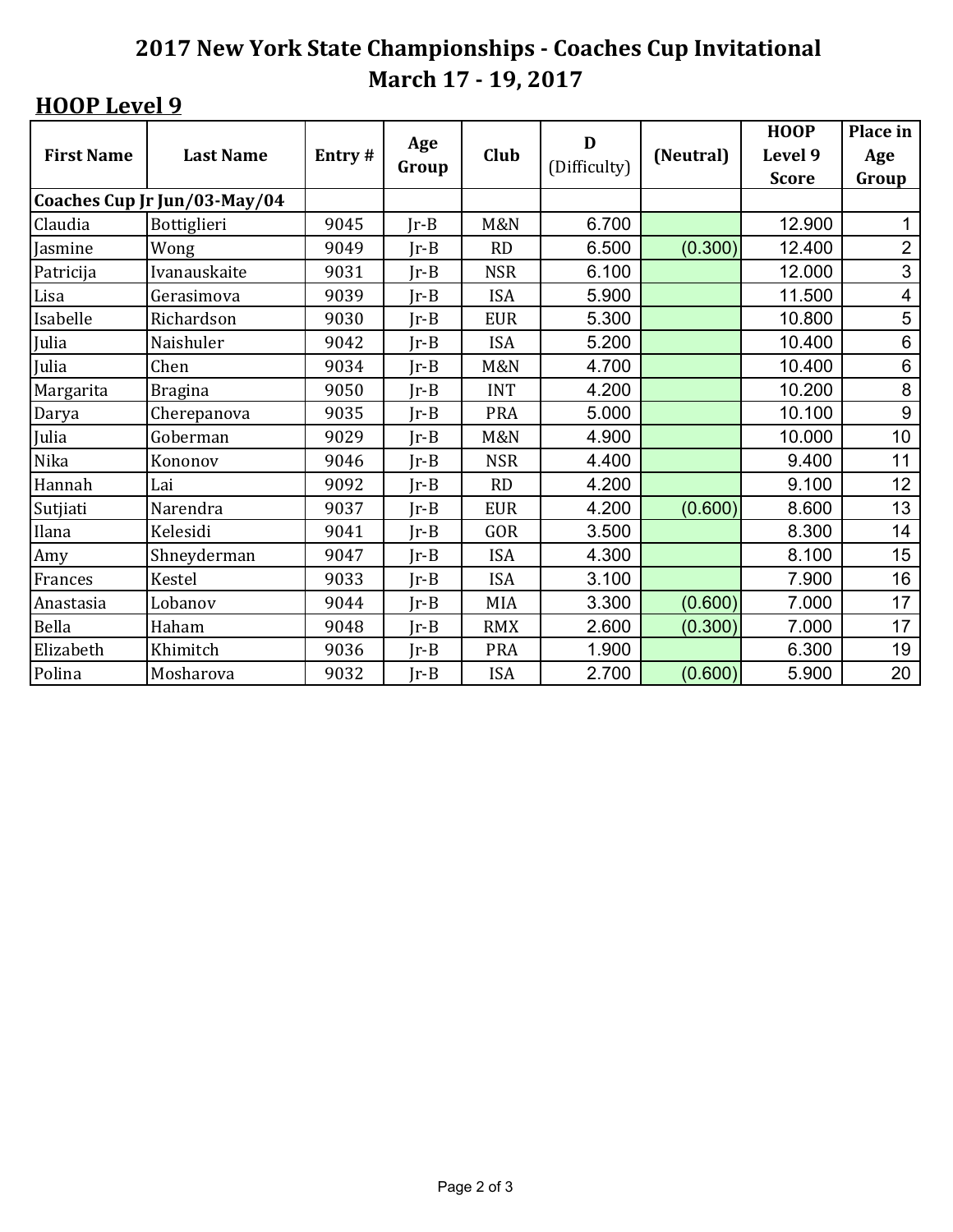|                       |                            |        | Age    |             | D            |           | <b>HOOP</b>  | Place in                |
|-----------------------|----------------------------|--------|--------|-------------|--------------|-----------|--------------|-------------------------|
| <b>First Name</b>     | <b>Last Name</b>           | Entry# | Group  | Club        | (Difficulty) | (Neutral) | Level 9      | Age                     |
|                       |                            |        |        |             |              |           | <b>Score</b> | Group                   |
|                       | Coaches Cup Jr 2002-May/03 |        |        |             |              |           |              |                         |
| Emilia                | Montenegro                 | 9052   | $Jr-C$ | <b>SDR</b>  | 6.400        |           | 13.800       | 1                       |
| Daria                 | Gittsovich                 | 9055   | $Jr-C$ | <b>TCR</b>  | 6.500        |           | 13.700       | $\mathbf 2$             |
| Angela                | Wang                       | 9053   | $Jr-C$ | <b>EMC</b>  | 4.400        |           | 11.800       | 3                       |
| Nicole                | Yatskar                    | 9067   | $Ir-C$ | <b>MAT</b>  | 4.900        |           | 11.500       | $\overline{\mathbf{4}}$ |
| Meryl                 | Wang                       | 9065   | $Ir-C$ | <b>TCR</b>  | 5.500        |           | 11.100       | 5                       |
| Kaite                 | Zaborenko                  | 9064   | $Ir-C$ | <b>RMX</b>  | 4.200        |           | 10.800       | $\,6$                   |
| Lynnea                | Gedney                     | 9062   | $Ir-C$ | GW          | 5.400        |           | 10.600       | $\overline{7}$          |
| McKenna               | <b>Bailey</b>              | 9068   | $Ir-C$ | <b>RRT</b>  | 4.300        |           | 10.500       | $\,8\,$                 |
| Nina                  | Shinder                    | 9051   | $Ir-C$ | PRA         | 4.800        |           | 10.300       | 9                       |
| Chloe                 | Zhong                      | 9059   | $Ir-C$ | <b>SDR</b>  | 5.100        | (0.300)   | 9.900        | 10                      |
| Aria                  | Liu                        | 9093   | $Ir-C$ | RD          | 3.900        |           | 9.600        | 11                      |
| <b>Brittaney</b>      | Jin                        | 9070   | $Ir-C$ | <b>INT</b>  | 4.500        | (0.600)   | 9.200        | 12                      |
| Sophia                | Hayoun                     | 9054   | $Ir-C$ | <b>MIA</b>  | 3.500        |           | 8.900        | 13                      |
| Angie                 | Zhu                        | 9061   | $Ir-C$ | <b>RD</b>   | 4.500        |           | 8.500        | 14                      |
| Amanda                | Levine                     | 9069   | $Ir-C$ | <b>EMC</b>  | 4.000        |           | 8.200        | 15                      |
| Trisha                | Trinh                      | 9071   | $Jr-C$ | <b>TCR</b>  | 4.100        |           | 8.100        | 16                      |
| Haley                 | Lane                       | 9063   | $Jr-C$ | <b>RRT</b>  | 3.100        | (0.600)   | 7.900        | 17                      |
| Julia                 | Goslee                     | 9060   | $Ir-C$ | <b>INT</b>  | 3.300        | (0.900)   | 7.600        | 18                      |
| Alice                 | Kosterin                   | 9056   | $Ir-C$ | RD          | 2.900        |           | 7.500        | 19                      |
| Seibin                | Hong                       | 9057   | $Jr-C$ | <b>EUR</b>  | 1.900        | (0.600)   | 3.700        | 20                      |
| <b>Coaches Cup Sr</b> |                            |        |        |             |              |           |              |                         |
| Erica                 | Wu                         | 9090   | Sr     | <b>RSGA</b> | 6.400        | (0.100)   | 13.300       | $\mathbf 1$             |
| Sabrina               | Flora                      | 9091   | Sr     | <b>EUR</b>  | 6.200        |           | 13.300       | $\mathbf{1}$            |
| Willow                | Parsell                    | 9076   | Sr     | <b>TRA</b>  | 6.100        |           | 12.900       | 3                       |
| Viara                 | Petkova                    | 9087   | Sr     | <b>NSR</b>  | 6.200        |           | 12.400       | $\overline{\mathbf{4}}$ |
| Millennia             | Zhou                       | 9084   | Sr     | <b>NSR</b>  | 5.900        |           | 11.100       | $\overline{5}$          |
| Sherry                | <b>Jiang</b>               | 9089   | Sr     | <b>ISA</b>  | 4.300        |           | 10.900       | 6                       |
| Polina                | Cherepanova                | 9083   | Sr     | <b>NSR</b>  | 4.600        |           | 10.600       | $\overline{7}$          |
| Asca                  | Akiyama                    | 9085   | Sr     | <b>ISA</b>  | 4.700        |           | 10.000       | 8                       |
| Stephanie             | Carrasquillo               | 9079   | Sr     | <b>PR</b>   | 2.800        |           | 9.800        | $\boldsymbol{9}$        |
| Galina                | Drozdova                   | 9080   | Sr     | <b>DYN</b>  | 3.500        |           | 9.700        | 10 <sup>°</sup>         |
| Katherine             | Fernandez                  | 9082   | Sr     | PR          | 3.200        |           | 9.500        | 11                      |
| Michelle              | Kosheluk                   | 9072   | Sr     | GOR         | 4.300        | (0.050)   | 8.750        | 12 <sub>2</sub>         |
| Elena                 | Grubova                    | 9088   | Sr     | <b>BRR</b>  | 4.300        | (0.350)   | 8.450        | 13                      |
| Angela                | Hsu                        | 9078   | Sr     | <b>EUR</b>  | 5.100        | (0.600)   | 7.700        | 14                      |
| Anastasiya            | Islamova                   | 9075   | Sr     | <b>DYN</b>  | 1.700        |           | 6.000        | 15 <sub>15</sub>        |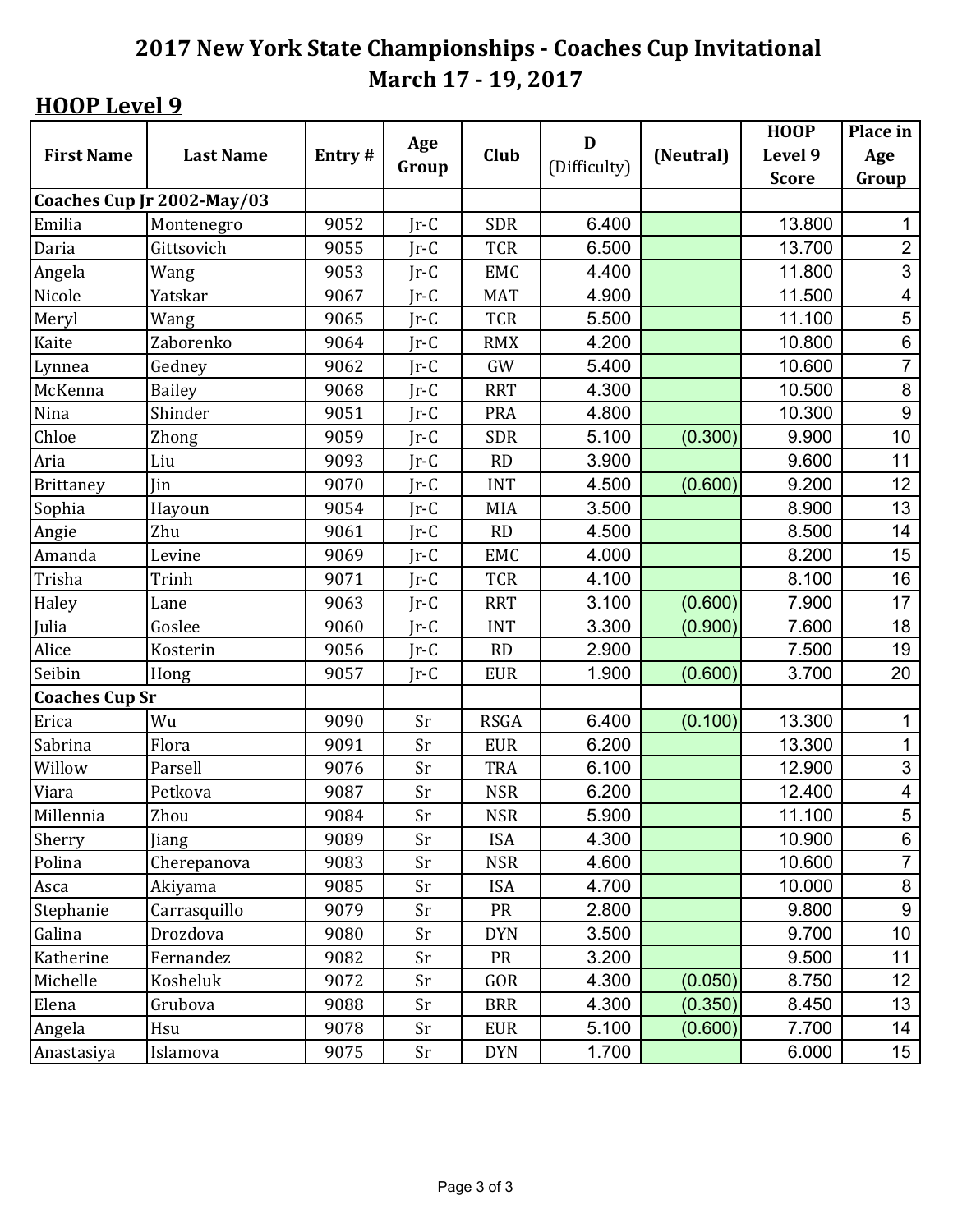|                          |                              | Age    | D      |                |              | <b>BALL Level</b> | Place in |                         |
|--------------------------|------------------------------|--------|--------|----------------|--------------|-------------------|----------|-------------------------|
| <b>First Name</b>        | <b>Last Name</b>             | Entry# | Group  | Club           | (Difficulty) | (Neutral)         | 9 Score  | Age                     |
|                          |                              |        |        |                |              |                   |          | Group                   |
| <b>Coaches Cup Hopes</b> |                              |        |        |                |              |                   |          |                         |
| Mya                      | Tam                          | 9007   | Hope   | <b>RD</b>      | 6.500        |                   | 13.500   | $\mathbf{1}$            |
| Isabella                 | Pappas                       | 9008   | Hope   | <b>RSGA</b>    | 5.300        |                   | 11.800   | $\overline{2}$          |
| Simona                   | Maciunas                     | 9001   | Hope   | <b>M&amp;N</b> | 5.400        |                   | 11.600   | 3                       |
| Yelizaveta               | Kovalenko                    | 9004   | Hope   | <b>RMX</b>     | 4.400        |                   | 10.800   | $\overline{\mathbf{4}}$ |
| Erica                    | Foster                       | 9003   | Hope   | <b>NWR</b>     | 4.800        |                   | 10.600   | 5                       |
| Renata                   | Badalova                     | 9002   | Hope   | <b>MAT</b>     | 4.000        |                   | 10.500   | $\,6\,$                 |
| Michelle                 | Aboukhaled                   | 9006   | Hope   | PRG            | 4.600        |                   | 9.700    | $\overline{7}$          |
| Ekaterina                | Balycheva                    | 9005   | Hope   | <b>TRA</b>     | 3.300        |                   | 9.400    | 8                       |
|                          | Coaches Cup Jr Jun/04-Dec/04 |        |        |                |              |                   |          |                         |
| Jessica                  | Tijam                        | 9026   | $Ir-A$ | <b>SDR</b>     | 6.100        |                   | 13.000   | 1                       |
| Emily                    | Wilson                       | 9009   | Jr-A   | <b>MAT</b>     | 5.600        |                   | 12.700   | $\overline{2}$          |
| Anastasia                | Vasilyeva                    | 9027   | $Ir-A$ | <b>PRA</b>     | 5.500        |                   | 12.700   | $\overline{2}$          |
| Jessica                  | Huang                        | 9019   | $Ir-A$ | <b>NSR</b>     | 5.100        | (0.050)           | 11.850   | 4                       |
| Valerie                  | Militeeva                    | 9018   | $Ir-A$ | <b>EMC</b>     | 4.800        |                   | 11.300   | $\overline{5}$          |
| Katherine                | Zhu                          | 9024   | Jr-A   | <b>EMC</b>     | 4.300        |                   | 11.300   | 5                       |
| Gabby                    | Fuki                         | 9016   | $Ir-A$ | <b>ISA</b>     | 5.300        | (0.600)           | 10.500   | $\overline{7}$          |
| Katie                    | <b>Zhang</b>                 | 9012   | $Ir-A$ | <b>NSR</b>     | 4.900        |                   | 10.300   | 8                       |
| Austeja                  | Dauneckis                    | 9014   | $Ir-A$ | <b>NSR</b>     | 4.900        | (0.600)           | 9.900    | $\boldsymbol{9}$        |
| Eleonora                 | Gordienko                    | 9028   | $Ir-A$ | <b>MIA</b>     | 4.200        | (0.600)           | 9.600    | 10                      |
| Elena                    | Wrinkle                      | 9021   | $Ir-A$ | <b>TRA</b>     | 4.300        | (0.600)           | 9.300    | 11                      |
| Christina                | <b>Jin</b>                   | 9011   | $Ir-A$ | <b>INT</b>     | 3.600        |                   | 8.400    | 12 <sub>2</sub>         |
| Olivia                   | Hodge                        | 9025   | $Ir-A$ | <b>RRT</b>     | 2.500        |                   | 8.200    | 13                      |
| Carolyn                  | Wei                          | 9013   | $Ir-A$ | <b>RMX</b>     | 4.100        |                   | 7.200    | 14                      |
| Karolina                 | Saverino                     | 9015   | $Ir-A$ | <b>NSR</b>     | 3.300        |                   | 6.800    | 15                      |
| Annabel                  | Ng                           | 9020   | $Ir-A$ | <b>EMC</b>     | 2.700        | (0.600)           | 5.300    | 16                      |
| Aleksandra               | Smolyanaya                   | 9017   | $Ir-A$ | <b>M&amp;N</b> | 2.000        | (1.200)           | 4.400    | 17                      |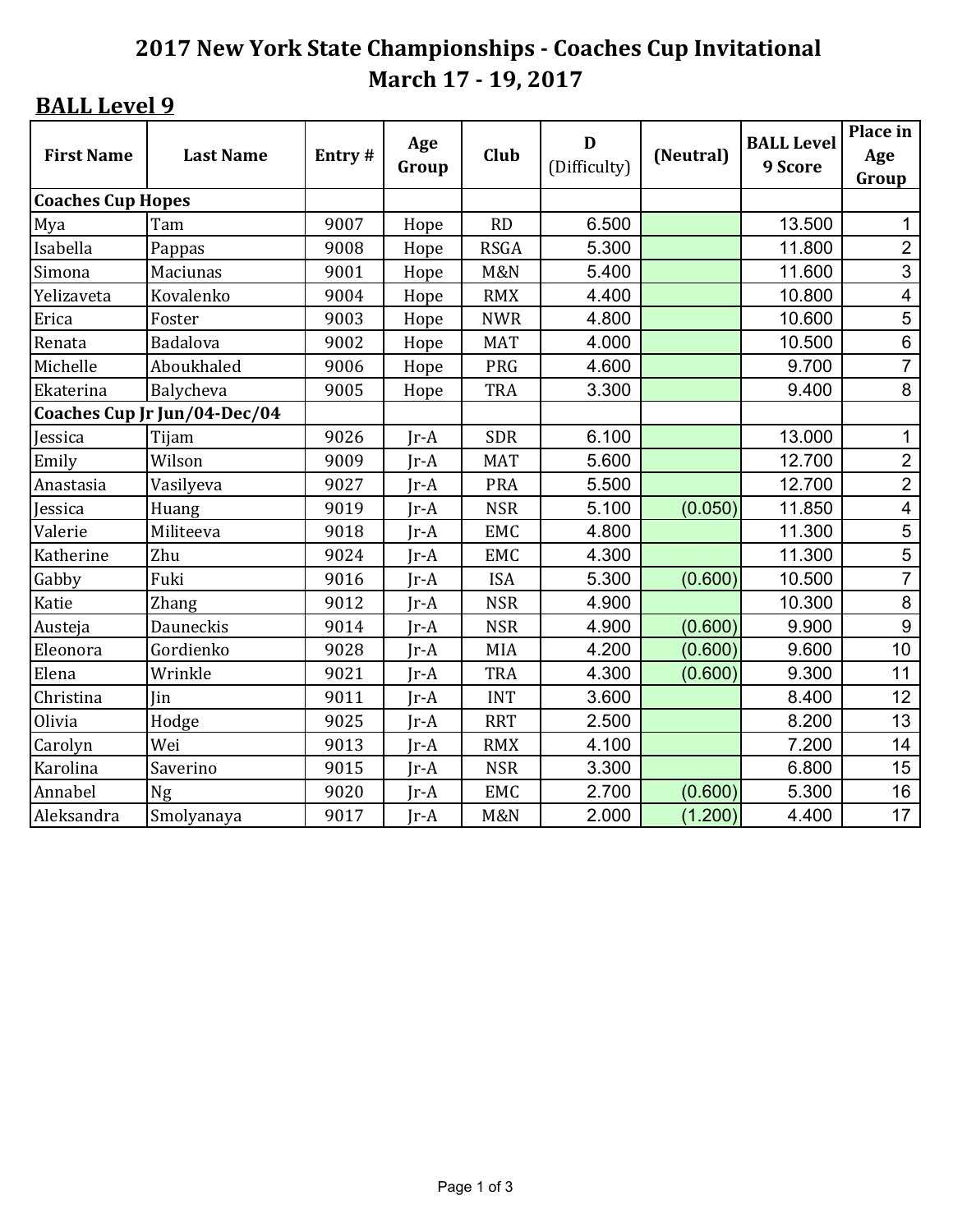| <b>First Name</b> | <b>Last Name</b>             | Entry# | Age<br>Group | <b>Club</b>    | D<br>(Difficulty) | (Neutral) | <b>BALL Level</b><br>9 Score | Place in<br>Age<br>Group |
|-------------------|------------------------------|--------|--------------|----------------|-------------------|-----------|------------------------------|--------------------------|
|                   | Coaches Cup Jr Jun/03-May/04 |        |              |                |                   |           |                              |                          |
| Julia             | Naishuler                    | 9042   | $Jr-B$       | <b>ISA</b>     | 5.600             |           | 12.800                       |                          |
| Isabelle          | Richardson                   | 9030   | $Ir-B$       | <b>EUR</b>     | 5.200             |           | 11.300                       | $\overline{2}$           |
| Darya             | Cherepanova                  | 9035   | $Ir-B$       | <b>PRA</b>     | 5.000             |           | 11.300                       | $\overline{2}$           |
| Sutjiati          | Narendra                     | 9037   | $Ir-B$       | <b>EUR</b>     | 5.600             |           | 11.000                       | $\overline{\mathbf{4}}$  |
| Lisa              | Gerasimova                   | 9039   | $Ir-B$       | <b>ISA</b>     | 4.500             |           | 10.900                       | 5                        |
| Ilana             | Kelesidi                     | 9041   | $Ir-B$       | GOR            | 4.900             |           | 10.600                       | 6                        |
| Patricija         | Ivanauskaite                 | 9031   | $Ir-B$       | <b>NSR</b>     | 4.100             |           | 10.300                       | $\overline{7}$           |
| Elizabeth         | Khimitch                     | 9036   | $Ir-B$       | <b>PRA</b>     | 4.800             |           | 10.300                       | $\overline{7}$           |
| Julia             | Goberman                     | 9029   | $Ir-B$       | M&N            | 4.300             |           | 10.100                       | 9                        |
| Nika              | Kononov                      | 9046   | $Ir-B$       | <b>NSR</b>     | 4.400             |           | 10.000                       | 10                       |
| Polina            | Mosharova                    | 9032   | $Ir-B$       | <b>ISA</b>     | 4.000             |           | 9.800                        | 11                       |
| Margarita         | <b>Bragina</b>               | 9050   | $Ir-B$       | <b>INT</b>     | 4.800             |           | 9.800                        | 11                       |
| Amy               | Shneyderman                  | 9047   | $Ir-B$       | <b>ISA</b>     | 4.500             |           | 9.500                        | 13                       |
| Bella             | Haham                        | 9048   | $Ir-B$       | <b>RMX</b>     | 2.600             |           | 8.900                        | 14                       |
| Anastasia         | Lobanov                      | 9044   | $Ir-B$       | MIA            | 3.400             | (0.600)   | 8.800                        | 15                       |
| Jasmine           | Wong                         | 9049   | $Ir-B$       | RD             | 4.800             |           | 8.700                        | 16                       |
| Julia             | Chen                         | 9034   | $Ir-B$       | <b>M&amp;N</b> | 3.800             |           | 8.400                        | 17                       |
| Frances           | <b>Kestel</b>                | 9033   | $Ir-B$       | <b>ISA</b>     | 2.700             |           | 7.700                        | 18                       |
| Hannah            | Lai                          | 9092   | $Ir-B$       | RD             | 3.200             | (0.600)   | 4.400                        | 19                       |
| Claudia           | Bottiglieri                  | 9045   | $F - B$      | M&N            |                   |           |                              | 20                       |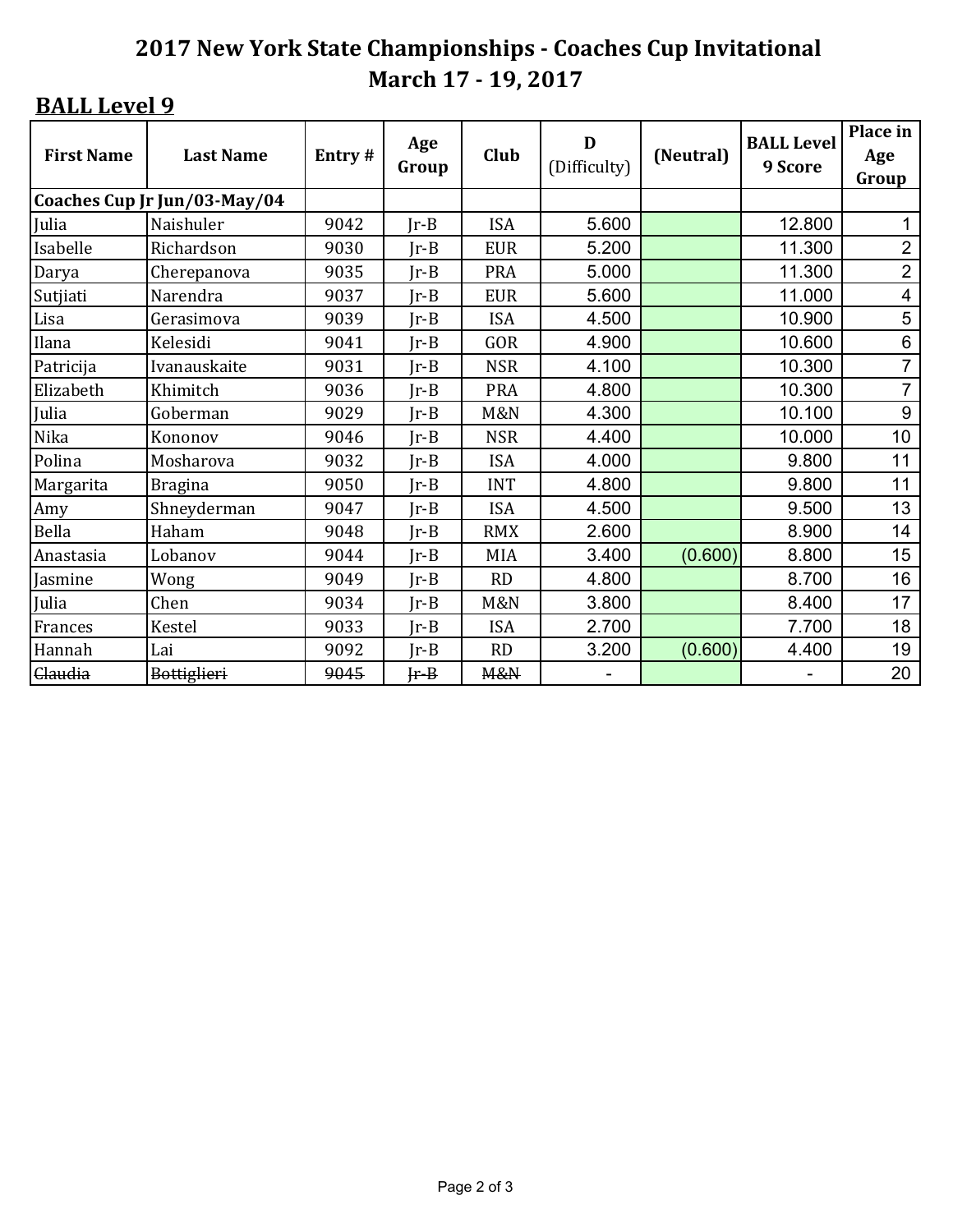|                       |                            |        | Age    |             | D            |           | <b>BALL Level</b> | Place in                |
|-----------------------|----------------------------|--------|--------|-------------|--------------|-----------|-------------------|-------------------------|
| <b>First Name</b>     | <b>Last Name</b>           | Entry# | Group  | Club        | (Difficulty) | (Neutral) | 9 Score           | Age                     |
|                       |                            |        |        |             |              |           |                   | Group                   |
|                       | Coaches Cup Jr 2002-May/03 |        |        |             |              |           |                   |                         |
| Daria                 | Gittsovich                 | 9055   | $Jr-C$ | <b>TCR</b>  | 6.200        |           | 13.400            | $\mathbf{1}$            |
| Angela                | Wang                       | 9053   | $Ir-C$ | EMC         | 5.600        |           | 12.500            | $\overline{2}$          |
| Chloe                 | Zhong                      | 9059   | $Ir-C$ | <b>SDR</b>  | 5.500        |           | 12.400            | $\mathbf{3}$            |
| Aria                  | Liu                        | 9093   | $Ir-C$ | RD          | 4.400        |           | 10.900            | $\overline{\mathbf{4}}$ |
| Haley                 | Lane                       | 9063   | $Ir-C$ | <b>RRT</b>  | 4.500        |           | 10.400            | 5                       |
| Amanda                | Levine                     | 9069   | $Ir-C$ | <b>EMC</b>  | 4.500        | (0.600)   | 10.300            | $\,6\,$                 |
| Alice                 | Kosterin                   | 9056   | $Ir-C$ | <b>RD</b>   | 5.000        |           | 10.200            | $\overline{7}$          |
| Julia                 | Goslee                     | 9060   | $Ir-C$ | <b>INT</b>  | 4.900        |           | 9.800             | 8                       |
| Kaite                 | Zaborenko                  | 9064   | $Ir-C$ | <b>RMX</b>  | 3.100        |           | 9.800             | 8                       |
| Nicole                | Yatskar                    | 9067   | $Ir-C$ | <b>MAT</b>  | 4.400        |           | 9.700             | 10                      |
| Lynnea                | Gedney                     | 9062   | $Ir-C$ | GW          | 4.000        |           | 9.700             | 10                      |
| Trisha                | Trinh                      | 9071   | $Ir-C$ | <b>TCR</b>  | 4.000        |           | 9.500             | 12 <sub>2</sub>         |
| Nina                  | Shinder                    | 9051   | $Ir-C$ | <b>PRA</b>  | 3.400        |           | 9.000             | 13                      |
| Emilia                | Montenegro                 | 9052   | $Jr-C$ | <b>SDR</b>  | 4.200        | (0.900)   | 8.000             | 14                      |
| Angie                 | Zhu                        | 9061   | $Ir-C$ | RD          | 2.600        |           | 7.700             | 15                      |
| McKenna               | <b>Bailey</b>              | 9068   | $Ir-C$ | <b>RRT</b>  | 4.500        | (0.600)   | 7.600             | 16                      |
| Meryl                 | Wang                       | 9065   | $Jr-C$ | <b>TCR</b>  | 3.900        | (0.600)   | 7.400             | 17                      |
| <b>Brittaney</b>      | Jin                        | 9070   | $Ir-C$ | <b>INT</b>  | 3.900        | (0.600)   | 7.200             | 18                      |
| Seibin                | Hong                       | 9057   | $Ir-C$ | <b>EUR</b>  | 3.100        | (0.600)   | 6.600             | 19                      |
| Sophia                | Hayoun                     | 9054   | $Ir-C$ | MIA         | 2.400        | (0.300)   | 5.300             | 20                      |
| <b>Coaches Cup Sr</b> |                            |        |        |             |              |           |                   |                         |
| Erica                 | Wu                         | 9090   | Sr     | <b>RSGA</b> | 5.600        |           | 12.000            | $\mathbf{1}$            |
| Sabrina               | Flora                      | 9091   | Sr     | <b>EUR</b>  | 4.800        |           | 11.600            | $\overline{2}$          |
| Asca                  | Akiyama                    | 9085   | Sr     | <b>ISA</b>  | 4.900        |           | 11.300            | $\mathfrak{S}$          |
| Viara                 | Petkova                    | 9087   | Sr     | <b>NSR</b>  | 4.500        |           | 10.800            | $\overline{4}$          |
| Stephanie             | Carrasquillo               | 9079   | Sr     | PR          | 3.300        | (0.150)   | 10.150            | $\overline{5}$          |
| Sherry                | Jiang                      | 9089   | Sr     | <b>ISA</b>  | 5.000        |           | 10.000            | 6                       |
| Millennia             | Zhou                       | 9084   | Sr     | <b>NSR</b>  | 5.900        | (1.100)   | 9.700             | $\overline{7}$          |
| Polina                | Cherepanova                | 9083   | Sr     | <b>NSR</b>  | 3.600        |           | 8.600             | 8                       |
| Galina                | Drozdova                   | 9080   | Sr     | <b>DYN</b>  | 2.100        |           | 7.900             | 9                       |
| Willow                | Parsell                    | 9076   | Sr     | <b>TRA</b>  | 4.200        | (0.600)   | 7.500             | 10 <sup>°</sup>         |
| Elena                 | Grubova                    | 9088   | Sr     | <b>BRR</b>  | 1.600        |           | 7.400             | 11                      |
| Michelle              | Kosheluk                   | 9072   | Sr     | GOR         | 3.300        | (0.600)   | 7.300             | 12 <sub>2</sub>         |
| Katherine             | Fernandez                  | 9082   | Sr     | <b>PR</b>   | 2.200        | (0.600)   | 7.200             | 13 <sup>°</sup>         |
| Angela                | Hsu                        | 9078   | Sr     | <b>EUR</b>  | 2.900        |           | 6.900             | 14                      |
| Anastasiya            | Islamova                   | 9075   | Sr     | <b>DYN</b>  | 1.600        | (0.300)   | 6.500             | 15 <sub>15</sub>        |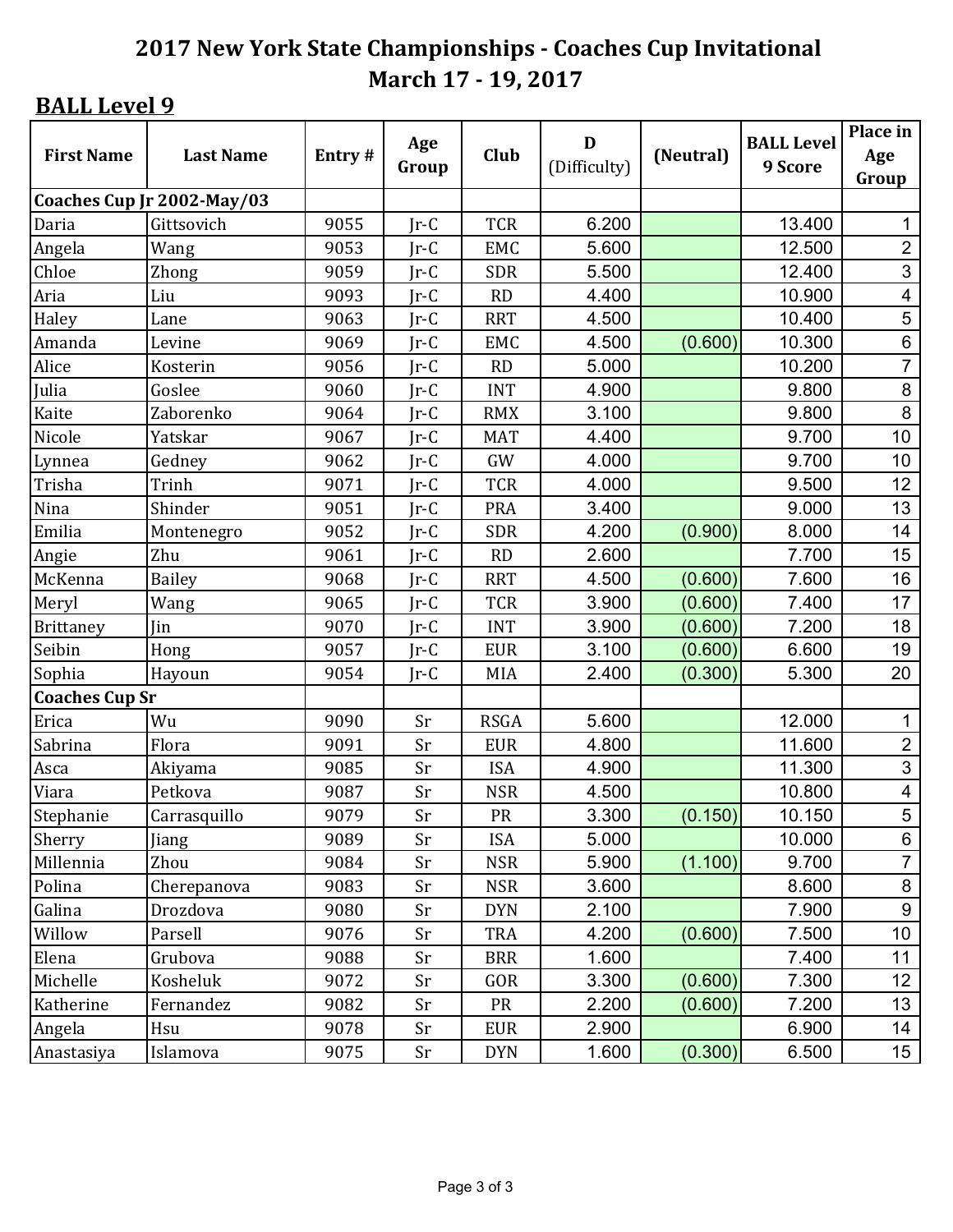|                          |                              |        | Age    | D              |              | <b>CLUBS</b> | Place in     |                         |
|--------------------------|------------------------------|--------|--------|----------------|--------------|--------------|--------------|-------------------------|
| <b>First Name</b>        | <b>Last Name</b>             | Entry# | Group  | Club           | (Difficulty) | (Neutral)    | Level 9      | Age                     |
|                          |                              |        |        |                |              |              | <b>Score</b> | Group                   |
| <b>Coaches Cup Hopes</b> |                              |        |        |                |              |              |              |                         |
| Isabella                 | Pappas                       | 9008   | Hope   | <b>RSGA</b>    | 5.600        |              | 12.600       | $\mathbf 1$             |
| Mya                      | Tam                          | 9007   | Hope   | RD             | 5.700        |              | 12.200       | $\overline{2}$          |
| Simona                   | Maciunas                     | 9001   | Hope   | <b>M&amp;N</b> | 5.300        |              | 11.900       | 3                       |
| Erica                    | Foster                       | 9003   | Hope   | <b>NWR</b>     | 5.200        |              | 11.800       | $\overline{\mathbf{4}}$ |
| Yelizaveta               | Kovalenko                    | 9004   | Hope   | <b>RMX</b>     | 3.900        |              | 10.500       | 5                       |
| Michelle                 | Aboukhaled                   | 9006   | Hope   | PRG            | 4.600        |              | 10.200       | $\,6\,$                 |
| Ekaterina                | Balycheva                    | 9005   | Hope   | <b>TRA</b>     | 4.700        |              | 10.100       | $\overline{7}$          |
| Renata                   | Badalova                     | 9002   | Hope   | <b>MAT</b>     | 2.600        |              | 8.200        | 8                       |
|                          | Coaches Cup Jr Jun/04-Dec/04 |        |        |                |              |              |              |                         |
| Jessica                  | Tijam                        | 9026   | $Ir-A$ | <b>SDR</b>     | 6.900        |              | 14.400       | 1                       |
| Jessica                  | Huang                        | 9019   | $Ir-A$ | <b>NSR</b>     | 5.600        |              | 12.000       | $\overline{2}$          |
| Valerie                  | Militeeva                    | 9018   | $Ir-A$ | <b>EMC</b>     | 6.200        | (0.050)      | 11.750       | $\overline{3}$          |
| Anastasia                | Vasilyeva                    | 9027   | $Ir-A$ | <b>PRA</b>     | 5.900        |              | 11.700       | $\overline{\mathbf{4}}$ |
| Annabel                  | <b>Ng</b>                    | 9020   | Jr-A   | <b>EMC</b>     | 4.600        |              | 11.400       | 5                       |
| Katherine                | Zhu                          | 9024   | $Ir-A$ | <b>EMC</b>     | 4.900        |              | 11.200       | $\,6\,$                 |
| Karolina                 | Saverino                     | 9015   | Jr-A   | <b>NSR</b>     | 5.100        |              | 10.900       | $\overline{7}$          |
| Aleksandra               | Smolyanaya                   | 9017   | $Ir-A$ | <b>M&amp;N</b> | 4.500        |              | 10.600       | 8                       |
| Eleonora                 | Gordienko                    | 9028   | Jr-A   | MIA            | 3.900        |              | 10.300       | $\boldsymbol{9}$        |
| Gabby                    | Fuki                         | 9016   | $Ir-A$ | <b>ISA</b>     | 5.000        |              | 10.300       | 9                       |
| Christina                | Jin                          | 9011   | $Jr-A$ | <b>INT</b>     | 5.000        |              | 10.100       | 11                      |
| Elena                    | Wrinkle                      | 9021   | $Ir-A$ | <b>TRA</b>     | 4.100        | (0.300)      | 9.400        | 12                      |
| Emily                    | Wilson                       | 9009   | $Jr-A$ | <b>MAT</b>     | 4.200        |              | 9.000        | 13                      |
| Katie                    | <b>Zhang</b>                 | 9012   | $Ir-A$ | <b>NSR</b>     | 4.500        | (0.600)      | 8.800        | 14                      |
| Carolyn                  | Wei                          | 9013   | $Jr-A$ | <b>RMX</b>     | 3.600        |              | 8.200        | 15                      |
| Olivia                   | Hodge                        | 9025   | $Jr-A$ | <b>RRT</b>     | 2.900        | (0.300)      | 7.400        | 16                      |
| Austeja                  | Dauneckis                    | 9014   | $Ir-A$ | <b>NSR</b>     | 3.200        | (0.600)      | 7.100        | 17                      |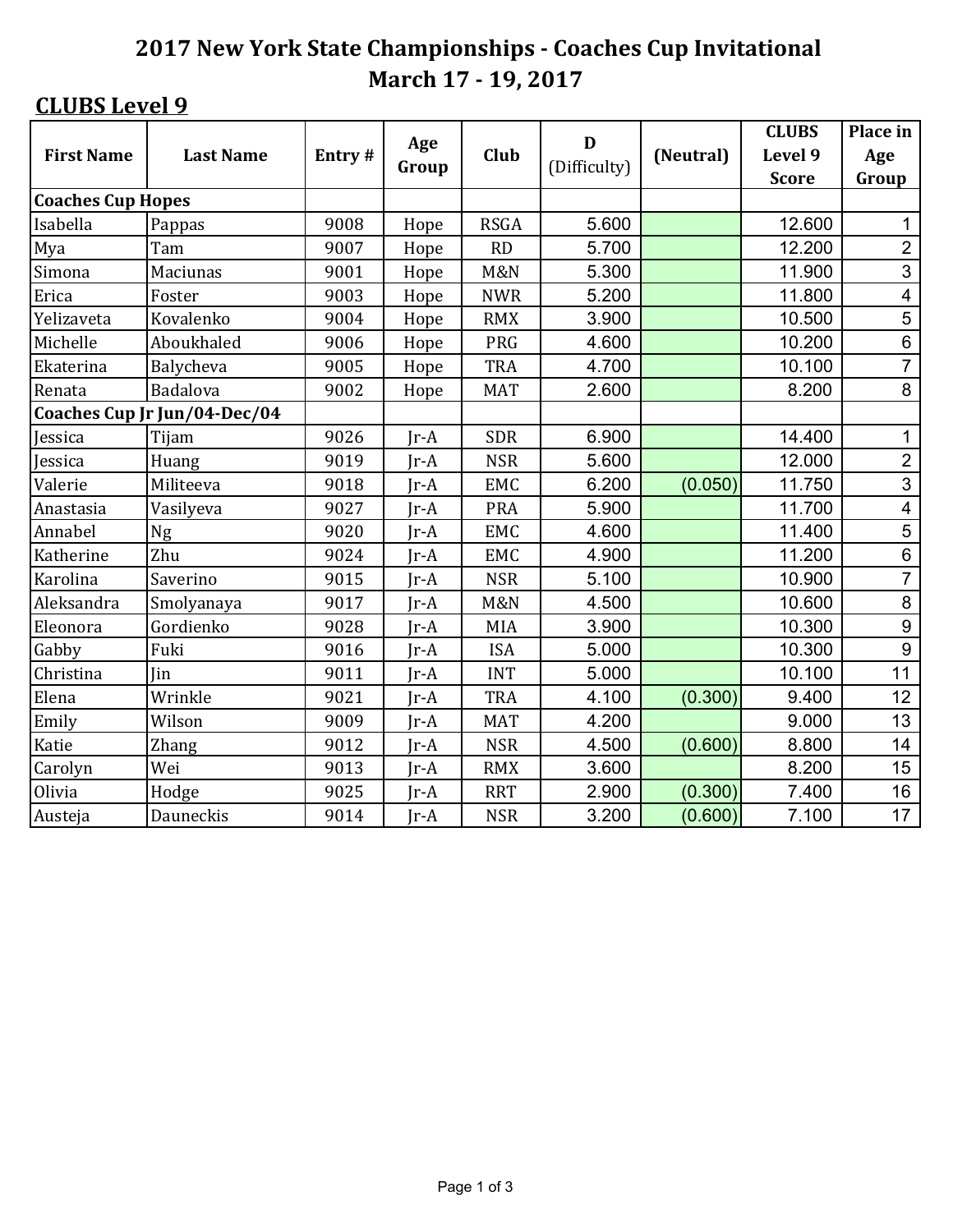|                   |                              |        | Age    |                | D            |           | <b>CLUBS</b> | Place in       |
|-------------------|------------------------------|--------|--------|----------------|--------------|-----------|--------------|----------------|
| <b>First Name</b> | <b>Last Name</b>             | Entry# | Group  | Club           | (Difficulty) | (Neutral) | Level 9      | Age            |
|                   |                              |        |        |                |              |           | <b>Score</b> | Group          |
|                   | Coaches Cup Jr Jun/03-May/04 |        |        |                |              |           |              |                |
| Julia             | Naishuler                    | 9042   | $Ir-B$ | <b>ISA</b>     | 5.600        |           | 12.500       | 1              |
| Polina            | Mosharova                    | 9032   | $Ir-B$ | <b>ISA</b>     | 5.700        |           | 11.600       | $\overline{2}$ |
| Margarita         | <b>Bragina</b>               | 9050   | $Ir-B$ | <b>INT</b>     | 4.700        |           | 11.500       | 3              |
| Darya             | Cherepanova                  | 9035   | $Ir-B$ | <b>PRA</b>     | 5.500        |           | 11.300       | 4              |
| Isabelle          | Richardson                   | 9030   | $Ir-B$ | <b>EUR</b>     | 4.600        |           | 11.000       | 5              |
| Claudia           | Bottiglieri                  | 9045   | $Ir-B$ | M&N            | 4.500        |           | 11.000       | 5              |
| Jasmine           | Wong                         | 9049   | $Ir-B$ | RD             | 5.800        | (0.600)   | 10.800       | $\overline{7}$ |
| Sutjiati          | Narendra                     | 9037   | $Ir-B$ | <b>EUR</b>     | 4.500        |           | 10.700       | 8              |
| Hannah            | Lai                          | 9092   | $Ir-B$ | <b>RD</b>      | 4.400        |           | 10.600       | 9              |
| Julia             | Goberman                     | 9029   | $Ir-B$ | <b>M&amp;N</b> | 4.100        |           | 10.300       | 10             |
| Julia             | Chen                         | 9034   | $Ir-B$ | M&N            | 4.500        |           | 10.200       | 11             |
| Nika              | Kononov                      | 9046   | $Ir-B$ | <b>NSR</b>     | 4.800        |           | 9.600        | 12             |
| Patricija         | Ivanauskaite                 | 9031   | $Ir-B$ | <b>NSR</b>     | 4.500        | (0.050)   | 9.350        | 13             |
| Elizabeth         | Khimitch                     | 9036   | $Ir-B$ | <b>PRA</b>     | 3.500        |           | 9.200        | 14             |
| Anastasia         | Lobanov                      | 9044   | $Ir-B$ | <b>MIA</b>     | 4.400        |           | 8.900        | 15             |
| Bella             | Haham                        | 9048   | $Ir-B$ | <b>RMX</b>     | 3.000        |           | 8.500        | 16             |
| Amy               | Shneyderman                  | 9047   | $Ir-B$ | <b>ISA</b>     | 3.200        |           | 8.300        | 17             |
| Lisa              | Gerasimova                   | 9039   | $Ir-B$ | <b>ISA</b>     | 3.000        |           | 7.900        | 18             |
| Ilana             | Kelesidi                     | 9041   | $Ir-B$ | GOR            | 2.200        |           | 7.200        | 19             |
| Frances           | Kestel                       | 9033   | $Ir-B$ | <b>ISA</b>     | 2.900        | (0.050)   | 6.950        | 20             |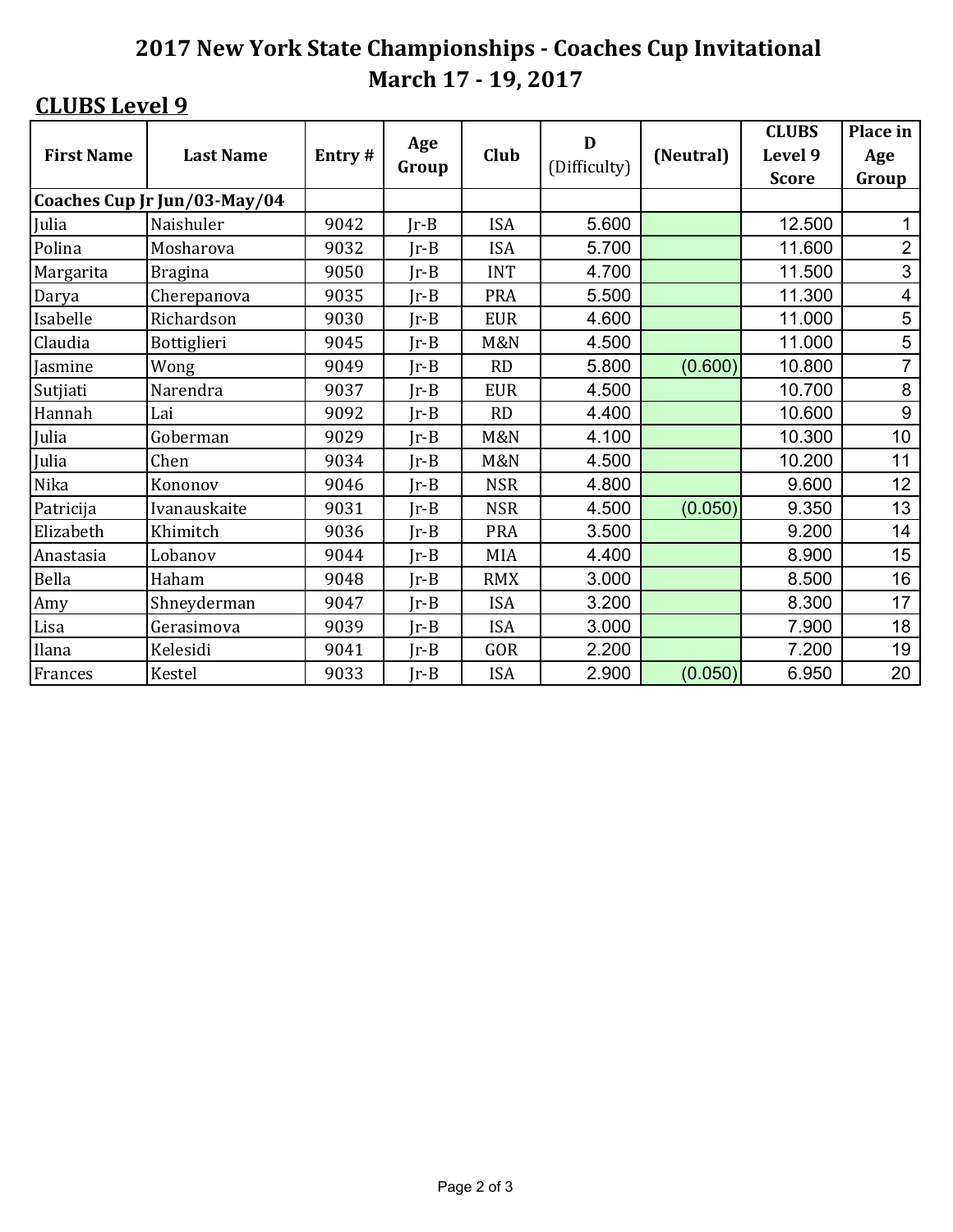|                       |                            |        |              |             | D            |           | <b>CLUBS</b> | Place in        |
|-----------------------|----------------------------|--------|--------------|-------------|--------------|-----------|--------------|-----------------|
| <b>First Name</b>     | <b>Last Name</b>           | Entry# | Age<br>Group | Club        | (Difficulty) | (Neutral) | Level 9      | Age             |
|                       |                            |        |              |             |              |           | <b>Score</b> | Group           |
|                       | Coaches Cup Jr 2002-May/03 |        |              |             |              |           |              |                 |
| Daria                 | Gittsovich                 | 9055   | $Jr-C$       | <b>TCR</b>  | 6.300        |           | 13.700       | $\mathbf{1}$    |
| Amanda                | Levine                     | 9069   | $Ir-C$       | <b>EMC</b>  | 6.100        |           | 13.100       | $\overline{2}$  |
| Emilia                | Montenegro                 | 9052   | $Ir-C$       | <b>SDR</b>  | 5.500        |           | 11.500       | $\mathbf{3}$    |
| Lynnea                | Gedney                     | 9062   | $Jr-C$       | GW          | 5.800        | (0.050)   | 11.450       | $\overline{4}$  |
| Chloe                 | Zhong                      | 9059   | $Ir-C$       | <b>SDR</b>  | 5.500        |           | 11.300       | 5               |
| <b>Brittaney</b>      | Jin                        | 9070   | $Ir-C$       | <b>INT</b>  | 4.700        |           | 10.900       | $\,6\,$         |
| Haley                 | Lane                       | 9063   | $Ir-C$       | <b>RRT</b>  | 3.900        |           | 10.500       | $\overline{7}$  |
| McKenna               | <b>Bailey</b>              | 9068   | $Ir-C$       | <b>RRT</b>  | 3.800        |           | 10.000       | $\,8\,$         |
| Angela                | Wang                       | 9053   | $Ir-C$       | EMC         | 4.700        | (0.600)   | 9.800        | 9               |
| Nina                  | Shinder                    | 9051   | $Ir-C$       | <b>PRA</b>  | 3.900        |           | 9.500        | 10              |
| Aria                  | Liu                        | 9093   | $Ir-C$       | <b>RD</b>   | 3.900        |           | 9.100        | 11              |
| Julia                 | Goslee                     | 9060   | $Jr-C$       | <b>INT</b>  | 3.300        |           | 8.900        | 12 <sub>2</sub> |
| Sophia                | Hayoun                     | 9054   | $Ir-C$       | <b>MIA</b>  | 1.800        |           | 8.400        | 13              |
| Meryl                 | Wang                       | 9065   | $Jr-C$       | <b>TCR</b>  | 4.200        | (0.100)   | 8.300        | 14              |
| Angie                 | Zhu                        | 9061   | $Jr-C$       | RD          | 3.800        |           | 8.200        | 15              |
| Nicole                | Yatskar                    | 9067   | $Ir-C$       | <b>MAT</b>  | 3.700        |           | 8.100        | 16              |
| Seibin                | Hong                       | 9057   | $Ir-C$       | <b>EUR</b>  | 2.700        |           | 8.000        | 17              |
| Trisha                | Trinh                      | 9071   | $Ir-C$       | <b>TCR</b>  | 4.000        | (0.300)   | 6.400        | 18              |
| Kaite                 | Zaborenko                  | 9064   | $Jr-C$       | <b>RMX</b>  | 2.400        | (0.800)   | 6.100        | 19              |
| Alice                 | Kosterin                   | 9056   | $Ir-C$       | <b>RD</b>   | 1.900        |           | 6.000        | 20              |
| <b>Coaches Cup Sr</b> |                            |        |              |             |              |           |              |                 |
| Erica                 | Wu                         | 9090   | Sr           | <b>RSGA</b> | 5.600        |           | 11.400       | $\mathbf 1$     |
| Galina                | Drozdova                   | 9080   | Sr           | <b>DYN</b>  | 4.800        |           | 11.200       | $\overline{2}$  |
| Sherry                | Jiang                      | 9089   | Sr           | <b>ISA</b>  | 4.500        |           | 11.100       | $\mathfrak{S}$  |
| Sabrina               | Flora                      | 9091   | Sr           | <b>EUR</b>  | 5.400        |           | 11.000       | $\overline{4}$  |
| Asca                  | Akiyama                    | 9085   | Sr           | <b>ISA</b>  | 4.400        |           | 10.200       | $\overline{5}$  |
| Angela                | Hsu                        | 9078   | Sr           | <b>EUR</b>  | 4.200        |           | 9.900        | 6               |
| Stephanie             | Carrasquillo               | 9079   | Sr           | <b>PR</b>   | 3.300        |           | 9.500        | $\overline{7}$  |
| Polina                | Cherepanova                | 9083   | Sr           | <b>NSR</b>  | 3.800        |           | 9.400        | 8               |
| Viara                 | Petkova                    | 9087   | Sr           | <b>NSR</b>  | 4.200        | (0.300)   | 9.400        | 8               |
| Elena                 | Grubova                    | 9088   | Sr           | <b>BRR</b>  | 3.500        |           | 9.200        | 10 <sup>°</sup> |
| Anastasiya            | Islamova                   | 9075   | Sr           | <b>DYN</b>  | 3.400        |           | 8.900        | 11              |
| Willow                | Parsell                    | 9076   | Sr           | <b>TRA</b>  | 4.700        |           | 8.800        | 12 <sub>2</sub> |
| Millennia             | Zhou                       | 9084   | Sr           | <b>NSR</b>  | 4.300        | (0.600)   | 8.200        | 13              |
| Michelle              | Kosheluk                   | 9072   | Sr           | GOR         | 3.200        |           | 7.700        | 14              |
| Katherine             | Fernandez                  | 9082   | Sr           | PR          | 2.600        | (0.900)   | 7.100        | 15 <sup>1</sup> |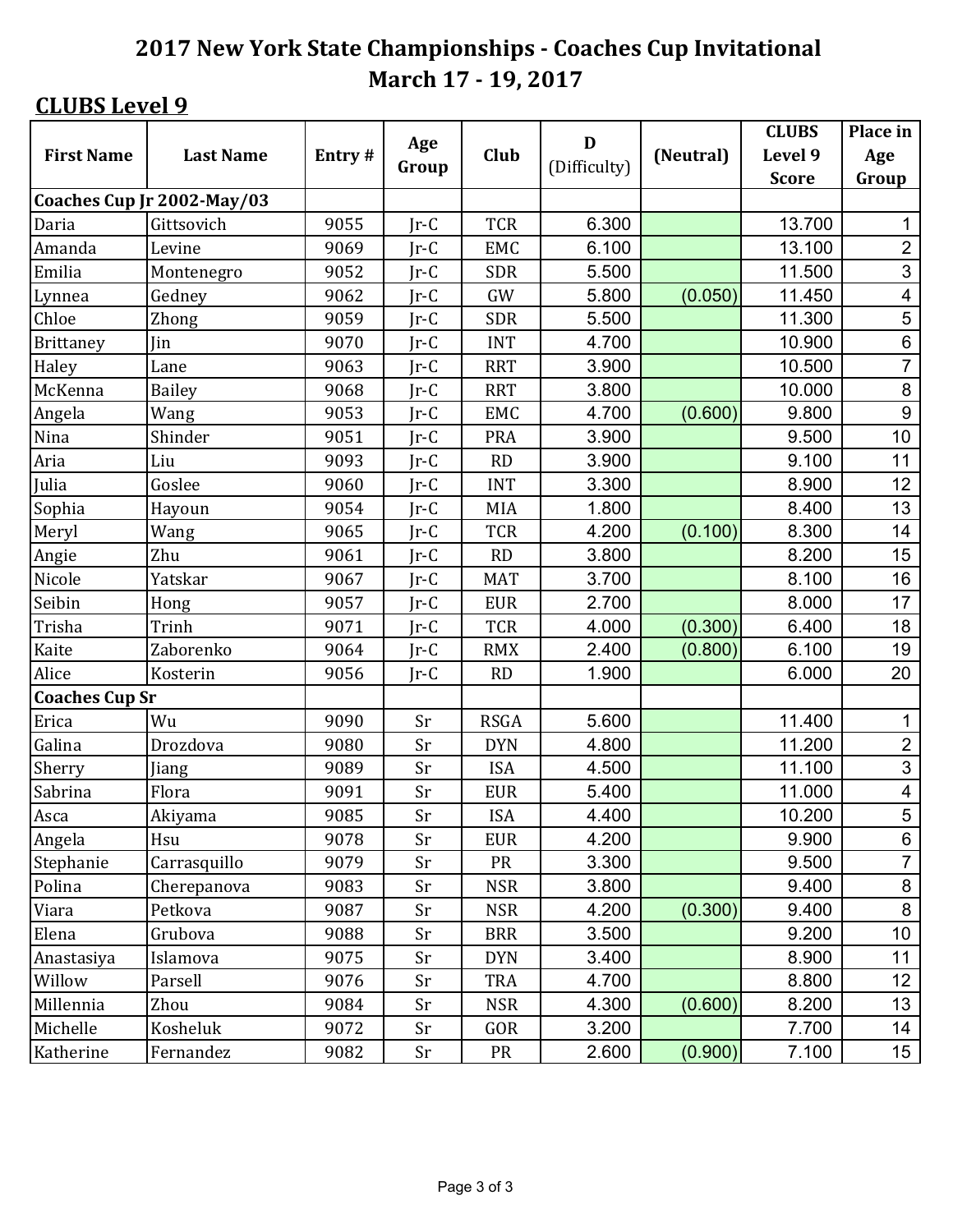|                          |                              |        | Age    |                | D            |           | <b>RIBBON</b> | Place in                |
|--------------------------|------------------------------|--------|--------|----------------|--------------|-----------|---------------|-------------------------|
| <b>First Name</b>        | <b>Last Name</b>             | Entry# | Group  | Club           | (Difficulty) | (Neutral) | Level 9       | Age                     |
|                          |                              |        |        |                |              |           | <b>Score</b>  | Group                   |
| <b>Coaches Cup Hopes</b> |                              |        |        |                |              |           |               |                         |
| Simona                   | Maciunas                     | 9001   | Hope   | <b>M&amp;N</b> | 5.100        |           | 11.200        | $\mathbf 1$             |
| Isabella                 | Pappas                       | 9008   | Hope   | <b>RSGA</b>    | 4.600        |           | 11.100        | $\overline{2}$          |
| Mya                      | Tam                          | 9007   | Hope   | <b>RD</b>      | 4.700        |           | 10.900        | 3                       |
| Ekaterina                | Balycheva                    | 9005   | Hope   | <b>TRA</b>     | 4.900        |           | 10.600        | $\overline{\mathbf{4}}$ |
| Erica                    | Foster                       | 9003   | Hope   | <b>NWR</b>     | 3.800        |           | 10.500        | 5                       |
| Michelle                 | Aboukhaled                   | 9006   | Hope   | PRG            | 4.600        |           | 10.100        | $\,6\,$                 |
| Yelizaveta               | Kovalenko                    | 9004   | Hope   | <b>RMX</b>     | 2.900        | (0.050)   | 8.950         | $\overline{7}$          |
| Renata                   | Badalova                     | 9002   | Hope   | <b>MAT</b>     | 2.500        | (0.100)   | 7.900         | $\,8\,$                 |
|                          | Coaches Cup Jr Jun/04-Dec/04 |        |        |                |              |           |               |                         |
| Jessica                  | Tijam                        | 9026   | $Ir-A$ | <b>SDR</b>     | 6.300        |           | 13.500        | 1                       |
| Jessica                  | Huang                        | 9019   | $Ir-A$ | <b>NSR</b>     | 5.800        |           | 11.900        | $\overline{2}$          |
| Annabel                  | Ng                           | 9020   | $Ir-A$ | <b>EMC</b>     | 4.900        |           | 11.600        | $\overline{3}$          |
| Katherine                | Zhu                          | 9024   | $Ir-A$ | <b>EMC</b>     | 5.000        |           | 11.300        | $\overline{\mathbf{4}}$ |
| Emily                    | Wilson                       | 9009   | $Ir-A$ | <b>MAT</b>     | 4.500        |           | 10.900        | 5                       |
| Valerie                  | Militeeva                    | 9018   | $Ir-A$ | <b>EMC</b>     | 4.900        | (0.300)   | 10.600        | $\,6\,$                 |
| Anastasia                | Vasilyeva                    | 9027   | $Ir-A$ | <b>PRA</b>     | 4.500        |           | 10.600        | $\,6$                   |
| Karolina                 | Saverino                     | 9015   | $Ir-A$ | <b>NSR</b>     | 4.300        |           | 10.500        | $\, 8$                  |
| Christina                | Jin                          | 9011   | $Jr-A$ | <b>INT</b>     | 4.400        |           | 10.200        | 9                       |
| Katie                    | <b>Zhang</b>                 | 9012   | $Ir-A$ | <b>NSR</b>     | 3.600        |           | 9.600         | 10                      |
| Austeja                  | Dauneckis                    | 9014   | $Jr-A$ | <b>NSR</b>     | 4.300        |           | 9.500         | 11                      |
| Aleksandra               | Smolyanaya                   | 9017   | $Ir-A$ | <b>M&amp;N</b> | 4.700        |           | 9.300         | 12                      |
| Gabby                    | Fuki                         | 9016   | $Jr-A$ | <b>ISA</b>     | 4.200        |           | 9.200         | 13                      |
| Carolyn                  | Wei                          | 9013   | $Ir-A$ | <b>RMX</b>     | 2.800        |           | 8.800         | 14                      |
| Eleonora                 | Gordienko                    | 9028   | $Jr-A$ | MIA            | 3.500        |           | 8.500         | 15                      |
| Olivia                   | Hodge                        | 9025   | $Jr-A$ | <b>RRT</b>     | 3.100        | (0.600)   | 7.600         | 16                      |
| Elena                    | Wrinkle                      | 9021   | $Ir-A$ | <b>TRA</b>     | 2.500        |           | 6.400         | 17                      |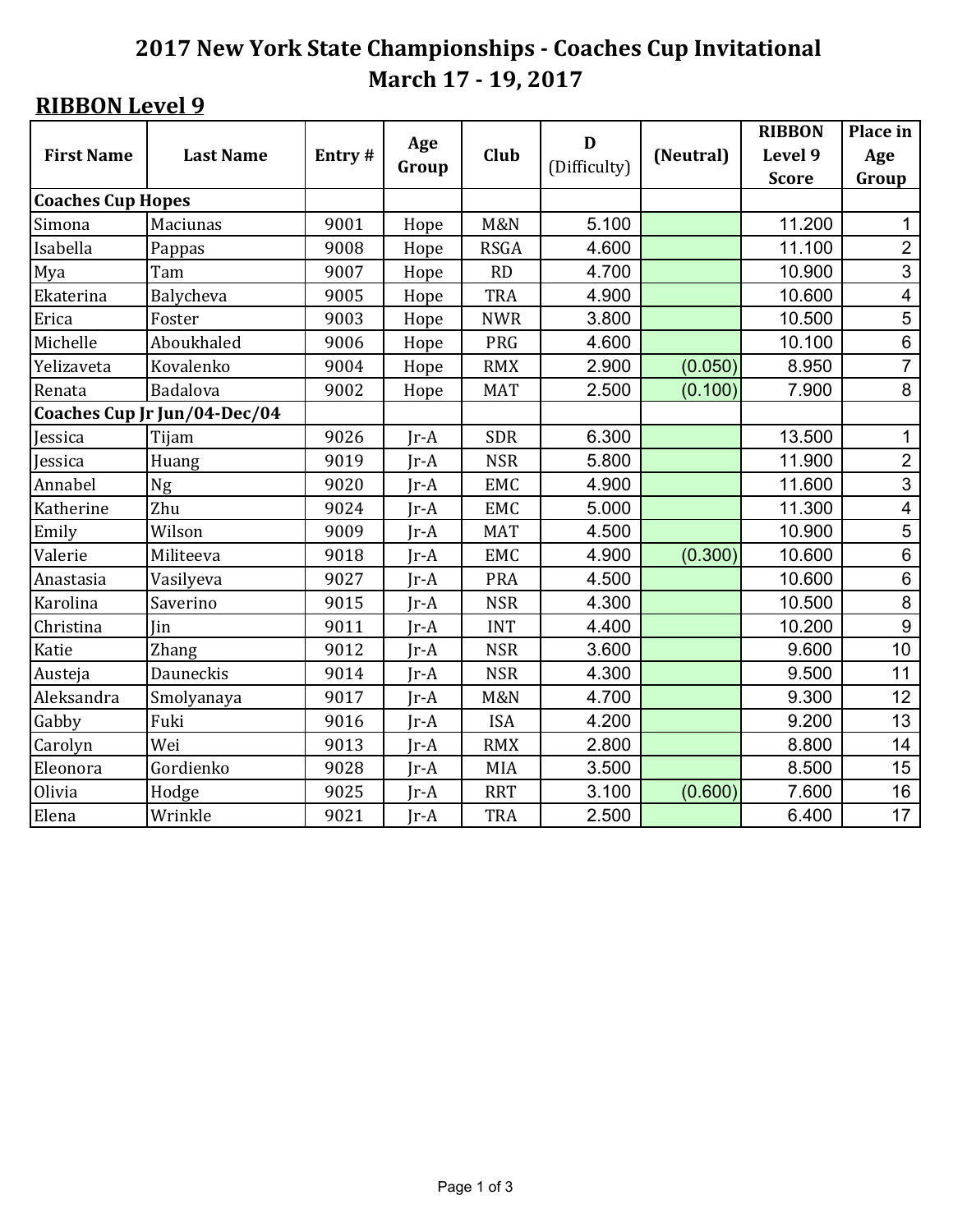|                   | <b>Last Name</b>             |        | Age    | Club           | D            |           | <b>RIBBON</b> | Place in         |
|-------------------|------------------------------|--------|--------|----------------|--------------|-----------|---------------|------------------|
| <b>First Name</b> |                              | Entry# | Group  |                | (Difficulty) | (Neutral) | Level 9       | Age              |
|                   | Coaches Cup Jr Jun/03-May/04 |        |        |                |              |           | <b>Score</b>  | Group            |
| Lisa              | Gerasimova                   | 9039   | $Ir-B$ | <b>ISA</b>     | 5.600        |           | 11.400        | 1                |
| Julia             | Naishuler                    | 9042   | $Ir-B$ | <b>ISA</b>     | 4.500        |           | 11.300        | $\overline{2}$   |
| Isabelle          | Richardson                   | 9030   | $Ir-B$ | <b>EUR</b>     | 4.300        | (0.050)   | 11.250        | 3                |
| Julia             | Goberman                     | 9029   | $Ir-B$ | <b>M&amp;N</b> | 5.300        |           | 11.200        | 4                |
| Claudia           | Bottiglieri                  | 9045   | $Ir-B$ | <b>M&amp;N</b> | 4.500        |           | 11.200        | 4                |
| Patricija         | Ivanauskaite                 | 9031   | $Ir-B$ | <b>NSR</b>     | 5.100        | (0.050)   | 11.050        | 6                |
| Elizabeth         | Khimitch                     | 9036   | $Ir-B$ | <b>PRA</b>     | 4.300        |           | 10.900        | $\overline{7}$   |
| Julia             | Chen                         | 9034   | $Ir-B$ | <b>M&amp;N</b> | 3.700        |           | 10.400        | 8                |
| Darya             | Cherepanova                  | 9035   | $Ir-B$ | <b>PRA</b>     | 4.800        |           | 10.200        | $\boldsymbol{9}$ |
| Jasmine           | Wong                         | 9049   | $Ir-B$ | RD             | 4.600        |           | 10.200        | $\boldsymbol{9}$ |
| Sutjiati          | Narendra                     | 9037   | $Ir-B$ | <b>EUR</b>     | 4.100        | (0.600)   | 10.100        | 11               |
| Nika              | Kononov                      | 9046   | $Ir-B$ | <b>NSR</b>     | 4.600        |           | 10.100        | 11               |
| Frances           | <b>Kestel</b>                | 9033   | $Ir-B$ | <b>ISA</b>     | 2.900        |           | 9.300         | 13               |
| Anastasia         | Lobanov                      | 9044   | $Ir-B$ | <b>MIA</b>     | 3.800        | (0.050)   | 8.950         | 14               |
| Margarita         | <b>Bragina</b>               | 9050   | $Ir-B$ | <b>INT</b>     | 3.300        |           | 8.900         | 15               |
| Polina            | Mosharova                    | 9032   | $Ir-B$ | <b>ISA</b>     | 2.800        |           | 8.800         | 16               |
| Bella             | Haham                        | 9048   | $Ir-B$ | <b>RMX</b>     | 3.100        |           | 8.600         | 17               |
| Ilana             | Kelesidi                     | 9041   | $Ir-B$ | GOR            | 3.100        |           | 8.200         | 18               |
| Amy               | Shneyderman                  | 9047   | $Ir-B$ | <b>ISA</b>     | 3.600        |           | 8.000         | 19               |
| Hannah            | Lai                          | 9092   | $Ir-B$ | <b>RD</b>      | 2.400        |           | 7.300         | 20               |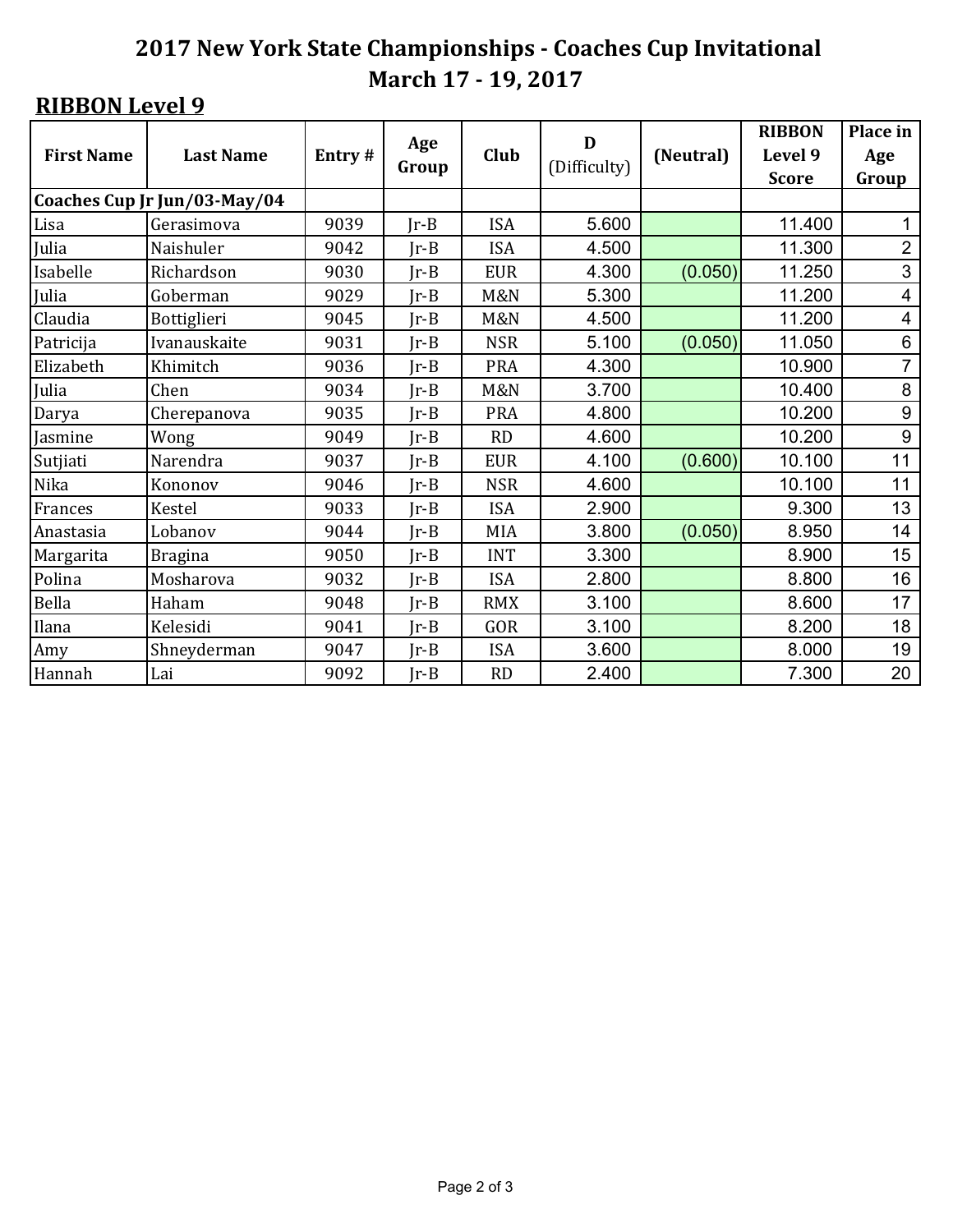|                       |                            |        | Age    |             | D            |           | <b>RIBBON</b> | Place in                |
|-----------------------|----------------------------|--------|--------|-------------|--------------|-----------|---------------|-------------------------|
| <b>First Name</b>     | <b>Last Name</b>           | Entry# | Group  | Club        | (Difficulty) | (Neutral) | Level 9       | Age                     |
|                       |                            |        |        |             |              |           | <b>Score</b>  | Group                   |
|                       | Coaches Cup Jr 2002-May/03 |        |        |             |              |           |               |                         |
| Daria                 | Gittsovich                 | 9055   | $Jr-C$ | <b>TCR</b>  | 5.400        |           | 12.000        | $\mathbf{1}$            |
| Amanda                | Levine                     | 9069   | $Jr-C$ | <b>EMC</b>  | 4.700        |           | 11.300        | $\overline{2}$          |
| Angela                | Wang                       | 9053   | $Jr-C$ | <b>EMC</b>  | 4.500        | (0.300)   | 11.200        | $\mathfrak{S}$          |
| Emilia                | Montenegro                 | 9052   | $Ir-C$ | <b>SDR</b>  | 3.900        |           | 10.600        | $\overline{\mathbf{4}}$ |
| Angie                 | Zhu                        | 9061   | $Ir-C$ | <b>RD</b>   | 3.900        |           | 9.800         | 5                       |
| Chloe                 | Zhong                      | 9059   | $Ir-C$ | <b>SDR</b>  | 4.300        |           | 9.500         | $\,6\,$                 |
| Kaite                 | Zaborenko                  | 9064   | $Ir-C$ | <b>RMX</b>  | 3.200        |           | 9.400         | $\overline{7}$          |
| Nicole                | Yatskar                    | 9067   | $Ir-C$ | <b>MAT</b>  | 4.200        |           | 8.800         | 8                       |
| Julia                 | Goslee                     | 9060   | $Ir-C$ | <b>INT</b>  | 2.500        |           | 8.700         | 9                       |
| Haley                 | Lane                       | 9063   | $Ir-C$ | <b>RRT</b>  | 2.400        |           | 8.700         | $\boldsymbol{9}$        |
| Alice                 | Kosterin                   | 9056   | $Ir-C$ | <b>RD</b>   | 3.200        |           | 8.500         | 11                      |
| Lynnea                | Gedney                     | 9062   | $Ir-C$ | GW          | 3.200        | (0.050)   | 8.150         | 12                      |
| Brittaney             | Jin                        | 9070   | $Ir-C$ | <b>INT</b>  | 4.600        |           | 8.000         | 13                      |
| Sophia                | Hayoun                     | 9054   | $Jr-C$ | <b>MIA</b>  | 2.300        |           | 7.400         | 14                      |
| Trisha                | Trinh                      | 9071   | $Ir-C$ | <b>TCR</b>  | 2.200        |           | 7.200         | 15                      |
| Meryl                 | Wang                       | 9065   | $Jr-C$ | <b>TCR</b>  | 2.400        |           | 7.100         | 16                      |
| Nina                  | Shinder                    | 9051   | $Jr-C$ | PRA         | 2.500        | (0.300)   | 6.800         | 17                      |
| Seibin                | Hong                       | 9057   | $Jr-C$ | <b>EUR</b>  | 3.300        |           | 6.800         | 17                      |
| McKenna               | <b>Bailey</b>              | 9068   | $Ir-C$ | <b>RRT</b>  | 1.700        |           | 6.700         | 19                      |
| Aria                  | Liu                        | 9093   | $Jr-C$ | <b>RD</b>   | 1.200        |           | 5.600         | 20                      |
| <b>Coaches Cup Sr</b> |                            |        |        |             |              |           |               |                         |
| Erica                 | Wu                         | 9090   | Sr     | <b>RSGA</b> | 5.100        | (0.050)   | 11.350        | $\mathbf{1}$            |
| Viara                 | Petkova                    | 9087   | Sr     | <b>NSR</b>  | 4.300        |           | 11.300        | $\overline{2}$          |
| Willow                | Parsell                    | 9076   | Sr     | <b>TRA</b>  | 4.900        |           | 10.800        | 3                       |
| Millennia             | Zhou                       | 9084   | Sr     | <b>NSR</b>  | 5.700        |           | 10.400        | $\overline{\mathbf{4}}$ |
| Sherry                | Jiang                      | 9089   | Sr     | <b>ISA</b>  | 4.000        |           | 10.100        | $\overline{5}$          |
| Asca                  | Akiyama                    | 9085   | Sr     | <b>ISA</b>  | 3.600        |           | 8.800         | 6                       |
| Galina                | Drozdova                   | 9080   | Sr     | <b>DYN</b>  | 2.500        |           | 8.700         | $\overline{7}$          |
| Katherine             | Fernandez                  | 9082   | Sr     | <b>PR</b>   | 2.500        | (0.600)   | 8.100         | 8                       |
| Elena                 | Grubova                    | 9088   | Sr     | <b>BRR</b>  | 2.600        | (0.100)   | 8.100         | 8                       |
| Michelle              | Kosheluk                   | 9072   | Sr     | GOR         | 3.400        | (0.300)   | 7.900         | 10                      |
| Angela                | Hsu                        | 9078   | Sr     | <b>EUR</b>  | 2.500        |           | 7.800         | 11                      |
| Sabrina               | Flora                      | 9091   | Sr     | <b>EUR</b>  | 3.400        | (0.300)   | 7.800         | 11                      |
| Stephanie             | Carrasquillo               | 9079   | Sr     | <b>PR</b>   | 2.800        | (0.050)   | 7.550         | 13                      |
| Polina                | Cherepanova                | 9083   | Sr     | <b>NSR</b>  | 2.900        |           | 7.200         | 14                      |
| Anastasiya            | Islamova                   | 9075   | Sr     | <b>DYN</b>  | 0.800        |           | 6.300         | 15 <sub>15</sub>        |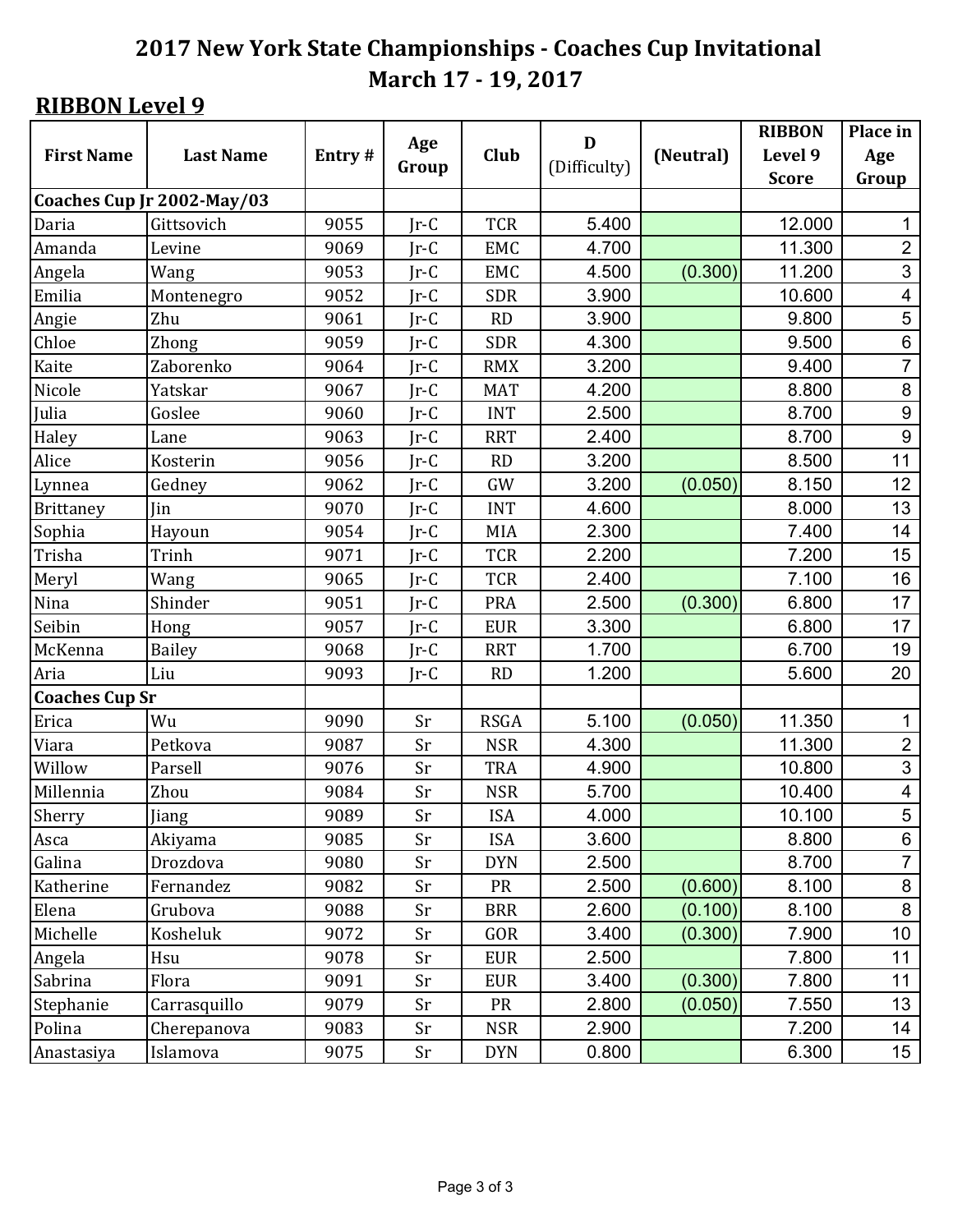| <b>First Name</b>        | <b>Last Name</b>             | Entry# | Age<br>Group | Club           | Hoop   | <b>Ball</b> | <b>Clubs</b> | Ribbon | <b>All Around</b><br><b>Score</b> | Place in<br>Age         |
|--------------------------|------------------------------|--------|--------------|----------------|--------|-------------|--------------|--------|-----------------------------------|-------------------------|
|                          |                              |        |              |                |        |             |              |        |                                   | Group                   |
| <b>Coaches Cup Hopes</b> |                              |        |              |                |        |             |              |        |                                   |                         |
| Mya                      | Tam                          | 9007   | Hope         | <b>RD</b>      | 12.800 | 13.500      | 12.200       | 10.900 | 49.400                            | 1                       |
| Isabella                 | Pappas                       | 9008   | Hope         | <b>RSGA</b>    | 12.200 | 11.800      | 12.600       | 11.100 | 47.700                            | $\overline{c}$          |
| Simona                   | Maciunas                     | 9001   | Hope         | <b>M&amp;N</b> | 12.900 | 11.600      | 11.900       | 11.200 | 47.600                            | 3                       |
| Erica                    | Foster                       | 9003   | Hope         | <b>NWR</b>     | 11.200 | 10.600      | 11.800       | 10.500 | 44.100                            | 4                       |
| Michelle                 | Aboukhaled                   | 9006   | Hope         | PRG            | 11.100 | 9.700       | 10.200       | 10.100 | 41.100                            | $\overline{5}$          |
| Ekaterina                | Balycheva                    | 9005   | Hope         | TRA            | 10.600 | 9.400       | 10.100       | 10.600 | 40.700                            | $\,6$                   |
| Yelizaveta               | Kovalenko                    | 9004   | Hope         | <b>RMX</b>     | 9.700  | 10.800      | 10.500       | 8.950  | 39.950                            | $\overline{7}$          |
| Renata                   | Badalova                     | 9002   | Hope         | <b>MAT</b>     | 9.700  | 10.500      | 8.200        | 7.900  | 36.300                            | 8                       |
|                          | Coaches Cup Jr Jun/04-Dec/04 |        |              |                |        |             |              |        |                                   |                         |
| Jessica                  | Tijam                        | 9026   | Jr-A         | <b>SDR</b>     | 12.250 | 13.000      | 14.400       | 13.500 | 53.150                            | 1                       |
| Jessica                  | Huang                        | 9019   | $Ir-A$       | <b>NSR</b>     | 11.500 | 11.850      | 12.000       | 11.900 | 47.250                            | $\overline{2}$          |
| Anastasia                | Vasilyeva                    | 9027   | Jr-A         | <b>PRA</b>     | 12.200 | 12.700      | 11.700       | 10.600 | 47.200                            | 3                       |
| Katherine                | Zhu                          | 9024   | Jr-A         | <b>EMC</b>     | 11.900 | 11.300      | 11.200       | 11.300 | 45.700                            | $\overline{\mathbf{4}}$ |
| Emily                    | Wilson                       | 9009   | Jr-A         | <b>MAT</b>     | 12.300 | 12.700      | 9.000        | 10.900 | 44.900                            | 5                       |
| Valerie                  | Militeeva                    | 9018   | Jr-A         | <b>EMC</b>     | 9.300  | 11.300      | 11.750       | 10.600 | 42.950                            | $\,6$                   |
| Gabby                    | Fuki                         | 9016   | Jr-A         | <b>ISA</b>     | 10.700 | 10.500      | 10.300       | 9.200  | 40.700                            | $\overline{7}$          |
| Christina                | Jin                          | 9011   | Jr-A         | <b>INT</b>     | 10.900 | 8.400       | 10.100       | 10.200 | 39.600                            | $\, 8$                  |
| Annabel                  | Ng                           | 9020   | Jr-A         | <b>EMC</b>     | 10.600 | 5.300       | 11.400       | 11.600 | 38.900                            | $\boldsymbol{9}$        |
| Karolina                 | Saverino                     | 9015   | Jr-A         | <b>NSR</b>     | 10.500 | 6.800       | 10.900       | 10.500 | 38.700                            | 10                      |
| Eleonora                 | Gordienko                    | 9028   | Jr-A         | MIA            | 10.200 | 9.600       | 10.300       | 8.500  | 38.600                            | 11                      |
| Katie                    | Zhang                        | 9012   | Jr-A         | <b>NSR</b>     | 8.600  | 10.300      | 8.800        | 9.600  | 37.300                            | 12                      |
| Elena                    | Wrinkle                      | 9021   | Jr-A         | TRA            | 10.600 | 9.300       | 9.400        | 6.400  | 35.700                            | 13                      |
| Austeja                  | Dauneckis                    | 9014   | Jr-A         | <b>NSR</b>     | 8.400  | 9.900       | 7.100        | 9.500  | 34.900                            | 14                      |
| Aleksandra               | Smolyanaya                   | 9017   | Jr-A         | <b>M&amp;N</b> | 8.500  | 4.400       | 10.600       | 9.300  | 32.800                            | 15                      |
| Carolyn                  | Wei                          | 9013   | Jr-A         | <b>RMX</b>     | 8.400  | 7.200       | 8.200        | 8.800  | 32.600                            | 16                      |
| Olivia                   | Hodge                        | 9025   | Jr-A         | <b>RRT</b>     | 8.900  | 8.200       | 7.400        | 7.600  | 32.100                            | 17                      |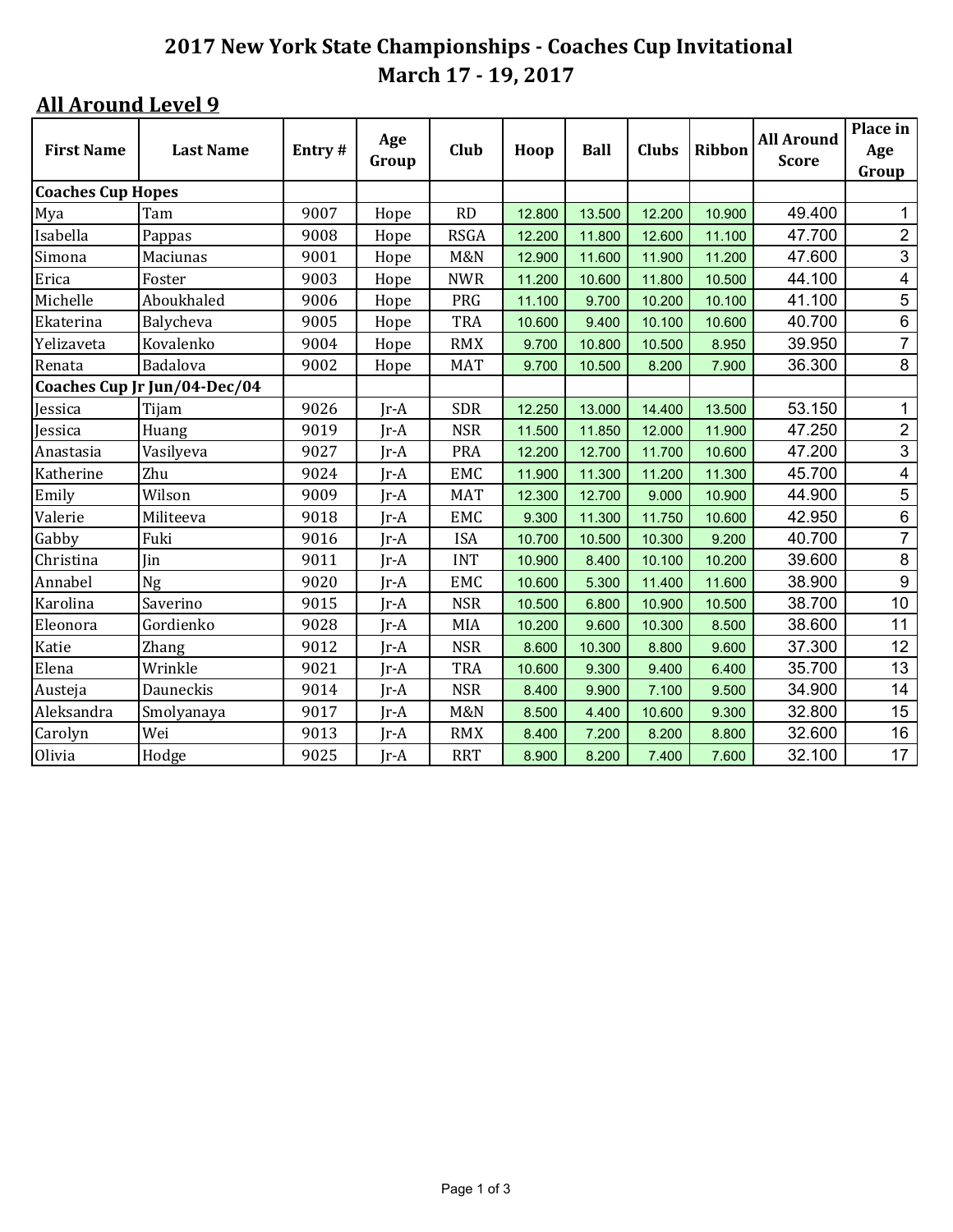| <b>First Name</b> | <b>Last Name</b>             | Entry# | Age<br>Group | Club           | Hoop   | <b>Ball</b>    | Clubs  | Ribbon | <b>All Around</b><br><b>Score</b> | Place in<br>Age<br>Group  |
|-------------------|------------------------------|--------|--------------|----------------|--------|----------------|--------|--------|-----------------------------------|---------------------------|
|                   | Coaches Cup Jr Jun/03-May/04 |        |              |                |        |                |        |        |                                   |                           |
| Julia             | Naishuler                    | 9042   | $Ir-B$       | <b>ISA</b>     | 10.400 | 12.800         | 12.500 | 11.300 | 47.000                            |                           |
| Isabelle          | Richardson                   | 9030   | $Ir-B$       | <b>EUR</b>     | 10.800 | 11.300         | 11.000 | 11.250 | 44.350                            | $\boldsymbol{2}$          |
| Darya             | Cherepanova                  | 9035   | $Jr-B$       | <b>PRA</b>     | 10.100 | 11.300         | 11.300 | 10.200 | 42.900                            | $\ensuremath{\mathsf{3}}$ |
| Patricija         | Ivanauskaite                 | 9031   | $Ir-B$       | <b>NSR</b>     | 12.000 | 10.300         | 9.350  | 11.050 | 42.700                            | 4                         |
| Jasmine           | Wong                         | 9049   | $Ir-B$       | <b>RD</b>      | 12.400 | 8.700          | 10.800 | 10.200 | 42.100                            | 5                         |
| Lisa              | Gerasimova                   | 9039   | $Jr-B$       | <b>ISA</b>     | 11.500 | 10.900         | 7.900  | 11.400 | 41.700                            | 6                         |
| Julia             | Goberman                     | 9029   | Jr-B         | M&N            | 10.000 | 10.100         | 10.300 | 11.200 | 41.600                            | $\overline{7}$            |
| Margarita         | <b>Bragina</b>               | 9050   | $Ir-B$       | <b>INT</b>     | 10.200 | 9.800          | 11.500 | 8.900  | 40.400                            | 8                         |
| Sutjiati          | Narendra                     | 9037   | $Ir-B$       | <b>EUR</b>     | 8.600  | 11.000         | 10.700 | 10.100 | 40.400                            | 9                         |
| Julia             | Chen                         | 9034   | $Ir-B$       | <b>M&amp;N</b> | 10.400 | 8.400          | 10.200 | 10.400 | 39.400                            | 10                        |
| Nika              | Kononov                      | 9046   | $Ir-B$       | <b>NSR</b>     | 9.400  | 10.000         | 9.600  | 10.100 | 39.100                            | 11                        |
| Elizabeth         | Khimitch                     | 9036   | $Ir-B$       | <b>PRA</b>     | 6.300  | 10.300         | 9.200  | 10.900 | 36.700                            | 12                        |
| Polina            | Mosharova                    | 9032   | $Ir-B$       | <b>ISA</b>     | 5.900  | 9.800          | 11.600 | 8.800  | 36.100                            | 13                        |
| Claudia           | Bottiglieri                  | 9045   | $Ir-B$       | M&N            | 12.900 | $\blacksquare$ | 11.000 | 11.200 | 35.100                            | 14                        |
| Ilana             | Kelesidi                     | 9041   | $Jr-B$       | GOR            | 8.300  | 10.600         | 7.200  | 8.200  | 34.300                            | 15                        |
| Amy               | Shneyderman                  | 9047   | Jr-B         | <b>ISA</b>     | 8.100  | 9.500          | 8.300  | 8.000  | 33.900                            | 16                        |
| Anastasia         | Lobanov                      | 9044   | $Ir-B$       | MIA            | 7.000  | 8.800          | 8.900  | 8.950  | 33.650                            | 17                        |
| Bella             | Haham                        | 9048   | $Ir-B$       | <b>RMX</b>     | 7.000  | 8.900          | 8.500  | 8.600  | 33.000                            | 18                        |
| Frances           | Kestel                       | 9033   | $Jr-B$       | <b>ISA</b>     | 7.900  | 7.700          | 6.950  | 9.300  | 31.850                            | 19                        |
| Hannah            | Lai                          | 9092   | $Ir-B$       | RD             | 9.100  | 4.400          | 10.600 | 7.300  | 31.400                            | 20                        |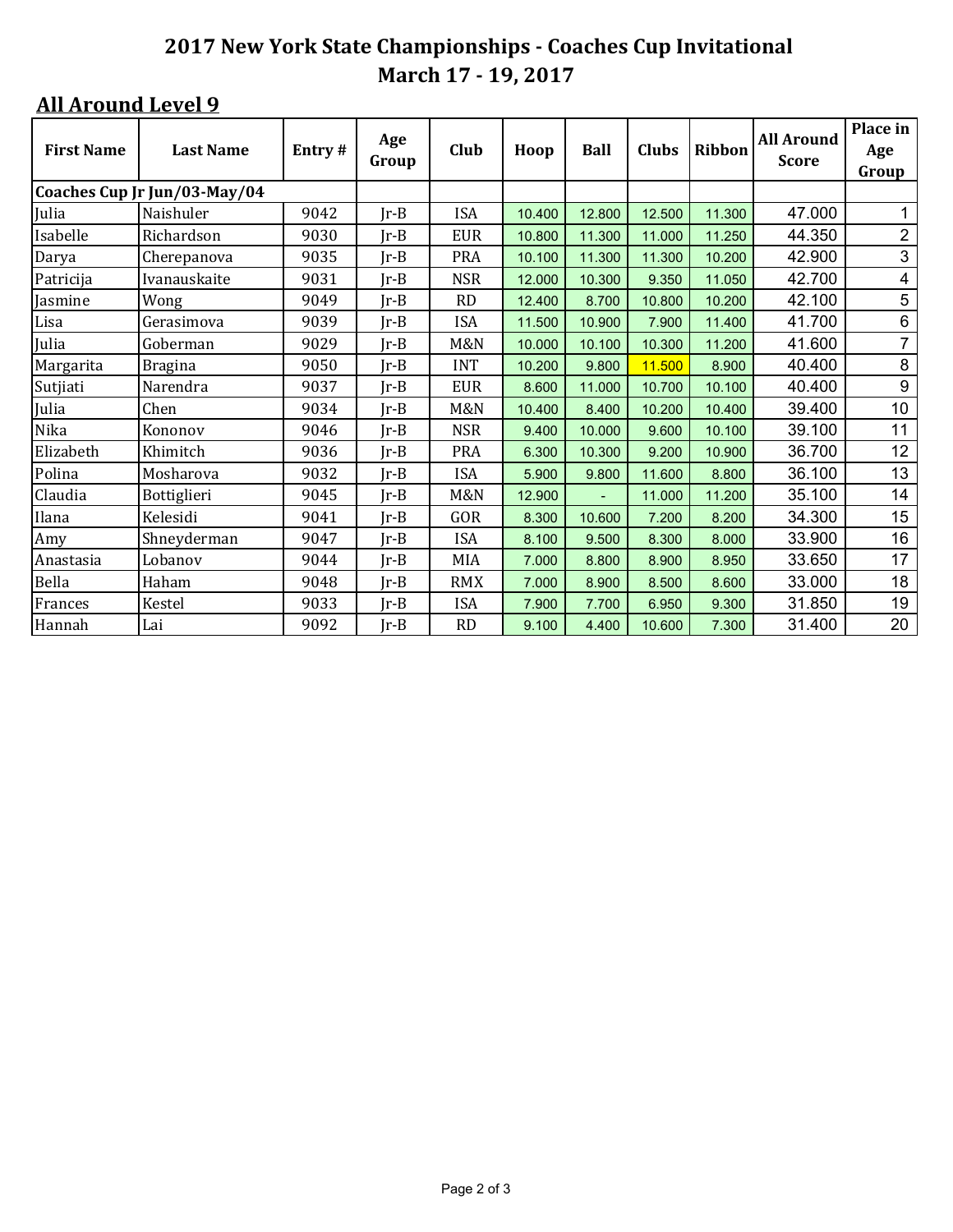|                       |                            |        |              |             |        |             |        |        | <b>All Around</b> | Place in                  |
|-----------------------|----------------------------|--------|--------------|-------------|--------|-------------|--------|--------|-------------------|---------------------------|
| <b>First Name</b>     | <b>Last Name</b>           | Entry# | Age<br>Group | Club        | Hoop   | <b>Ball</b> | Clubs  | Ribbon | <b>Score</b>      | Age                       |
|                       |                            |        |              |             |        |             |        |        |                   | Group                     |
|                       | Coaches Cup Jr 2002-May/03 |        |              |             |        |             |        |        |                   |                           |
| Daria                 | Gittsovich                 | 9055   | $Ir-C$       | <b>TCR</b>  | 13.700 | 13.400      | 13.700 | 12.000 | 52.800            | 1                         |
| Angela                | Wang                       | 9053   | $Ir-C$       | <b>EMC</b>  | 11.800 | 12.500      | 9.800  | 11.200 | 45.300            | $\boldsymbol{2}$          |
| Emilia                | Montenegro                 | 9052   | $Jr-C$       | <b>SDR</b>  | 13.800 | 8.000       | 11.500 | 10.600 | 43.900            | 3                         |
| Chloe                 | Zhong                      | 9059   | $Ir-C$       | <b>SDR</b>  | 9.900  | 12.400      | 11.300 | 9.500  | 43.100            | 4                         |
| Amanda                | Levine                     | 9069   | $Ir-C$       | <b>EMC</b>  | 8.200  | 10.300      | 13.100 | 11.300 | 42.900            | $\sqrt{5}$                |
| Lynnea                | Gedney                     | 9062   | $Ir-C$       | GW          | 10.600 | 9.700       | 11.450 | 8.150  | 39.900            | $\,6\,$                   |
| Nicole                | Yatskar                    | 9067   | $Ir-C$       | <b>MAT</b>  | 11.500 | 9.700       | 8.100  | 8.800  | 38.100            | $\overline{7}$            |
| Haley                 | Lane                       | 9063   | $Ir-C$       | <b>RRT</b>  | 7.900  | 10.400      | 10.500 | 8.700  | 37.500            | $\,8\,$                   |
| Kaite                 | Zaborenko                  | 9064   | $Ir-C$       | <b>RMX</b>  | 10.800 | 9.800       | 6.100  | 9.400  | 36.100            | $\boldsymbol{9}$          |
| Nina                  | Shinder                    | 9051   | $Ir-C$       | <b>PRA</b>  | 10.300 | 9.000       | 9.500  | 6.800  | 35.600            | 10                        |
| <b>Brittaney</b>      | Jin                        | 9070   | $Ir-C$       | <b>INT</b>  | 9.200  | 7.200       | 10.900 | 8.000  | 35.300            | 11                        |
| Aria                  | Liu                        | 9093   | $Ir-C$       | <b>RD</b>   | 9.600  | 10.900      | 9.100  | 5.600  | 35.200            | 12                        |
| Julia                 | Goslee                     | 9060   | $Ir-C$       | <b>INT</b>  | 7.600  | 9.800       | 8.900  | 8.700  | 35.000            | 13                        |
| McKenna               | <b>Bailey</b>              | 9068   | $Ir-C$       | <b>RRT</b>  | 10.500 | 7.600       | 10.000 | 6.700  | 34.800            | 14                        |
| Angie                 | Zhu                        | 9061   | $Ir-C$       | RD          | 8.500  | 7.700       | 8.200  | 9.800  | 34.200            | 15                        |
| Meryl                 | Wang                       | 9065   | $Ir-C$       | <b>TCR</b>  | 11.100 | 7.400       | 8.300  | 7.100  | 33.900            | 16                        |
| Alice                 | Kosterin                   | 9056   | $Ir-C$       | <b>RD</b>   | 7.500  | 10.200      | 6.000  | 8.500  | 32.200            | 17                        |
| Trisha                | Trinh                      | 9071   | $Ir-C$       | <b>TCR</b>  | 8.100  | 9.500       | 6.400  | 7.200  | 31.200            | 18                        |
| Sophia                | Hayoun                     | 9054   | $Ir-C$       | MIA         | 8.900  | 5.300       | 8.400  | 7.400  | 30.000            | 19                        |
| Seibin                | Hong                       | 9057   | $Ir-C$       | <b>EUR</b>  | 3.700  | 6.600       | 8.000  | 6.800  | 25.100            | 20                        |
| <b>Coaches Cup Sr</b> |                            |        |              |             |        |             |        |        |                   |                           |
| Erica                 | Wu                         | 9090   | Sr           | <b>RSGA</b> | 13.300 | 12.000      | 11.400 | 11.350 | 48.050            | 1                         |
| Viara                 | Petkova                    | 9087   | Sr           | <b>NSR</b>  | 12.400 | 10.800      | 9.400  | 11.300 | 43.900            | $\overline{c}$            |
| Sabrina               | Flora                      | 9091   | Sr           | <b>EUR</b>  | 13.300 | 11.600      | 11.000 | 7.800  | 43.700            | $\ensuremath{\mathsf{3}}$ |
| Sherry                | Jiang                      | 9089   | Sr           | <b>ISA</b>  | 10.900 | 10.000      | 11.100 | 10.100 | 42.100            | 4                         |
| Asca                  | Akiyama                    | 9085   | Sr           | <b>ISA</b>  | 10.000 | 11.300      | 10.200 | 8.800  | 40.300            | 5                         |
| Willow                | Parsell                    | 9076   | Sr           | <b>TRA</b>  | 12.900 | 7.500       | 8.800  | 10.800 | 40.000            | $\,6\,$                   |
| Millennia             | Zhou                       | 9084   | Sr           | <b>NSR</b>  | 11.100 | 9.700       | 8.200  | 10.400 | 39.400            | $\overline{7}$            |
| Galina                | Drozdova                   | 9080   | Sr           | <b>DYN</b>  | 9.700  | 7.900       | 11.200 | 8.700  | 37.500            | $\bf 8$                   |
| Stephanie             | Carrasquillo               | 9079   | Sr           | PR          | 9.800  | 10.150      | 9.500  | 7.550  | 37.000            | $\boldsymbol{9}$          |
| Polina                | Cherepanova                | 9083   | Sr           | <b>NSR</b>  | 10.600 | 8.600       | 9.400  | 7.200  | 35.800            | 10                        |
| Elena                 | Grubova                    | 9088   | Sr           | <b>BRR</b>  | 8.450  | 7.400       | 9.200  | 8.100  | 33.150            | 11                        |
| Angela                | Hsu                        | 9078   | Sr           | <b>EUR</b>  | 7.700  | 6.900       | 9.900  | 7.800  | 32.300            | 12                        |
| Katherine             | Fernandez                  | 9082   | Sr           | ${\sf PR}$  | 9.500  | 7.200       | 7.100  | 8.100  | 31.900            | 13                        |
| Michelle              | Kosheluk                   | 9072   | Sr           | GOR         | 8.750  | 7.300       | 7.700  | 7.900  | 31.650            | 14                        |
| Anastasiya            | Islamova                   | 9075   | Sr           | <b>DYN</b>  | 6.000  | 6.500       | 8.900  | 6.300  | 27.700            | 15                        |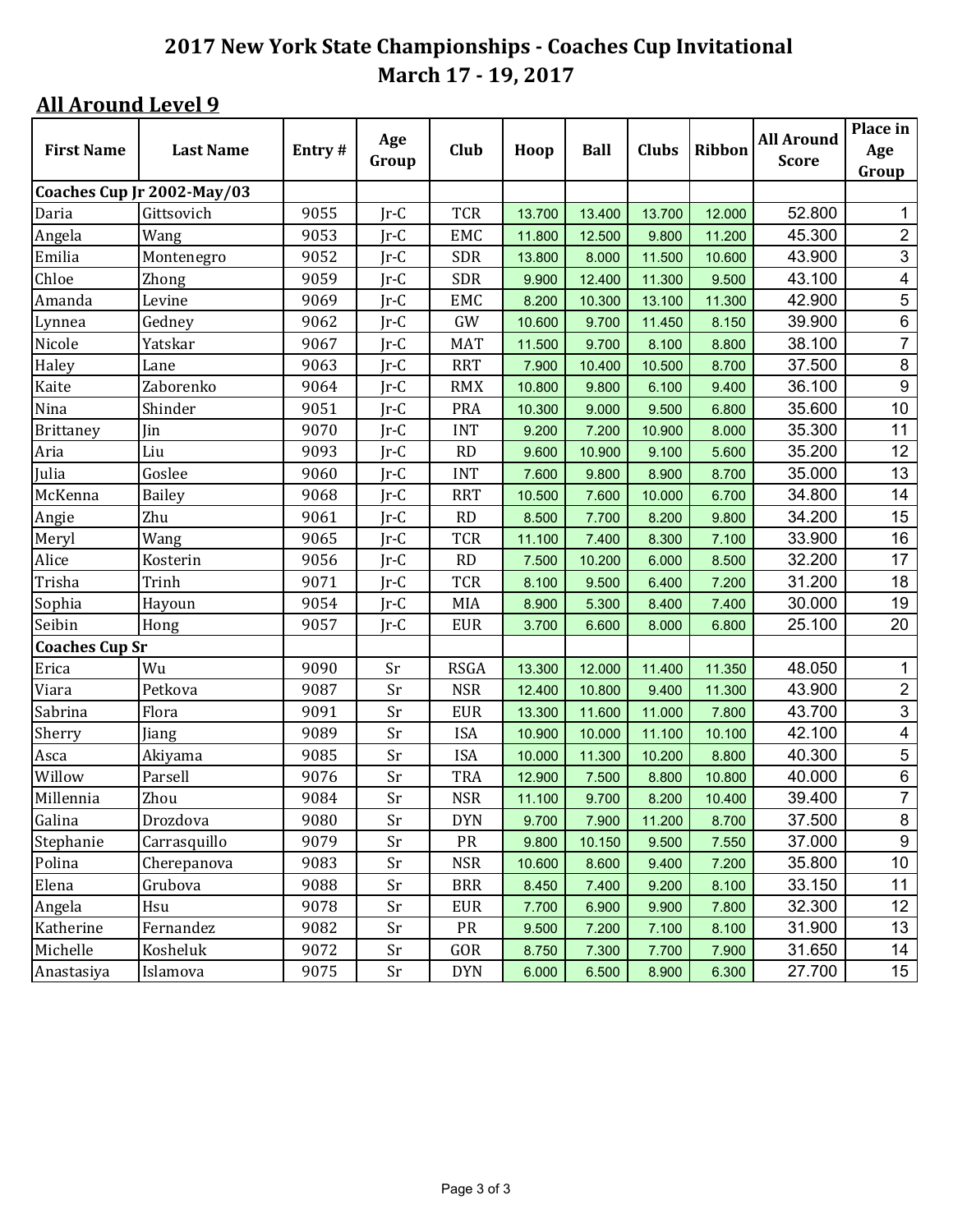|                          |                  |        | Age          |                | D            |           | <b>HOOP</b>  | Place in                 |
|--------------------------|------------------|--------|--------------|----------------|--------------|-----------|--------------|--------------------------|
| <b>First Name</b>        | <b>Last Name</b> | Entry# |              | Club           | (Difficulty) | (Neutral) | Level 10     | Age                      |
|                          |                  |        | Group        |                |              |           | <b>Score</b> | group                    |
| <b>Coaches Cup Hopes</b> |                  |        |              |                |              |           |              |                          |
| Alyza                    | Gurovich         | 1001   | Hope         | <b>M&amp;N</b> | 5.100        |           | 10.700       | 1                        |
| <b>Coaches Cup Jr</b>    |                  |        |              |                |              |           |              |                          |
| Shannon                  | Xiao             | 1007   | $\mathbf{r}$ | GW             | 7.400        | (0.050)   | 14.950       | 1                        |
| Gabriela                 | Tozlovan         | 1014   | Jr           | <b>CYC</b>     | 7.400        |           | 14.500       | $\overline{2}$           |
| Matylda                  | Marszalek        | 1011   | Jr           | <b>NSR</b>     | 6.700        |           | 14.000       | 3                        |
| Ekaterina                | Rodova           | 1010   | Jr           | <b>M&amp;N</b> | 6.600        |           | 13.600       | $\overline{\mathbf{4}}$  |
| Kate                     | Danilov          | 1012   | Jr           | <b>NSR</b>     | 6.500        |           | 13.500       | 5                        |
| Grace                    | <b>Bundy</b>     | 1016   | Jr           | <b>INT</b>     | 6.200        |           | 12.800       | $\,6$                    |
| Claire                   | Zoftis           | 1019   | Jr           | <b>PRA</b>     | 5.900        |           | 12.700       | $\overline{7}$           |
| Gergana                  | Petkova          | 1003   | Ir           | <b>NSR</b>     | 5.400        |           | 12.600       | 8                        |
| Michelle                 | Itkin            | 1008   | Jr           | <b>SDR</b>     | 5.300        |           | 12.500       | $\boldsymbol{9}$         |
| Taya                     | Podvorchan       | 1015   | $\mathbf{r}$ | <b>ISA</b>     | 5.900        |           | 12.300       | 10                       |
| Shallie                  | Rasin            | 1018   | $\mathbf{r}$ | <b>RRT</b>     | 5.900        | (0.300)   | 12.000       | 11                       |
| Elena                    | Fabian           | 1009   | Jr           | <b>SDR</b>     | 5.300        |           | 11.300       | 12                       |
| Rebecca                  | Tang             | 1013   | $\mathbf{r}$ | <b>ISA</b>     | 4.300        |           | 11.200       | 13                       |
| Nerea                    | Francis          | 1005   | Jr           | <b>MIA</b>     | 4.600        |           | 10.100       | 14                       |
| <b>Coaches Cup Sr</b>    |                  |        |              |                |              |           |              |                          |
| Serena                   | Lu               | 1028   | Sr           | <b>ISA</b>     | 8.700        |           | 16.700       | 1                        |
| Ekatherina               | Kapitonova       | 1026   | Sr           | <b>ISA</b>     | 8.800        | (0.300)   | 15.700       | $\overline{c}$           |
| Ekaterina                | Komarova         | 1027   | Sr           | <b>PRA</b>     | 6.600        |           | 14.200       | $\overline{3}$           |
| Catherine                | Gonzales         | 1029   | Sr           | <b>EUR</b>     | 6.000        |           | 13.000       | $\overline{\mathcal{A}}$ |
| Dasha                    | <b>Kosack</b>    | 1021   | Sr           | <b>NSR</b>     | 5.200        |           | 12.200       | 5                        |
| Nikita                   | Tang             | 1025   | Sr           | <b>ISA</b>     | 5.700        |           | 12.100       | $\overline{6}$           |
| Sarah                    | <b>Batenko</b>   | 1020   | Sr           | <b>PRG</b>     | 4.900        |           | 9.500        | $\overline{7}$           |
| Alexandra                | Dolgikh          | 1023   | Sr           | <b>M&amp;N</b> | 4.400        | (0.300)   | 9.400        | 8                        |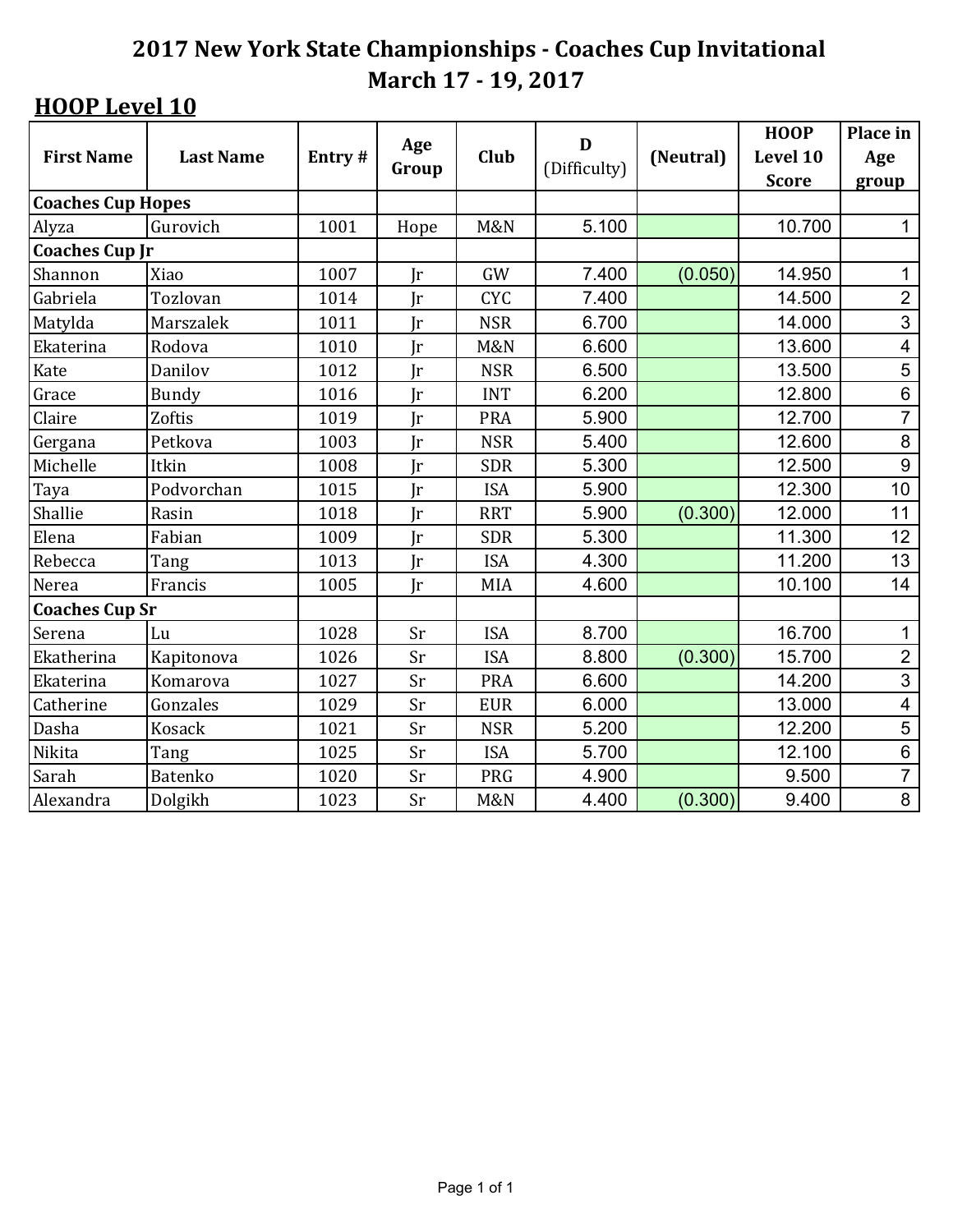| <b>First Name</b>        | <b>Last Name</b> | Entry# | Age<br>Group | Club           | D<br>(Difficulty) | (Neutral) | <b>BALL Level</b><br>10 Score | Place in<br>Age<br>group |
|--------------------------|------------------|--------|--------------|----------------|-------------------|-----------|-------------------------------|--------------------------|
| <b>Coaches Cup Hopes</b> |                  |        |              |                |                   |           |                               |                          |
| Alyza                    | Gurovich         | 1001   | Hope         | <b>M&amp;N</b> | 5.600             |           | 12.400                        | 1                        |
| <b>Coaches Cup Jr</b>    |                  |        |              |                |                   |           |                               |                          |
| Shannon                  | Xiao             | 1007   | $\mathbf{r}$ | GW             | 7.000             |           | 15.000                        | 1                        |
| Matylda                  | Marszalek        | 1011   | $\mathbf{r}$ | <b>NSR</b>     | 6.400             |           | 14.600                        | $\overline{2}$           |
| Nerea                    | Francis          | 1005   | Ir           | MIA            | 6.500             |           | 14.000                        | 3                        |
| Gergana                  | Petkova          | 1003   | $\mathbf{r}$ | <b>NSR</b>     | 6.800             |           | 13.800                        | $\overline{\mathbf{4}}$  |
| Kate                     | Danilov          | 1012   | Ir           | <b>NSR</b>     | 6.500             |           | 13.400                        | 5                        |
| Shallie                  | Rasin            | 1018   | $\mathbf{r}$ | <b>RRT</b>     | 6.000             |           | 13.400                        | 5                        |
| Taya                     | Podvorchan       | 1015   | Ir           | <b>ISA</b>     | 5.600             |           | 12.400                        | $\overline{7}$           |
| Grace                    | <b>Bundy</b>     | 1016   | $\mathbf{r}$ | <b>INT</b>     | 5.300             |           | 12.400                        | $\overline{7}$           |
| Claire                   | Zoftis           | 1019   | $\mathbf{r}$ | <b>PRA</b>     | 5.600             |           | 12.200                        | $\boldsymbol{9}$         |
| Elena                    | Fabian           | 1009   | $\mathbf{r}$ | <b>SDR</b>     | 5.400             |           | 11.900                        | 10                       |
| Rebecca                  | Tang             | 1013   | $\mathbf{r}$ | <b>ISA</b>     | 5.100             |           | 11.800                        | 11                       |
| Michelle                 | Itkin            | 1008   | Jr           | <b>SDR</b>     | 5.300             |           | 11.300                        | 12                       |
| Gabriela                 | Tozlovan         | 1014   | $\mathbf{r}$ | <b>CYC</b>     | 5.100             | (0.600)   | 9.600                         | 13                       |
| Ekaterina                | Rodova           | 1010   | $\mathbf{r}$ | <b>M&amp;N</b> | 4.900             | (0.300)   | 8.200                         | 14                       |
| <b>Coaches Cup Sr</b>    |                  |        |              |                |                   |           |                               |                          |
| Serena                   | Lu               | 1028   | Sr           | <b>ISA</b>     | 8.700             |           | 15.900                        | 1                        |
| Catherine                | Gonzales         | 1029   | Sr           | <b>EUR</b>     | 6.900             | (0.050)   | 14.850                        | $\overline{2}$           |
| Ekatherina               | Kapitonova       | 1026   | Sr           | <b>ISA</b>     | 7.400             | (0.300)   | 14.500                        | $\overline{3}$           |
| Dasha                    | <b>Kosack</b>    | 1021   | Sr           | <b>NSR</b>     | 6.300             |           | 14.000                        | $\overline{\mathcal{A}}$ |
| Ekaterina                | Komarova         | 1027   | Sr           | <b>PRA</b>     | 5.400             |           | 12.100                        | 5                        |
| Sarah                    | Batenko          | 1020   | Sr           | PRG            | 5.300             |           | 10.200                        | $\overline{6}$           |
| Nikita                   | Tang             | 1025   | Sr           | <b>ISA</b>     | 4.500             |           | 9.700                         | $\overline{7}$           |
| Alexandra                | Dolgikh          | 1023   | Sr           | <b>M&amp;N</b> | 2.900             |           | 7.800                         | 8                        |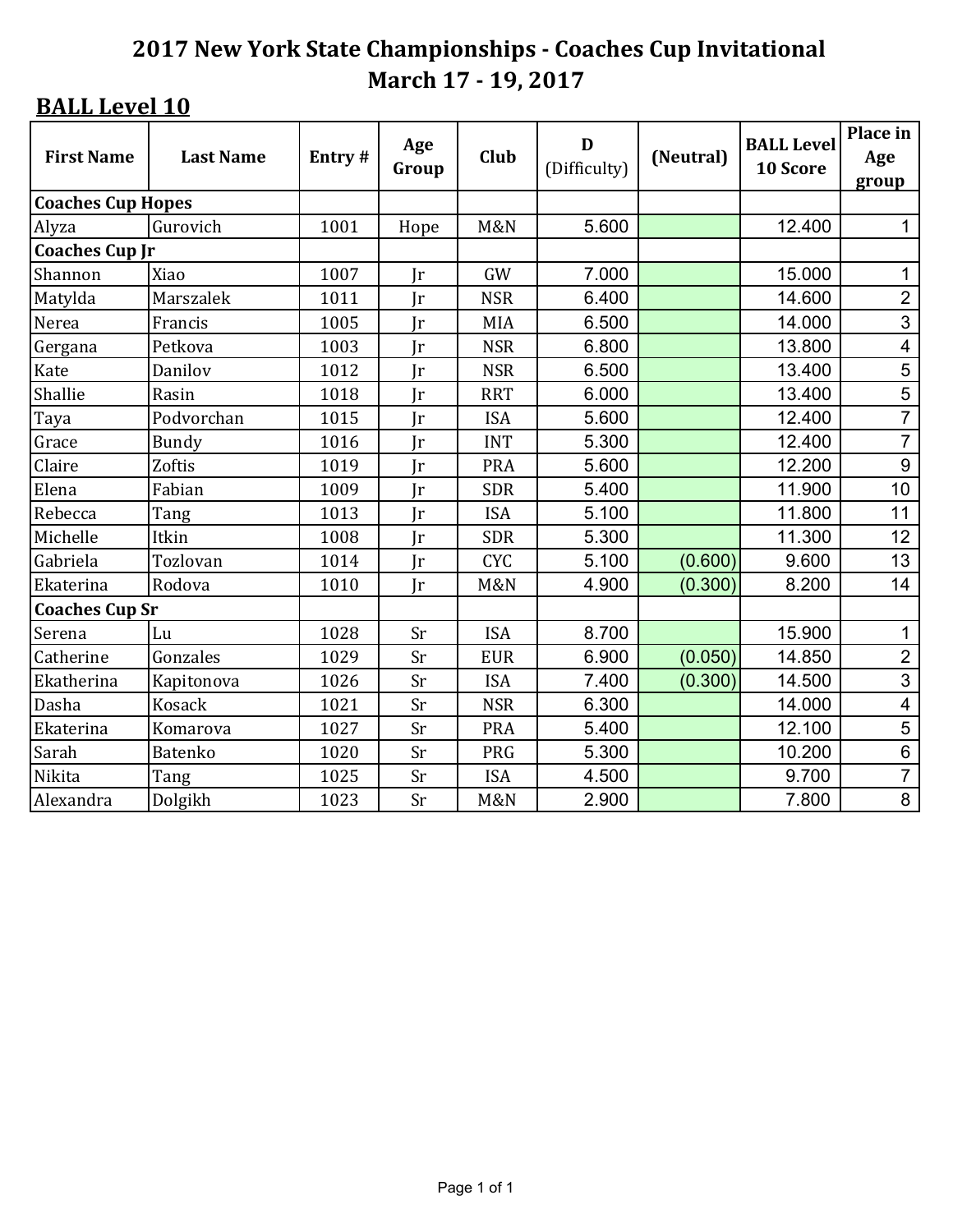|                          |                  |        | Age          |                | D            |           | <b>CLUBS</b> | Place in                 |
|--------------------------|------------------|--------|--------------|----------------|--------------|-----------|--------------|--------------------------|
| <b>First Name</b>        | <b>Last Name</b> | Entry# |              | <b>Club</b>    | (Difficulty) | (Neutral) | Level 10     | Age                      |
|                          |                  |        | Group        |                |              |           | <b>Score</b> | group                    |
| <b>Coaches Cup Hopes</b> |                  |        |              |                |              |           |              |                          |
| Alyza                    | Gurovich         | 1001   | Hope         | <b>M&amp;N</b> | 5.700        |           | 12.200       | 1                        |
| <b>Coaches Cup Jr</b>    |                  |        |              |                |              |           |              |                          |
| Matylda                  | Marszalek        | 1011   | $\mathbf{r}$ | <b>NSR</b>     | 6.800        |           | 14.700       | 1                        |
| Nerea                    | Francis          | 1005   | Ir           | <b>MIA</b>     | 6.800        |           | 14.400       | $\overline{2}$           |
| Shannon                  | Xiao             | 1007   | Jr           | GW             | 7.100        |           | 13.900       | 3                        |
| Kate                     | Danilov          | 1012   | $\mathbf{r}$ | <b>NSR</b>     | 6.300        |           | 13.700       | $\overline{\mathcal{A}}$ |
| Taya                     | Podvorchan       | 1015   | Jr           | <b>ISA</b>     | 6.400        |           | 13.700       | 4                        |
| Shallie                  | Rasin            | 1018   | $\mathbf{r}$ | <b>RRT</b>     | 6.000        |           | 13.600       | $\,6$                    |
| Rebecca                  | Tang             | 1013   | Jr           | <b>ISA</b>     | 5.800        |           | 13.300       | $\overline{7}$           |
| Gergana                  | Petkova          | 1003   | Ir           | <b>NSR</b>     | 6.000        |           | 12.800       | 8                        |
| Michelle                 | Itkin            | 1008   | Jr           | <b>SDR</b>     | 6.100        |           | 12.400       | 9                        |
| Claire                   | Zoftis           | 1019   | $\mathbf{r}$ | <b>PRA</b>     | 6.000        |           | 12.300       | 10                       |
| Gabriela                 | Tozlovan         | 1014   | $\mathbf{r}$ | <b>CYC</b>     | 5.800        |           | 11.600       | 11                       |
| Elena                    | Fabian           | 1009   | Jr           | <b>SDR</b>     | 5.000        |           | 11.100       | 12                       |
| Grace                    | Bundy            | 1016   | Ir           | <b>INT</b>     | 4.300        |           | 10.000       | 13                       |
| Ekaterina                | Rodova           | 1010   | $\mathbf{r}$ | <b>M&amp;N</b> | 4.800        |           | 9.200        | 14                       |
| <b>Coaches Cup Sr</b>    |                  |        |              |                |              |           |              |                          |
| Serena                   | Lu               | 1028   | Sr           | <b>ISA</b>     | 8.700        |           | 16.900       | 1                        |
| Ekatherina               | Kapitonova       | 1026   | Sr           | <b>ISA</b>     | 8.300        | (0.050)   | 15.150       | $\overline{2}$           |
| Ekaterina                | Komarova         | 1027   | Sr           | <b>PRA</b>     | 7.900        |           | 14.500       | $\overline{3}$           |
| Catherine                | Gonzales         | 1029   | Sr           | <b>EUR</b>     | 6.400        |           | 13.300       | $\overline{\mathcal{A}}$ |
| Dasha                    | <b>Kosack</b>    | 1021   | Sr           | <b>NSR</b>     | 6.500        | (0.050)   | 12.150       | 5                        |
| Sarah                    | Batenko          | 1020   | Sr           | <b>PRG</b>     | 6.100        |           | 11.800       | $\overline{6}$           |
| Alexandra                | Dolgikh          | 1023   | Sr           | <b>M&amp;N</b> | 5.900        |           | 11.700       | $\overline{7}$           |
| Nikita                   | Tang             | 1025   | Sr           | <b>ISA</b>     | 5.800        |           | 11.600       | 8                        |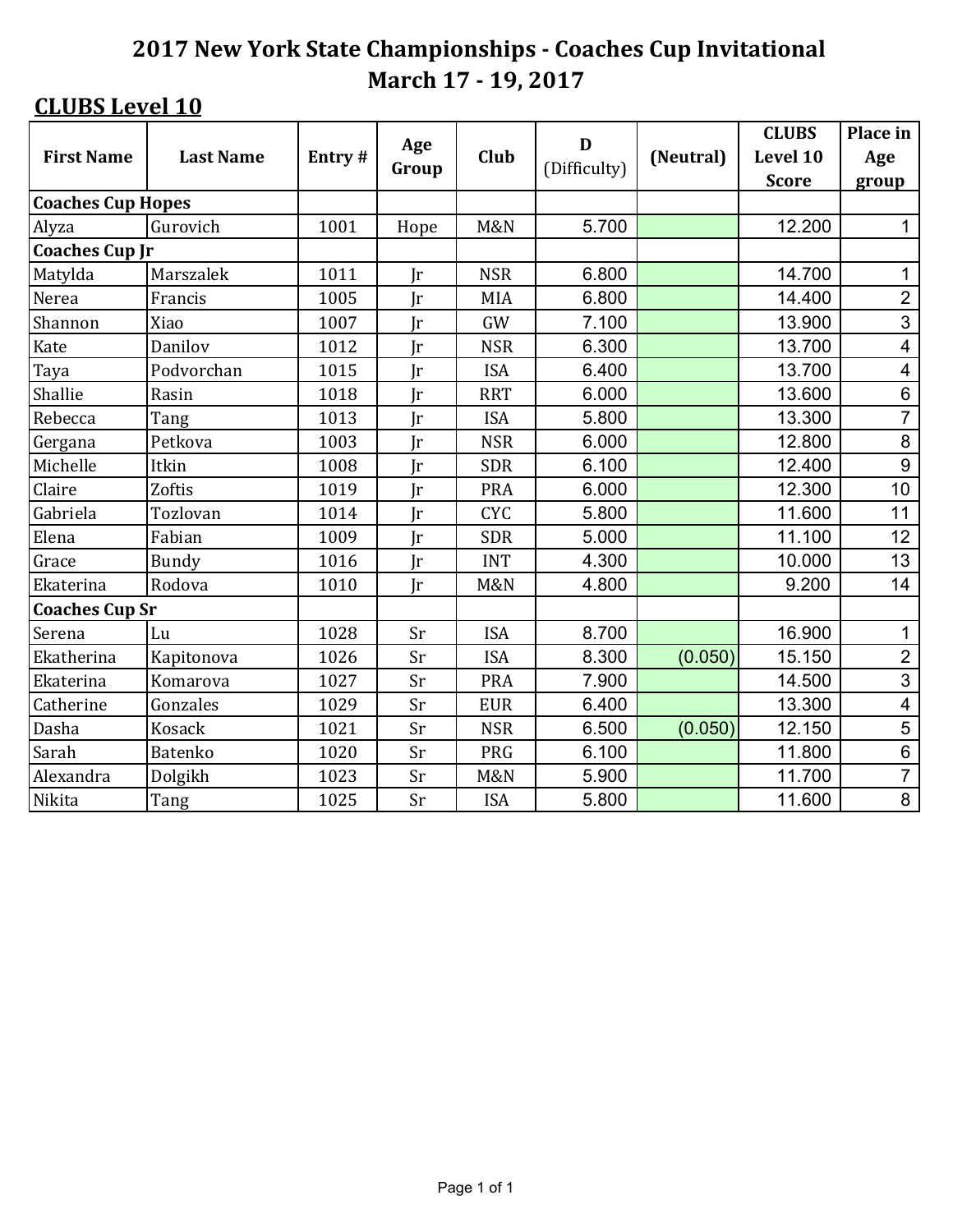|                          |                  | Age    |              |                | D            |           | <b>RIBBON</b> | Place in                 |
|--------------------------|------------------|--------|--------------|----------------|--------------|-----------|---------------|--------------------------|
| <b>First Name</b>        | <b>Last Name</b> | Entry# |              | Club           | (Difficulty) | (Neutral) | Level 10      | Age                      |
|                          |                  |        | Group        |                |              |           | <b>Score</b>  | group                    |
| <b>Coaches Cup Hopes</b> |                  |        |              |                |              |           |               |                          |
| Alyza                    | Gurovich         | 1001   | Hope         | <b>M&amp;N</b> | 4.400        |           | 10.500        | 1                        |
| <b>Coaches Cup Jr</b>    |                  |        |              |                |              |           |               |                          |
| Shannon                  | Xiao             | 1007   | $\mathbf{r}$ | GW             | 6.600        |           | 13.800        | 1                        |
| Nerea                    | Francis          | 1005   | Jr           | <b>MIA</b>     | 6.000        |           | 13.300        | $\overline{2}$           |
| Matylda                  | Marszalek        | 1011   | Jr           | <b>NSR</b>     | 5.700        |           | 13.100        | 3                        |
| Gabriela                 | Tozlovan         | 1014   | $\mathbf{r}$ | <b>CYC</b>     | 6.000        |           | 12.900        | 4                        |
| Kate                     | Danilov          | 1012   | $\mathbf{r}$ | <b>NSR</b>     | 5.400        |           | 12.300        | $\overline{5}$           |
| Shallie                  | Rasin            | 1018   | Jr           | <b>RRT</b>     | 5.400        | (0.300)   | 11.900        | $\,6$                    |
| Elena                    | Fabian           | 1009   | Ir           | <b>SDR</b>     | 5.100        |           | 11.700        | $\overline{7}$           |
| Gergana                  | Petkova          | 1003   | Ir           | <b>NSR</b>     | 4.500        |           | 11.400        | 8                        |
| Michelle                 | Itkin            | 1008   | Jr           | <b>SDR</b>     | 4.500        | (0.500)   | 11.200        | 9                        |
| Ekaterina                | Rodova           | 1010   | $\mathbf{r}$ | <b>M&amp;N</b> | 4.600        |           | 11.100        | 10                       |
| Rebecca                  | Tang             | 1013   | $\mathbf{r}$ | <b>ISA</b>     | 4.700        |           | 10.700        | 11                       |
| Grace                    | Bundy            | 1016   | <b>Ir</b>    | <b>INT</b>     | 4.800        |           | 10.700        | 11                       |
| Taya                     | Podvorchan       | 1015   | $\mathbf{r}$ | <b>ISA</b>     | 4.600        |           | 9.600         | 13                       |
| Claire                   | Zoftis           | 1019   | Jr           | <b>PRA</b>     | 3.700        |           | 9.100         | 14                       |
| <b>Coaches Cup Sr</b>    |                  |        |              |                |              |           |               |                          |
| Serena                   | Lu               | 1028   | Sr           | <b>ISA</b>     | 9.000        |           | 17.400        | 1                        |
| Ekatherina               | Kapitonova       | 1026   | Sr           | <b>ISA</b>     | 8.000        | (0.300)   | 16.300        | $\overline{2}$           |
| Ekaterina                | Komarova         | 1027   | Sr           | <b>PRA</b>     | 6.900        |           | 13.400        | $\overline{3}$           |
| Dasha                    | <b>Kosack</b>    | 1021   | Sr           | <b>NSR</b>     | 5.800        |           | 12.800        | $\overline{\mathcal{A}}$ |
| Catherine                | Gonzales         | 1029   | Sr           | <b>EUR</b>     | 5.500        |           | 12.500        | 5                        |
| Alexandra                | Dolgikh          | 1023   | Sr           | <b>M&amp;N</b> | 4.900        |           | 11.700        | $\overline{6}$           |
| Nikita                   | Tang             | 1025   | Sr           | <b>ISA</b>     | 4.300        |           | 10.500        | $\overline{7}$           |
| Sarah                    | <b>Batenko</b>   | 1020   | Sr           | PRG            | 3.200        | (0.050)   | 7.250         | 8                        |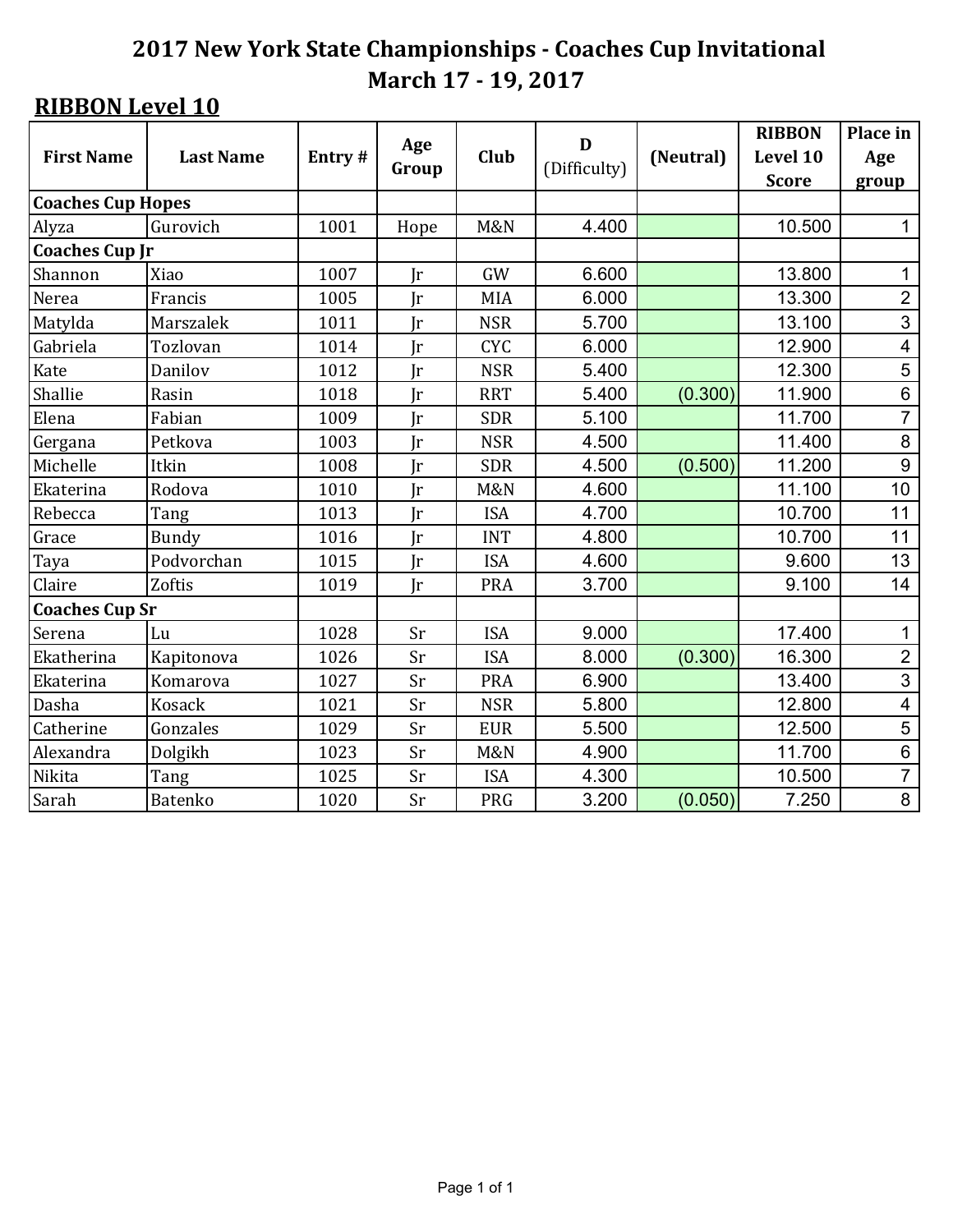| <b>First Name</b>        | <b>Last Name</b> | Entry# | Age          | Club           | Hoop   | <b>Ball</b> | <b>Clubs</b> | Ribbon | <b>All Around</b> | Place in<br>Age         |
|--------------------------|------------------|--------|--------------|----------------|--------|-------------|--------------|--------|-------------------|-------------------------|
|                          |                  |        | Group        |                |        |             |              |        | <b>Score</b>      | group                   |
| <b>Coaches Cup Hopes</b> |                  |        |              |                |        |             |              |        |                   |                         |
| Alyza                    | Gurovich         | 1001   | Hope         | M&N            | 10.700 | 12.400      | 12.200       | 10.500 | 45.800            | $\mathbf{1}$            |
| <b>Coaches Cup Jr</b>    |                  |        |              |                |        |             |              |        |                   |                         |
| Shannon                  | Xiao             | 1007   | $\mathbf{r}$ | GW             | 14.950 | 15.000      | 13.900       | 13.800 | 57.650            | 1                       |
| Matylda                  | Marszalek        | 1011   | Jr           | <b>NSR</b>     | 14.000 | 14.600      | 14.700       | 13.100 | 56.400            | $\overline{2}$          |
| Kate                     | Danilov          | 1012   | $\mathbf{r}$ | <b>NSR</b>     | 13.500 | 13.400      | 13.700       | 12.300 | 52.900            | $\mathfrak{S}$          |
| Nerea                    | Francis          | 1005   | Ir           | <b>MIA</b>     | 10.100 | 14.000      | 14.400       | 13.300 | 51.800            | $\overline{\mathbf{4}}$ |
| Shallie                  | Rasin            | 1018   | Ir           | <b>RRT</b>     | 12.000 | 13.400      | 13.600       | 11.900 | 50.900            | 5                       |
| Gergana                  | Petkova          | 1003   | Jr           | <b>NSR</b>     | 12.600 | 13.800      | 12.800       | 11.400 | 50.600            | $\,6\,$                 |
| Gabriela                 | Tozlovan         | 1014   | $\mathbf{r}$ | <b>CYC</b>     | 14.500 | 9.600       | 11.600       | 12.900 | 48.600            | $\overline{7}$          |
| Taya                     | Podvorchan       | 1015   | Ir           | <b>ISA</b>     | 12.300 | 12.400      | 13.700       | 9.600  | 48.000            | 8                       |
| Michelle                 | Itkin            | 1008   | Jr           | <b>SDR</b>     | 12.500 | 11.300      | 12.400       | 11.200 | 47.400            | 9                       |
| Rebecca                  | Tang             | 1013   | $\mathbf{r}$ | <b>ISA</b>     | 11.200 | 11.800      | 13.300       | 10.700 | 47.000            | 10                      |
| Claire                   | Zoftis           | 1019   | Jr           | <b>PRA</b>     | 12.700 | 12.200      | 12.300       | 9.100  | 46.300            | 11                      |
| Elena                    | Fabian           | 1009   | Ir           | <b>SDR</b>     | 11.300 | 11.900      | 11.100       | 11.700 | 46.000            | 12                      |
| Grace                    | Bundy            | 1016   | Jr           | <b>INT</b>     | 12.800 | 12.400      | 10.000       | 10.700 | 45.900            | 13                      |
| Ekaterina                | Rodova           | 1010   | $\mathbf{r}$ | <b>M&amp;N</b> | 13.600 | 8.200       | 9.200        | 11.100 | 42.100            | 14                      |
| <b>Coaches Cup Sr</b>    |                  |        |              |                |        |             |              |        |                   |                         |
| Serena                   | Lu               | 1028   | <b>Sr</b>    | <b>ISA</b>     | 16.700 | 15.900      | 16.900       | 17.400 | 66.900            | 1                       |
| Ekatherina               | Kapitonova       | 1026   | Sr           | <b>ISA</b>     | 15.700 | 14.500      | 15.150       | 16.300 | 61.650            | $\overline{2}$          |
| Ekaterina                | Komarova         | 1027   | Sr           | <b>PRA</b>     | 14.200 | 12.100      | 14.500       | 13.400 | 54.200            | $\overline{3}$          |
| Catherine                | Gonzales         | 1029   | Sr           | <b>EUR</b>     | 13.000 | 14.850      | 13.300       | 12.500 | 53.650            | $\overline{4}$          |
| Dasha                    | Kosack           | 1021   | Sr           | <b>NSR</b>     | 12.200 | 14.000      | 12.150       | 12.800 | 51.150            | $\sqrt{5}$              |
| Nikita                   | Tang             | 1025   | Sr           | <b>ISA</b>     | 12.100 | 9.700       | 11.600       | 10.500 | 43.900            | $\,6\,$                 |
| Alexandra                | Dolgikh          | 1023   | Sr           | <b>M&amp;N</b> | 9.400  | 7.800       | 11.700       | 11.700 | 40.600            | $\overline{7}$          |
| Sarah                    | Batenko          | 1020   | Sr           | <b>PRG</b>     | 9.500  | 10.200      | 11.800       | 7.250  | 38.750            | 8                       |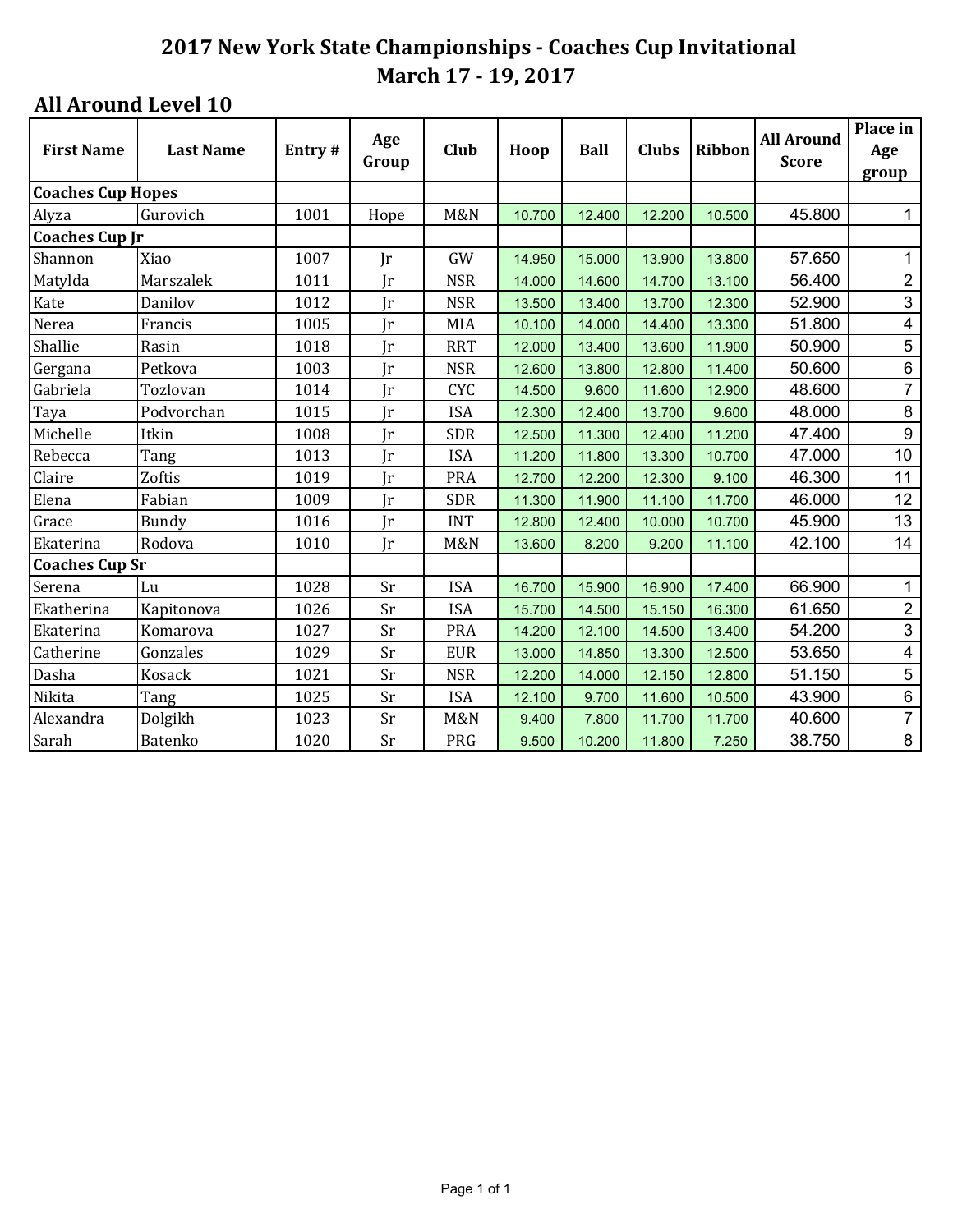| <b>Rank</b>    | <b>Gym Name</b>                                    | <b>Top 4 Scores</b> |
|----------------|----------------------------------------------------|---------------------|
| $\mathbf{1}$   | Isadora                                            | 223.55              |
| 2              | North Shore Rhythmic Gymnastics Center             | 211.05              |
| 3              | Philadelphia Rhythmic Academy                      | 192.50              |
| $\overline{4}$ | San Diego Rhythms                                  | 190.45              |
| 5              | Eurogymnastics                                     | 182.10              |
| 6              | <b>Rhythmic Dreams</b>                             | 181.30              |
| $\overline{7}$ | Rhythmic Stars Gymnastics Academy LLC              | 177.85              |
| 8              | M & N Rhythmic Academy                             | 177.10              |
| 9              | <b>Emerald City Academy of Rhythmic Gymnastics</b> | 176.85              |
| 10             | Miami Gymnastics and Dance Academy                 | 167.50              |
| 11             | <b>Integrity Gymnastics and Cheerleading</b>       | 166.50              |
| 12             | Twin Cities Rhythmic                               | 165.80              |
| 13             | Matchpoint NYC                                     | 164.90              |
| 14             | Texas Rhythmic Academy                             | 159.40              |
| 15             | RRT-Rhythmic Ribbon of Texas                       | 155.30              |
| 16             | RhythMix                                           | 150.65              |
| 17             | <b>Puerto Rico</b>                                 | 150.40              |
| 18             | <b>Gold Ray Rhythmic</b>                           | 142.40              |
| 19             | Dynamics RG                                        | 120.50              |
| 20             | Mini-Hops Gymnastics                               | 112.80              |
| 21             | Prima Rhythmic Gymnastics                          | 110.45              |
| 22             | <b>Gymnastics World</b>                            | 97.55               |
| 23             | <b>ANS Rhythmics</b>                               | 68.70               |
| 24             | Iliana Rhythmic Gymnastics                         | 48.70               |
| 25             | <b>Community Youth Center</b>                      | 48.60               |
| 26             | NorthWest Rhythmic LLC                             | 44.10               |
| 27             | Nova Gymnastics Academy                            | 42.80               |
| 28             | <b>Blue Ribbon Rhythmics</b>                       | 33.15               |

# **2017 Coaches Cup Team Ranking**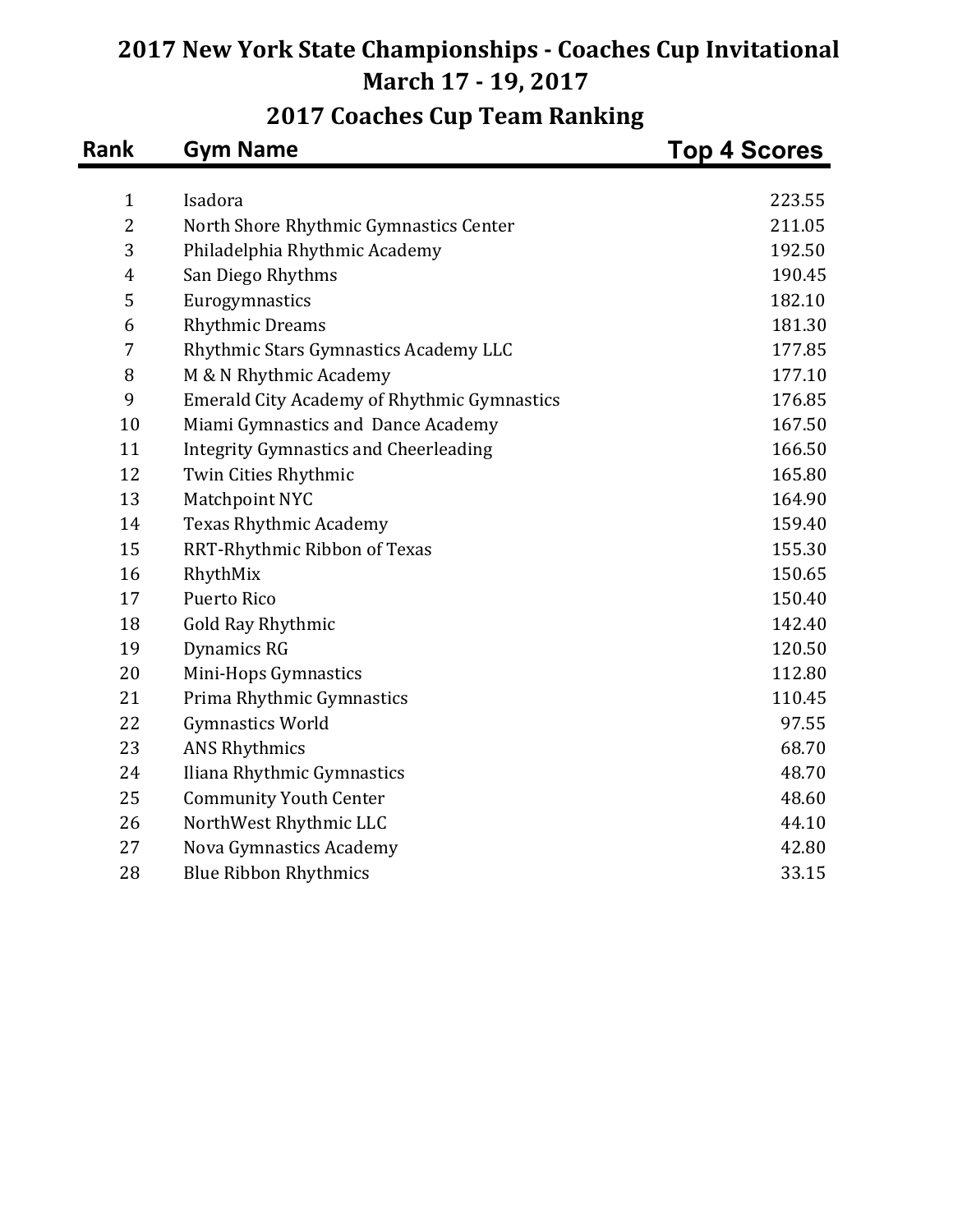#### **Event #1**

| <b>Group Name</b>               | Entry # | Age<br>Group | Event    | <b>Gym Name</b>                       | <b>D</b> (Difficulty) | (N) | Event #1<br>Score | Place in<br>Age<br>Group l |
|---------------------------------|---------|--------------|----------|---------------------------------------|-----------------------|-----|-------------------|----------------------------|
| <b>Intermediate Groups</b>      |         |              |          |                                       |                       |     |                   |                            |
| <b>RSGA Ruby Stars</b>          | G001    | Int.         | Floor    | Rhythmic Stars Gymnastics Academy LLC | 3.200                 |     | 13.100            |                            |
|                                 |         |              |          |                                       |                       |     |                   |                            |
| <b>Advanced Groups</b>          |         |              |          |                                       |                       |     |                   |                            |
| RSGA Rhythmic Stars             | G003    | Adv.         | Floor    | Rhythmic Stars Gymnastics Academy LLC | 4.300                 |     | 14.000            |                            |
| <b>Rhythmic Dreams Advanced</b> | G002    | Adv.         | Floor    | <b>Rhythmic Dreams</b>                | 4.150                 |     | 12.900            | 2 <sup>1</sup>             |
|                                 |         |              |          |                                       |                       |     |                   |                            |
| <b>FIG Junior Groups</b>        |         |              |          |                                       |                       |     |                   |                            |
| Emerald City FIG                | G004    | FIG.         | 10 Clubs | <b>Emerald City Academy</b>           | 5.900                 |     | 13.000            |                            |

#### **Event #2**

| <b>Group Name</b>          | Entry # | Age<br>Group | Event        | <b>Gym Name</b>                       | <b>D</b> (Difficulty) | (N)     | Event <sub>#2</sub><br>Score | Place in<br>Age<br>Group |
|----------------------------|---------|--------------|--------------|---------------------------------------|-----------------------|---------|------------------------------|--------------------------|
| Intermediate Groups        |         |              |              |                                       |                       |         |                              |                          |
| <b>RSGA Ruby Stars</b>     | G001    | Int.         | Hoop         | Rhythmic Stars Gymnastics Academy LLC | 5.150                 |         | 13.750                       | $\mathbf{1}$             |
|                            |         |              |              |                                       |                       |         |                              |                          |
| <b>Advanced Groups</b>     |         |              |              |                                       |                       |         |                              |                          |
| <b>RSGA Rhythmic Stars</b> | G003    | Adv.         | Hoop / Clubs | Rhythmic Stars Gymnastics Academy LLC | 5.150                 | (0.100) | 10.400                       |                          |
| Rhythmic Dreams Advanced   | G002    | Adv.         | Hoop / Clubs | <b>Rhythmic Dreams</b>                | 5.000                 |         | 9.550                        | 2                        |
|                            |         |              |              |                                       |                       |         |                              |                          |
| <b>FIG Junior Groups</b>   |         |              |              |                                       |                       |         |                              |                          |
| Emerald City FIG           | G004    | FIG.         | 5 Ropes      | <b>Emerald City Academy</b>           | 5.600                 |         | 11.150                       |                          |